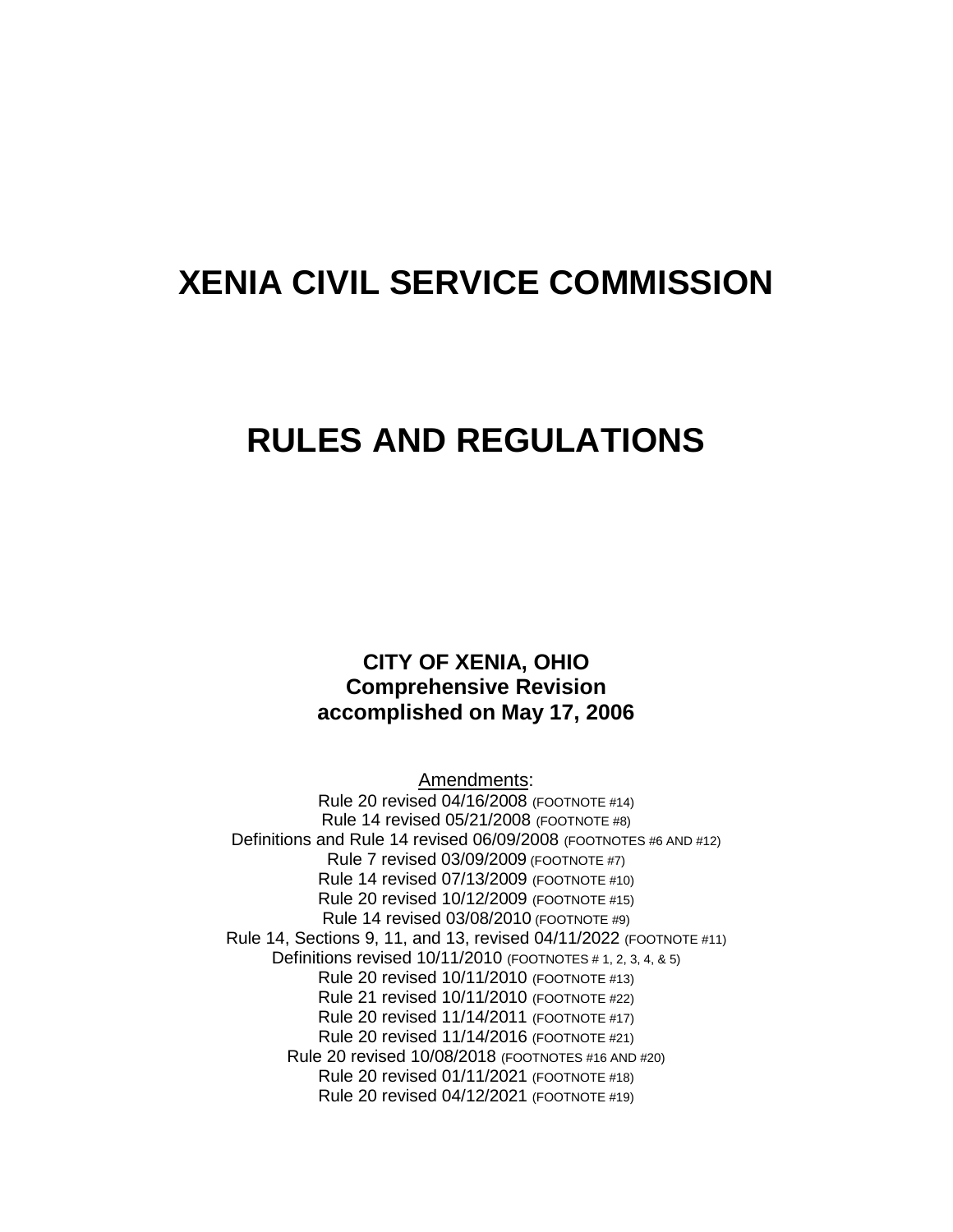# **INDEX**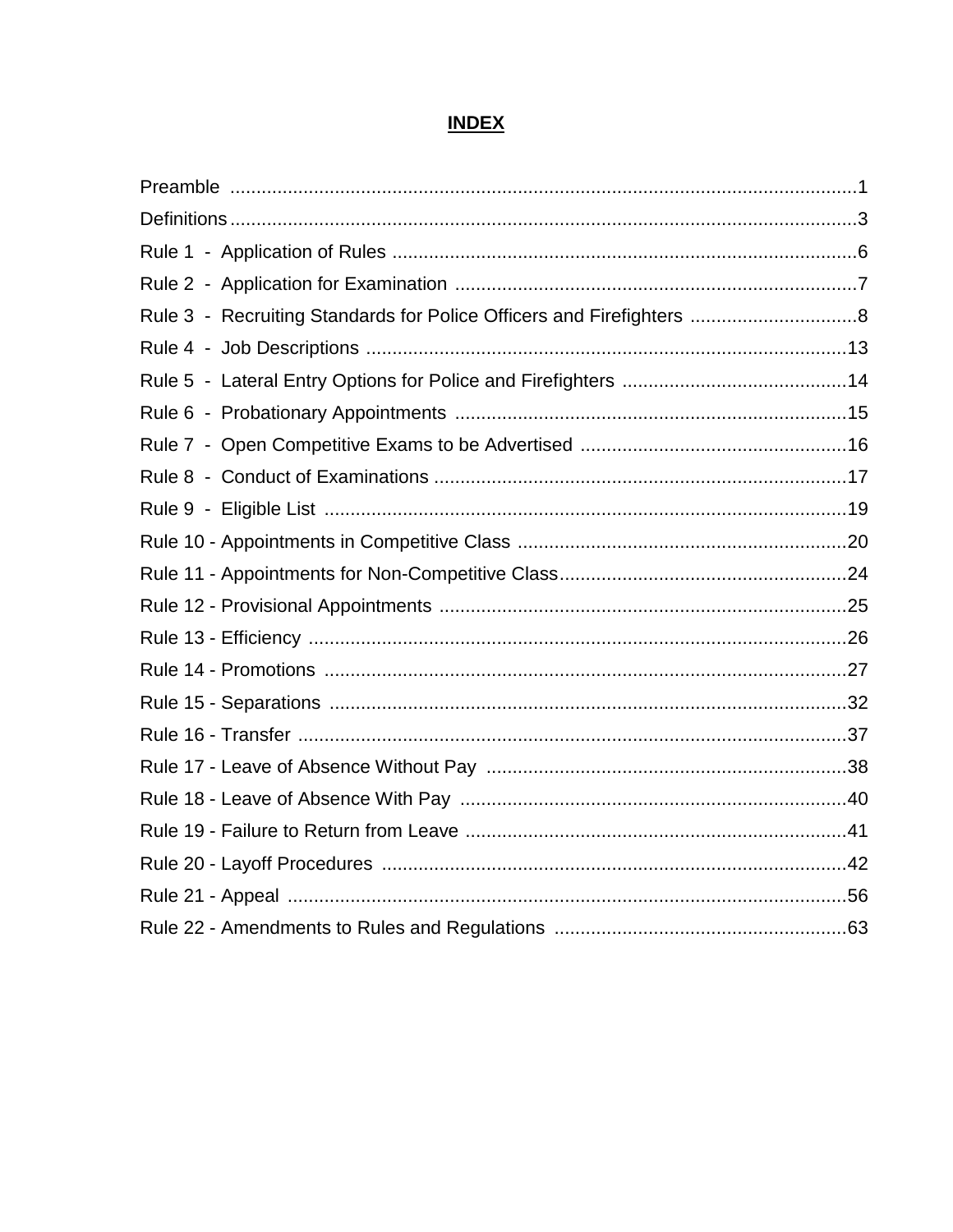# **XENIA CITY CIVIL SERVICE COMMISSION**

# **RULES AND REGULATIONS**

# **PREAMBLE**

The Xenia City Charter in establishing Civil Service provisions for employees of the City contains the following provisions:

# **Section 10.03. Civil Service Commission; Composition, Term and Power.**

- (A) A Civil Service Commission consisting of five (5) members shall be appointed by the Council for a term of five (5) years, one (1) to be appointed every year.
- (B) The Civil Service Commission shall have authority to see that the employees in the classified service are appointed and retained on the basis of merit and fitness as governed by this Charter, City ordinances or the general laws of the State of Ohio.

# **Section 10.04. Classification of Civil Service.**

- (A) The civil services of the City shall be divided into two (2) categories: the unclassified and the classified services.
	- (1) The unclassified service shall include:
		- (a) All officers elected by the people;
		- (b) The Clerk of City Council;
		- (c) The City Manager, Finance Director, Assistant City Manager, Law Director, Police Chief, Fire Chief, City Prosecuting Attorneys, division and department heads, and their assistants;
		- (d) The Personal Secretary to the City Manager; and
		- (e) Ordinary unskilled laborers.
	- (2) The classified service shall comprise all positions not specifically included by this Charter in the unclassified service. There shall be in the classified service two (2) categories to be known as the competitive and noncompetitive category:
		- (a) The competitive category shall include all positions and employees for which it is practicable to determine the merit, fitness and practical experience by competitive examination.
		- (b) The noncompetitive category shall include all positions requiring peculiar and exceptional qualifications of a scientific, managerial, professional, technical or
		- (c) Educational character, as may be determined by the City Civil Service Commission.
- (B) The Civil Service Commission shall have the right to recommend suspension of and/or removal of employees to the appropriate authority in accordance with the provisions of this Charter, City ordinances or the general laws of the State of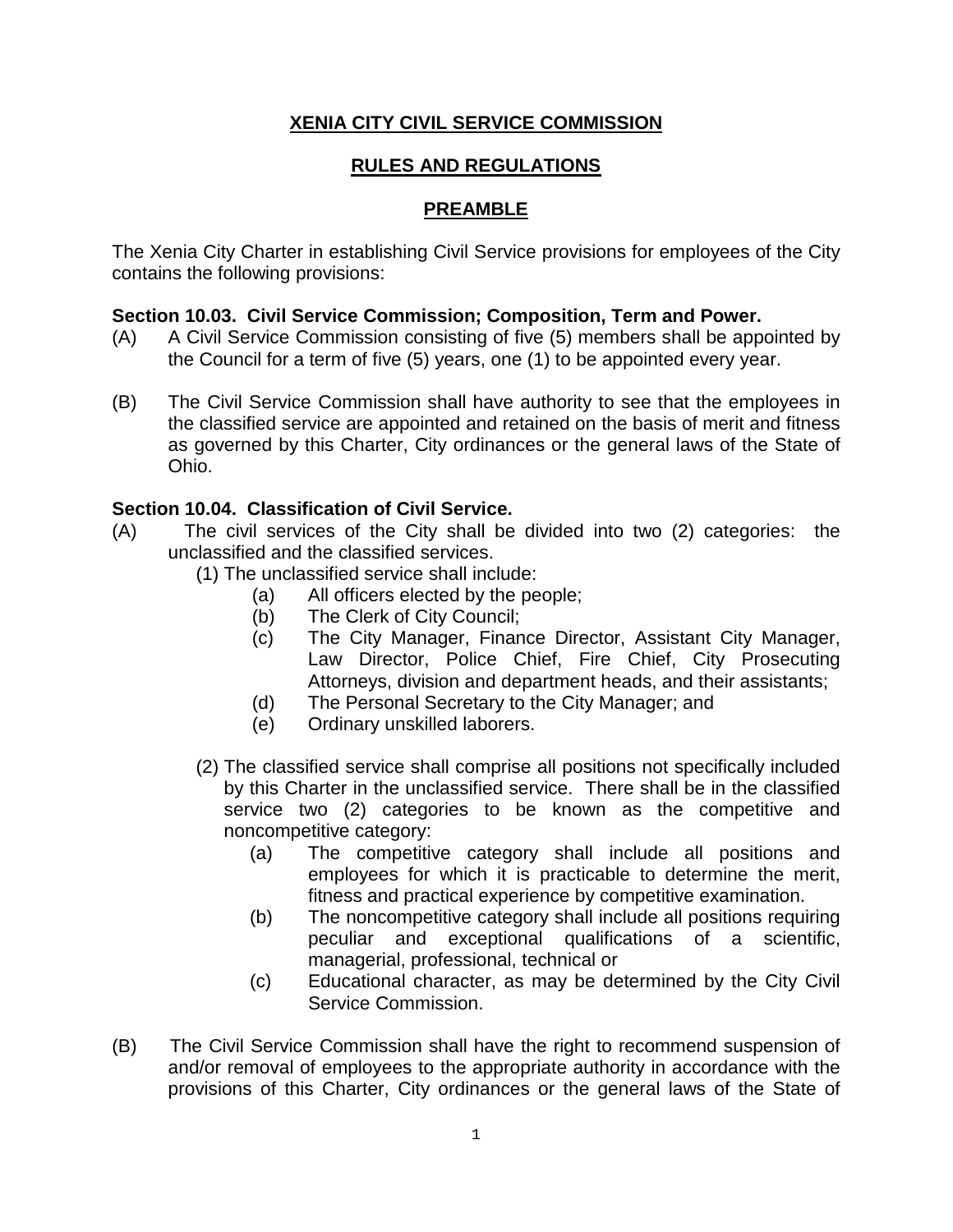Ohio. The appointing authority shall have the right to suspend and/or remove Employees in accordance with the provisions of this Charter, City ordinances or the general laws of the State of Ohio.

All rules, regulations and resolutions of determination heretofore adopted by the Civil Service Commission of Xenia, Ohio, in compliance with the rules and regulations hereinafter set forth shall become null and void. Those not in conflict shall be and the same hereby are incorporated in these rules and regulations.

# **ORGANIZATION AND DUTIES**

At the first regular meeting of each year the Civil Service Commission shall elect one of its members as Chairman. It shall be the duty of the Commission to adopt, amend and enforce a code of rules and regulations for the classification of positions in the classified service of the City of Xenia and for appointments and promotions therein. The Commission may amend from time to time, or temporarily suspend any of the rules and regulations. The Commission shall supervise all examinations held under these rules to ascertain the fitness and merit of candidates for the service of the City and certify the same as herein provided. The Commission shall have the power to appoint examiners, stenographers and clerks as may be by appropriation provided for by the City Council. The Civil Service Commission shall upon written request from the City Council make a report to the City Council of its activities.

# **DUTIES OF EXAMINER**

It shall be the duty of any examiner appointed by the Civil Service Commission and under the supervision of the Commission to prepare or provide the examinations, supervise the examinations and the grading of papers and such other duties as the Commission may designate or as may be necessary.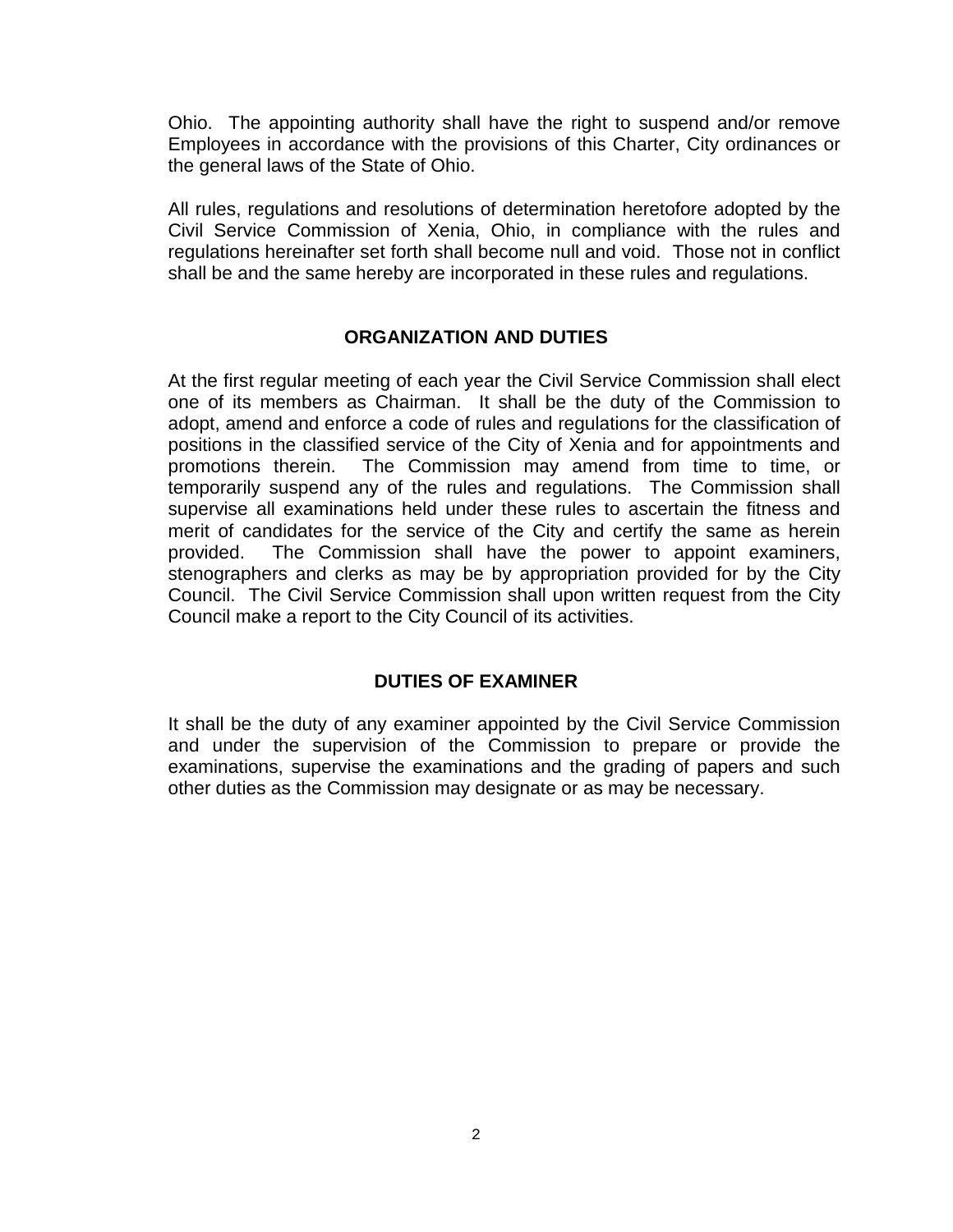## **DEFINITIONS.**

A. Appointing Authority: The City Manager, Finance Director or Law Director shall have the power to appoint and terminate workers according to rules and regulations established by the Civil Service Commission.

B. Appointment: The designation of a person, by competent authority, to be an employee in a position and his/her induction into such position.

C. Break in Service: Any termination from City service other than a layoff. If an employee is reinstated within two years from the termination date (or one year prior to1994), the prior service time will be credited to the employee for purposes of determining seniority.

D. Continuous City Service: The duration of employment not interrupted by resignation, retirement or discharge or other breaks in service.

[1E](#page-4-0). Continuous Classification Service: The duration of employment in a single classification in the Police and Fire classification series not interrupted by resignation, retirement or discharge or other breaks in service.

F. Classification (Class): A position, or group of positions, having similar duties, responsibilities, and qualifications so that the same title and job description may be utilized, and the same pay range is assigned. (See Rule 20, Section 15.)

G. Classification (Class) Series: Any group of classification titles having identical names but different numerical designations in series or identical titles except for designated levels of supervision; e.g. Operator (I, II, III), etc. (See Rule 20, Section 15.)

H. Displacement (Bumping): Exercise of a layoff process that will result in the substitution of one employee for another in the class series.

I. Efficiency Points: Points that are assigned to an employee to reflect efficiency in the performance of duties as determined by the performance evaluation.

J. Full-Time Employment: One who is appointed as a full-time employee.

K. Layoff List: The names of employees arranged in order of descending retention points *or classification retention points (police and fire classification series only)*[2.](#page-4-1) The employee placing first, or at the top of the list, is the one with the least retention points.

ł

<span id="page-4-0"></span> $^1$  Amended by CSC on  $10/11/2010$  (this definition added).

<span id="page-4-1"></span><sup>2</sup> Amended by CSC on 10/11/2010 (italicized text was added)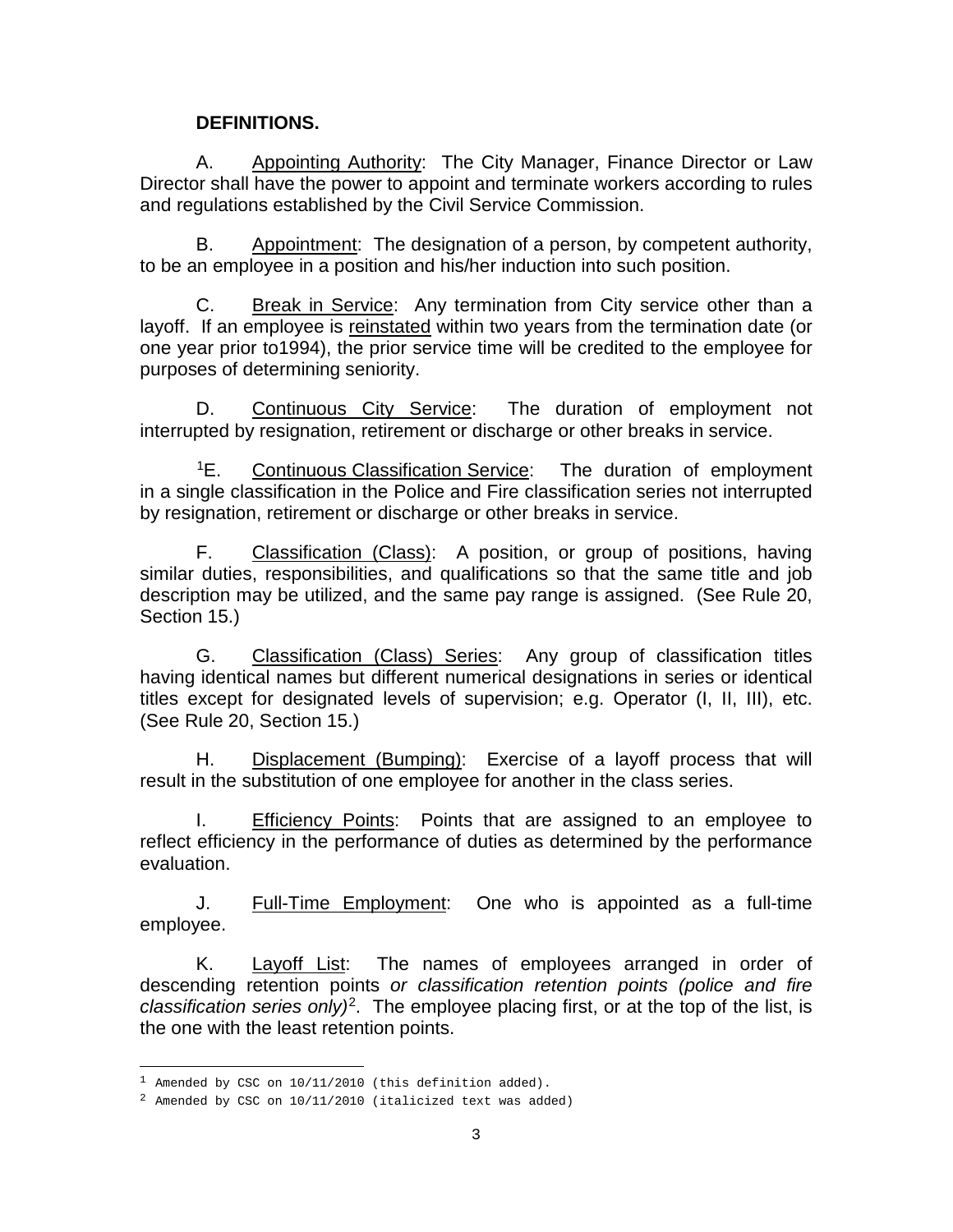L. Order of Layoff: The sequence that all affected City Departments/Divisions must follow when laying off employees in relation to certified or provisional status, appointment type, and probationary period completion.

M. Part-Time Employment: One who is appointed as a part-time employee.

N. Position: Any specific job consisting of duties and responsibilities assigned by competent authority. A position may be full-time, part-time or temporary; it may be occupied or vacant.

O. Reemployment: The return of a laid off employee to city service in a position other than the position held by the employee when he/she was terminated.

P. Reinstatement: The return of a laid off employee to active service in the class series of layoff; an appointment made from a recall list.

Q. Retention Points: Total seniority points plus total efficiency points, added to a base factor of 100.

<sup>3</sup>R. Classification Retention Points: Total classification seniority points in the Police and Fire classification series plus total efficiency points, added to a base factor of 100.

S. Seniority: The uninterrupted length of continuous service with the City; service not interrupted by resignation, retirement or discharge. Laid off employees who are reinstated in City service within two years (one year for layoffs prior to January 1, 1994) after the layoff date will be returned all previously accumulated seniority, but will not be entitled to seniority time for the period of layoff.

[4T](#page-5-1). Classification Seniority: The uninterrupted length of continuous service in a single classification within the Police and Fire classification series beginning with the date of appointment into that classification with the City.

U. Seniority Points: The total number of points accumulated by an employee reflecting length of continuous service with the City (seniority).

[5V](#page-5-2). Classification Seniority Points: The total number of points accumulated by an employee reflecting uninterrupted length of continuous

<span id="page-5-0"></span><sup>&</sup>lt;sup>3</sup> Amended by CSC on 10/11/2010 (this definition added)

<span id="page-5-1"></span><sup>4</sup> Amended by CSC on 10/11/2010 (this definition added)

<span id="page-5-2"></span><sup>5</sup> Amended by CSC on 10/11/2010 (this definition added)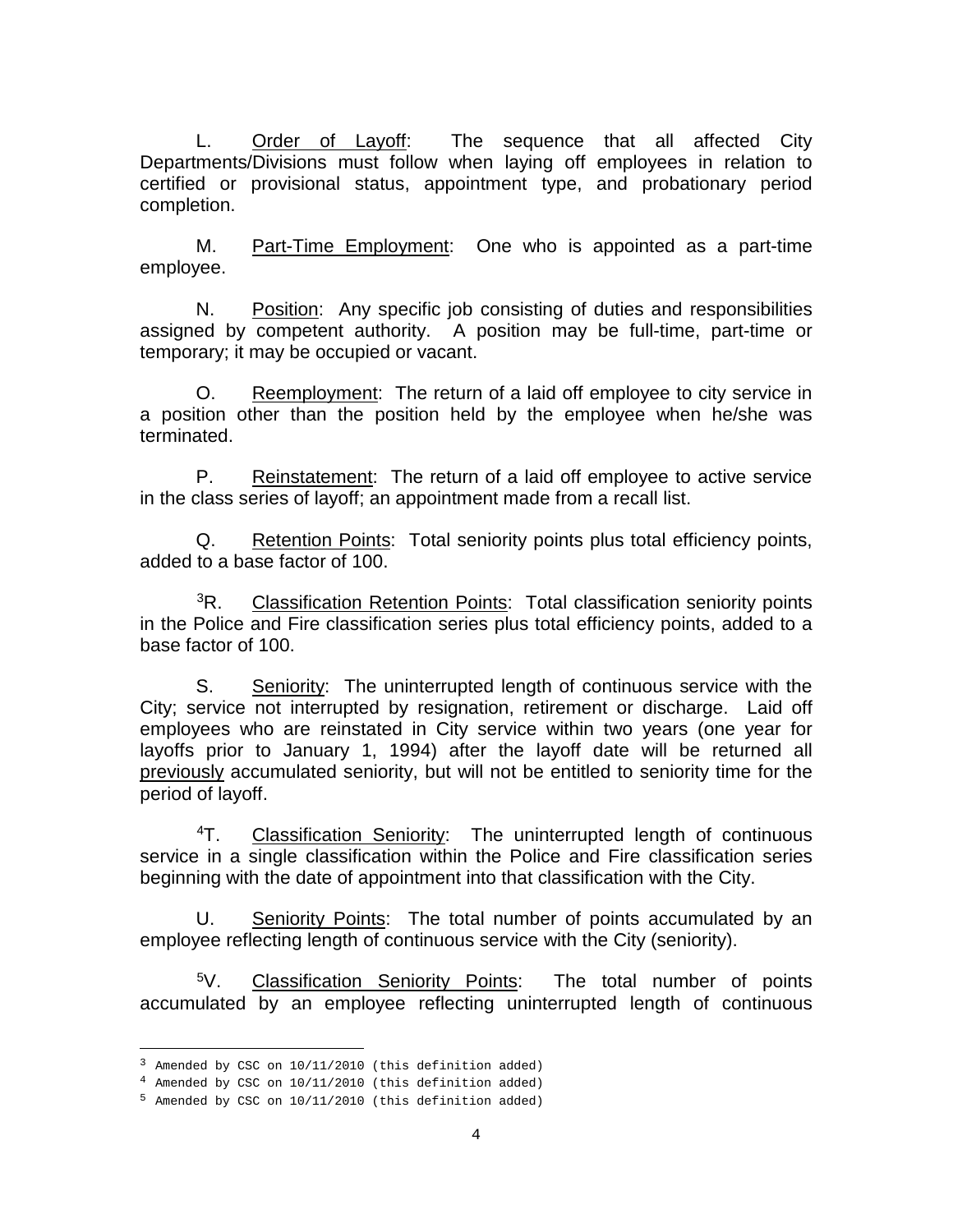service in a single classification within the Police and Fire classification series within the City (classification seniority).

<sup>6</sup>W. Seniority Promotional Points: The number of points calculated as specified in Rule 14 – Promotions and limited to the full years of service within the applicable unit in which the promotional event is applied.

ł

<span id="page-6-0"></span><sup>6</sup> Amended by CSC on 06/09/2008 (this definition added)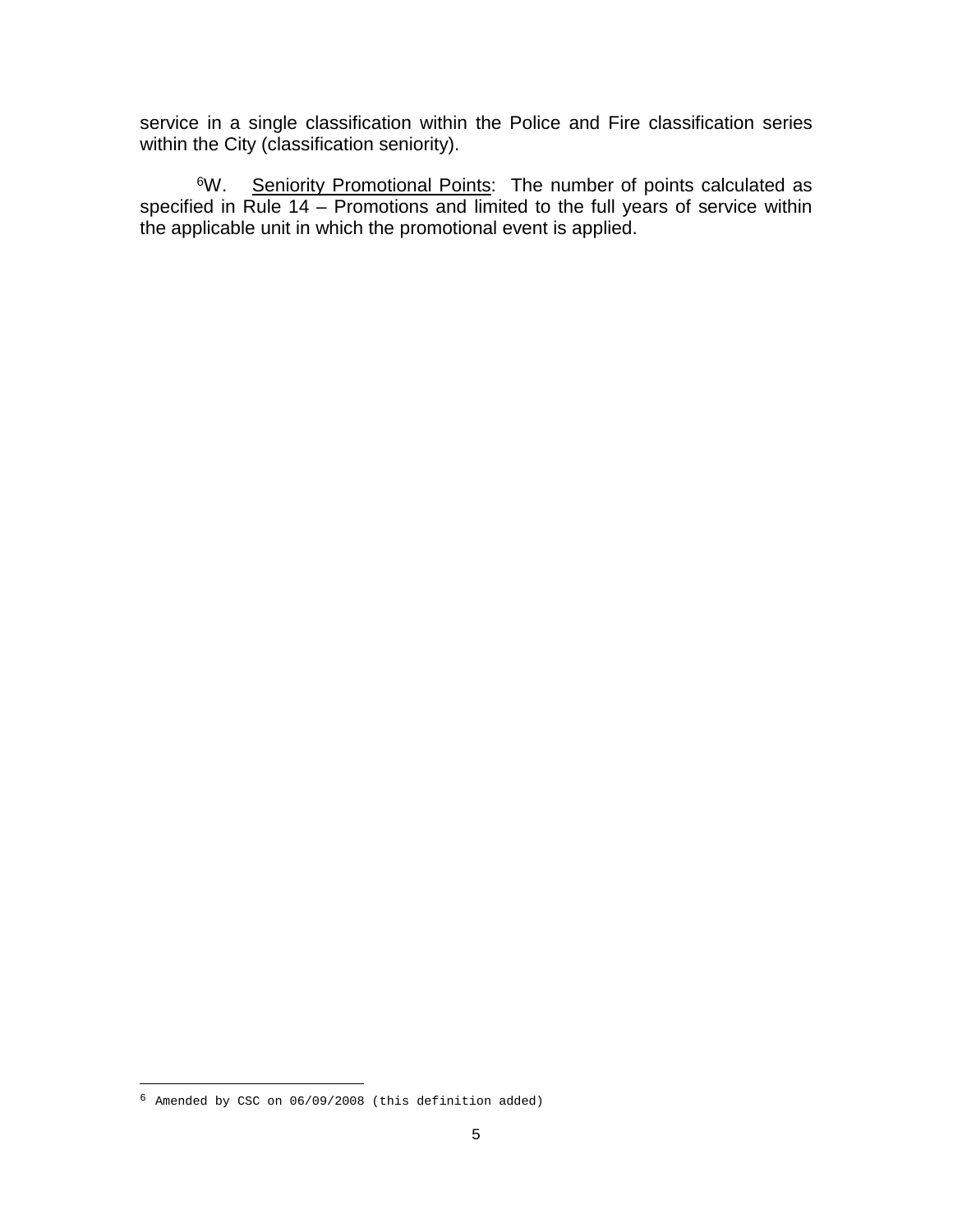# **APPLICATION OF RULES**

In accordance with the provision of Charter Section 8.01 et seq, 10.03 and Chapter 274 of the Codified Ordinances of the City of Xenia, the Civil Service is divided into the unclassified and classified service as follows:

- 1. The unclassified service shall include:
	- (a) All officers elected by the people;
	- (b) The Clerk of Council;
	- (c) The City Manager, the Finance Director, the Assistant City Manager, the Law Director, the Police Chief, the Fire Chief, the City Prosecuting Attorneys, division and department heads, and their assistants;
	- (d) The Personal Secretary to the City Manager;
	- (e) Ordinary unskilled laborers; and
	- (f) Municipal Court employees.
- 2. The classified service shall comprise of all positions not specifically included by the Charter in the unclassified service.

There shall be in the classified service two classes to be known as the Competitive and noncompetitive classes:

- (a) The competitive class shall include all positions and employees for which it is practicable to determine the merit and fitness by competitive examination.
- (b) The noncompetitive class shall consist of all positions requiring peculiar and exceptional qualifications of a scientific, managerial, professional or educational character, as may be determined by the Civil Service Commission.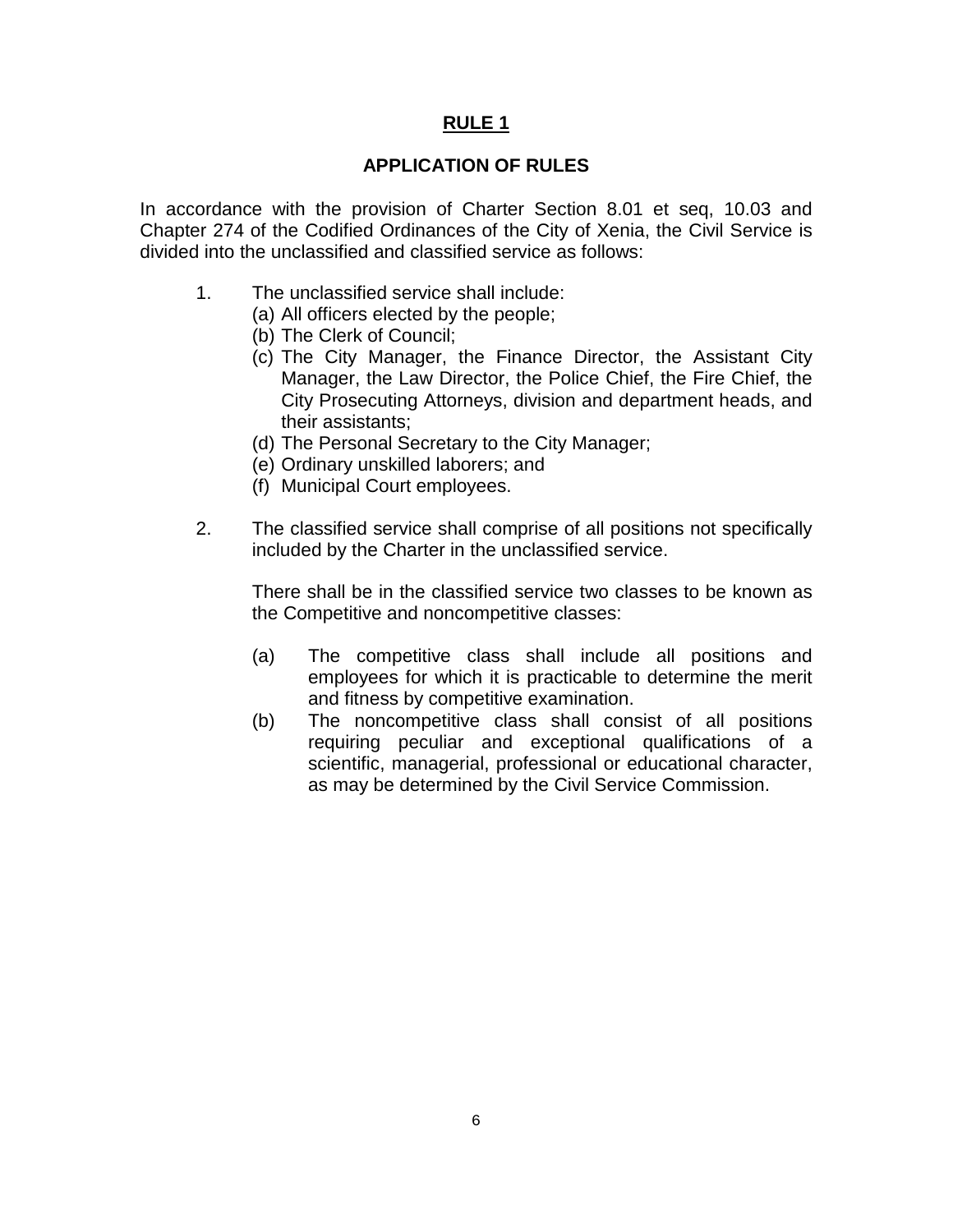# **APPLICATION FOR EXAMINATION**

Applications for positions included in the competitive class must be filled out by the applicant upon preprinted forms prescribed and furnished by the Human Resources Department, subject to the approval of the Commission. Applications must be filed with the Human Resources Department during the office hours not later than the date advertised as the closing date.

In the event a statement is an application is false and if truly stated the applicant would be ineligible for appointment, and as a result of said application containing the false statement, the applicant is appointed to a position in the classified service, he/she shall not have achieved civil service status and shall be subject to dismissal without the protection of Rule 15. If information is omitted, but supplied upon request before testing or interview, such application will not be rejected for omissions.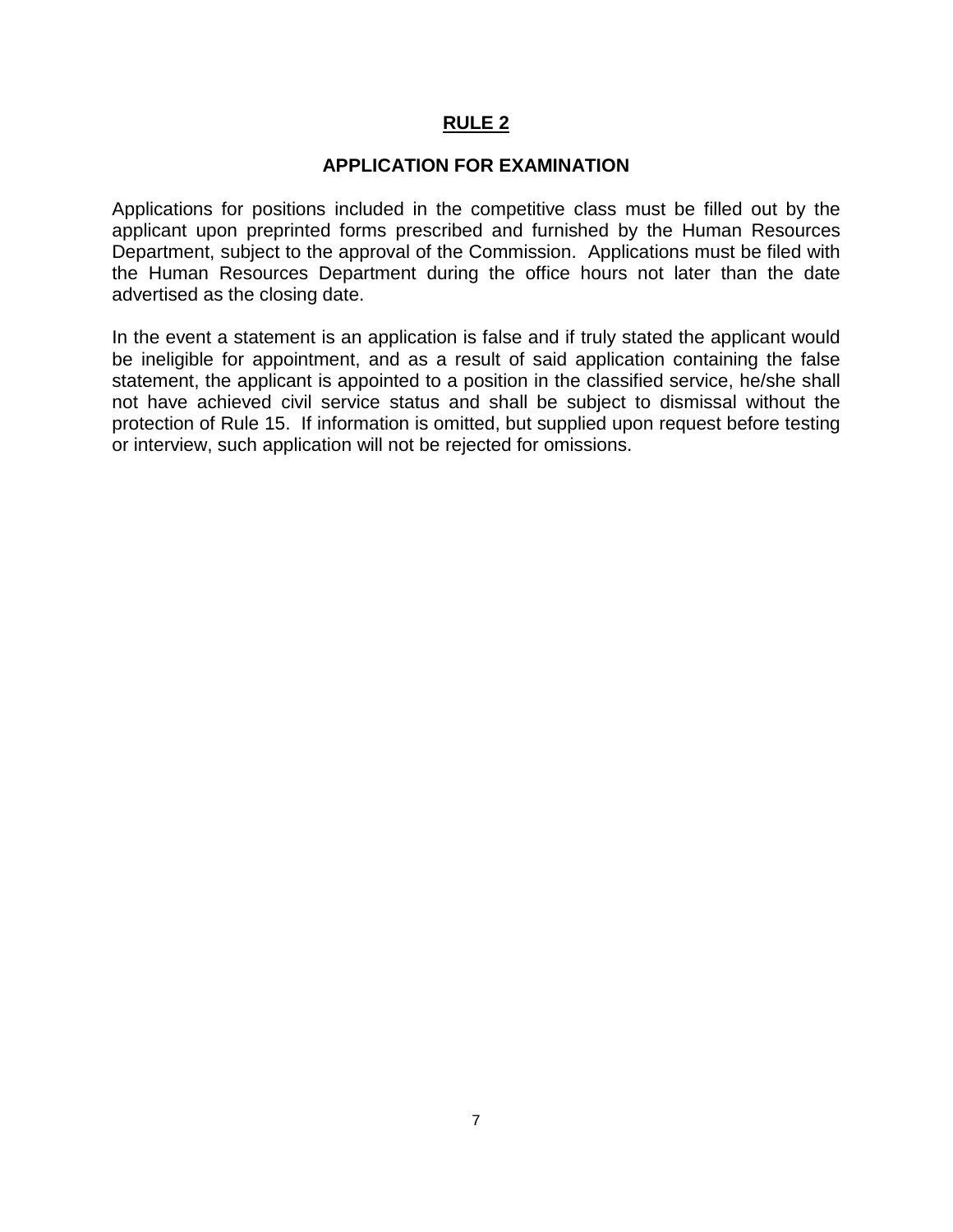# **RECRUITING STANDARDS FOR POLICE OFFICERS AND FIREFIGHTERS**

## Section 1. General Requirements:

- A. Each applicant shall be a citizen of the United States.
- B. Age requirement for an original appointment as Police Officer is a minimum of 21. Minimum age for a Firefighter is 18.
- C. Applicants must have a high school diploma or equivalent and must be a holder of a valid Ohio motor vehicle operator's license at time of appointment and be insurable under the City's vehicle insurance program.
- D. All appointments made on or after September 1, 1977, to the sworn positions within the Police Division and Fire Division of the Department of Public Safety, shall be of persons who acquire or retain residency within the limits as prescribed in these sections. Persons may be appointed who certify, in writing, that they will satisfy all residency requirements within six months after appointment. Appointees who fail to acquire or retain their residence within the required limits shall be dismissed from employment.

If an unusual hardship or emergency is found to exist by the City Manager, the City Manager may, in his or her discretion, permit an appointee to live temporarily outside the required residency limits for a period of no longer than six months. Failure of the appointee to resume his or her proper residency during such six-month period shall result in termination of his or her employment.

(1) All affected employees must live in Greene County or contiguous county to Greene County within six months after the date of appointment.

# Section 2. Special Consideration for Non-Certified Police Officers and **Firefighters**

Applicants without certification as an Ohio Level II Firefighter/Paramedic or an Ohio Peace Officer will be considered for examination, assessment, and selection along with certified applicants. However, due to the added cost to the City in wages and benefits, as well as tuition cost, the City of Xenia requires that you sign an agreement that affects the length of probationary period, rate of pay, and training cost recovery.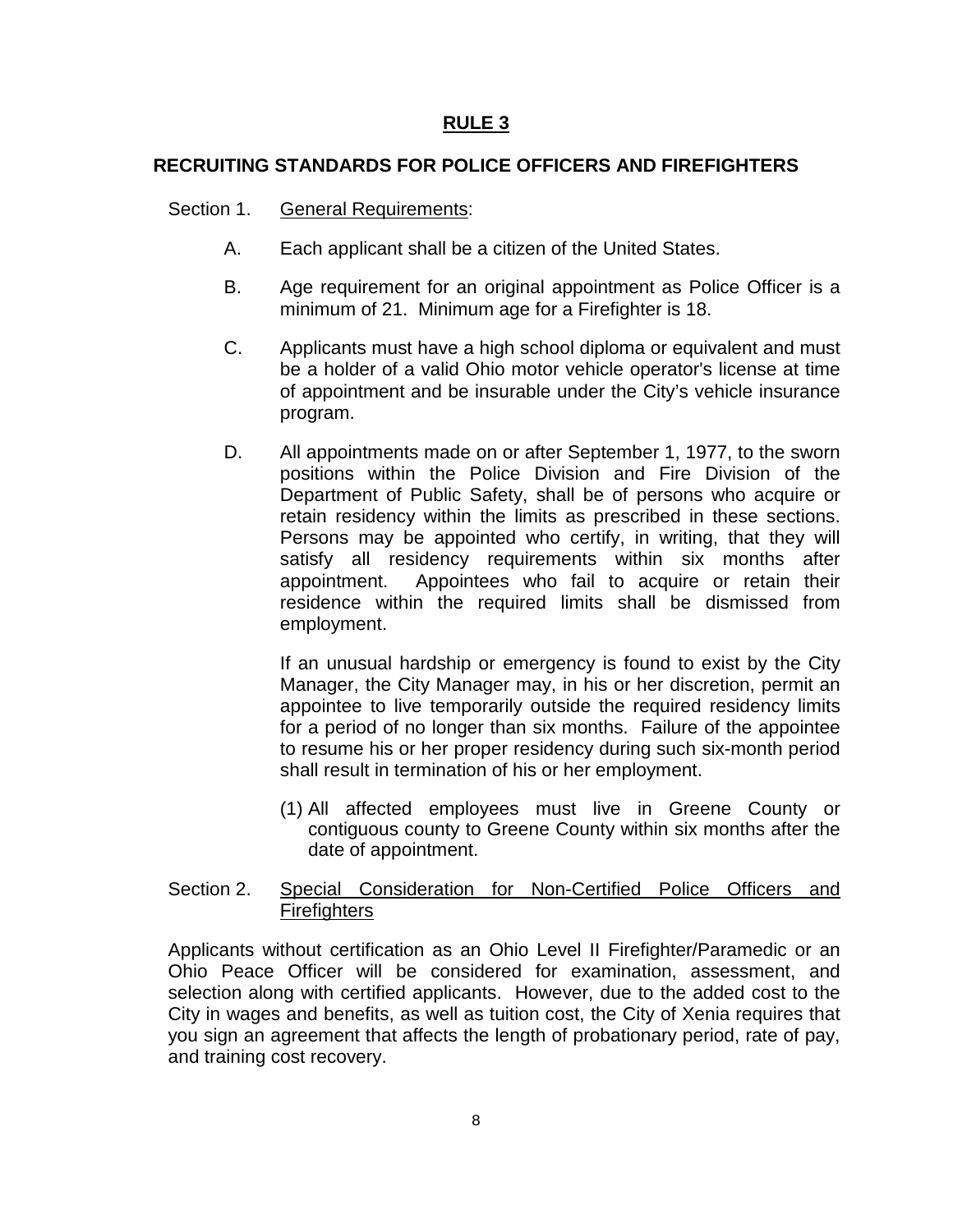# Section 3. Physical Standards for Police and Firefighters

Applicants for appointment as Police Officers or Firefighters shall meet the following physical standards:

# HEIGHT AND WEIGHT:

Height shall correspond to weight of the applicant as determined by an examining physician.

# VISION:

- A. Corrected distant visual acuity (glasses or contact lenses) of at least 20-20 in either eye and both eyes together. The candidate must have a spare pair of glasses that correct vision to this standard, if he/she receives an appointment to the Xenia Police or Fire Divisions.
- B. A contact lens wearer must have a pair of back-up temporary glasses that correct vision to at least 20-30 in each eye and provide proof that he/she has been successfully and comfortably fitted and meets the vision standards outlined above: i.e., achieves 20-20 in each eye with the contact lenses, if the applicant receives an appointment to the Xenia Police and Fire Division.
- C. Causes for Rejection:

No applicant can be considered who has been found to have:

- (1) Color vision deficiency or blindness.
- (2) Any visual field defects or loss.
- (3) Presence of active, chronic diseases of the eye or lids. Normal stereopsis is the ability to perceive 40 seconds stereo acuity.

#### NOSE:

Obstructions are cause for rejection only if severe or the seat of chronic inflammation.

#### SINUSES:

Reject only chronic cases.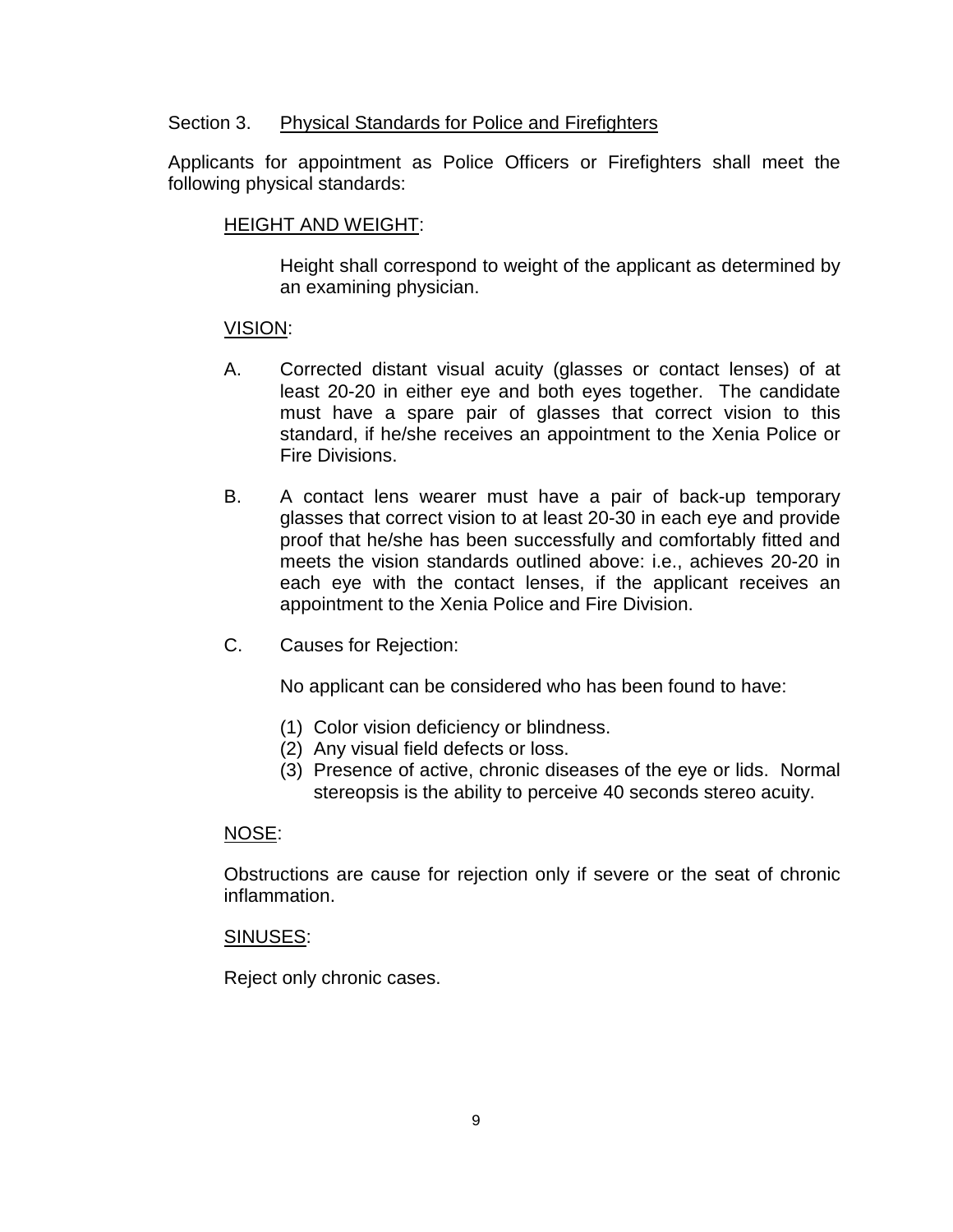#### PALATE:

Perforations of the palate should be rejected. Cleft palate and harelip should be rejected if they cause a speech defect unacceptable to essential job functions.

#### TONSILS:

Chronic case cause for rejection.

#### HEARING:

If one ear is normal, a loss of as much as 30% may be tolerated in the other. Perforation of the drum is not acceptable.

#### CHEST MEASUREMENT:

Expansion must be at least 1½ inches.

#### BLOOD PRESSURE:

A diastolic pressure over 90 or a systolic reading over 140 will not be accepted for appointment to the Xenia Police or Fire Divisions.

#### PULSE:

Pulse must respond well to exercise and return to approximately normal after two minutes rest.

Irregularities must not be accepted unless the case has had a careful cardiac study and the irregularity is found to be entirely functional.

#### LUNG TUBERCULOSIS:

No case of tuberculosis rated as more than "healed primary" can be accepted. Tumors of lungs are rejected. Asthma cannot be accepted.

#### STOMACH:

Chronic diseases, such as ulcer, are cause for rejection.

#### INTESTINES:

Mucous colitis, ulcerative colitis, and hemorrhoids are causes for rejection. (In case of hemorrhoids the applicant may become acceptable after surgery.)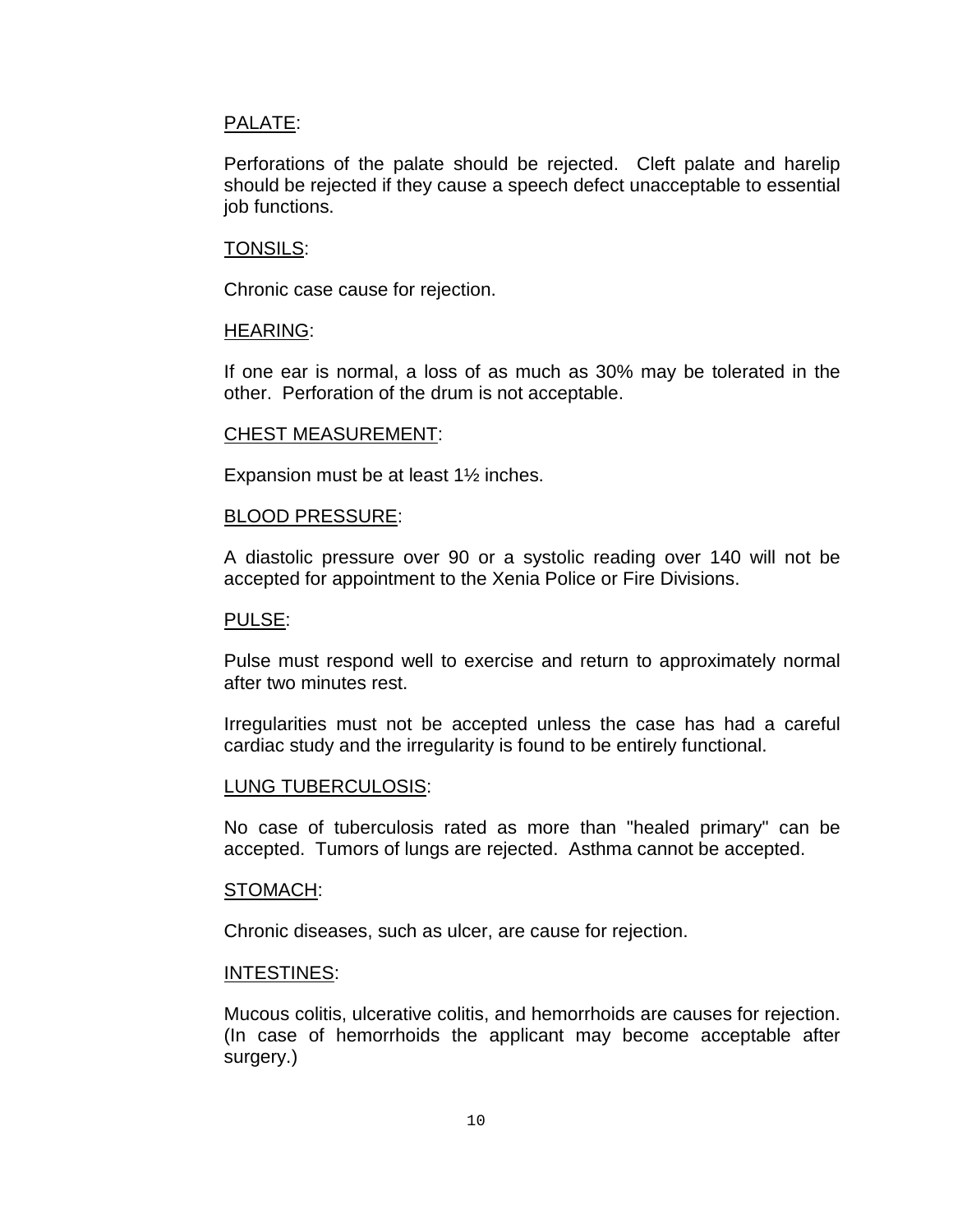#### HERNIA:

Relaxed rings may be accepted as long as there is firm musculature behind the ring and no impulse on coughing.

#### EXTREMITIES:

Bones - No chronic bone disease is acceptable. Osteomyelitis and periostitis are to be rejected. Kyphosis is to be rejected. Herniated disc is not acceptable.

#### NEURO PSYCHIATRIC:

Reflexes, if exaggerated or absent, must be carefully studied. If due to organic diseases such as syphilis, are causes for rejection.

All nervous and mental diseases should be rejected.

#### VARICOCELE:

Acceptable only after repair.

#### URINALYSIS:

The presence of sugar, albumin (more than a very faint trace), bile, pus, blood or casts (more than occasional hyalin) are cause for rejection.

#### CHEST X-RAY:

See under lungs.

#### BLOOD TESTS:

Free of contagious bloodborne pathogens.

#### SUBSTANCE ABUSE:

Active use of "drugs of abuse" shall be cause for rejection.

#### GENITALS OR GYNECOLOGY:

- Males: Must be free from deformities and from marked varicocele, hydrocele, enlargement of the testicle, stricture or urinary incontinence, retained testicle or atrophy cause for rejection.
- Females: Examination shall be conducted to ascertain intactness of internal organs and the absence of cervical, uterine and ovarian pathology.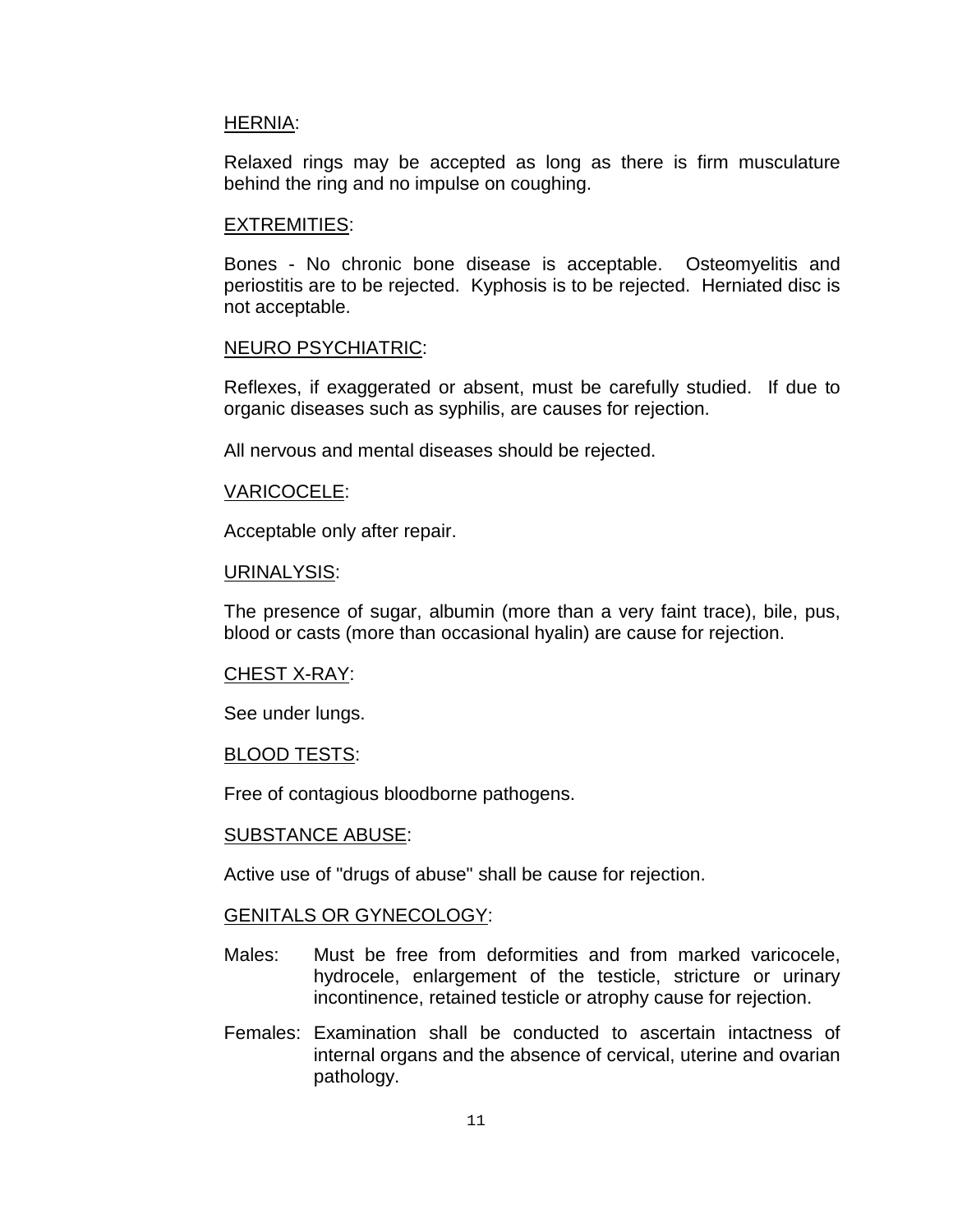# RECTUM AND ANUS:

Must reject for fissures, fistulas and external or internal piles.

#### ARMS, LEGS, HANDS AND FEET:

Applicant should possess an index, middle and third fingers and thumb in their entirety. Great toe must be present in its entirety.

#### Section 3. Physical Agility

Each applicant shall be required to participate in and pass a job related physical agility test to determine he/she has the appropriate physical strength, ability, mobility and stamina to perform the essential physical tasks of the position.

#### Section 4. Moral Character

Each applicant shall be of good character, have a good credit rating and be without record of arrest for a felony or misdemeanor involving violence or moral turpitude. To insure that each applicant who has successfully passed the examination is of good character and meets the standards of this Section, the Commission may:

- A. Obtain a confidential background investigation of his/her character and behavior from the Xenia City Police Division or from another police or investigative agency.
- B. Obtain a Federal Bureau of Investigation, Bureau of Criminal Investigation, and credit reports on each applicant.
- C. Require the applicant to submit to a polygraph test, at the discretion of the Commission.
- D. Study and analyze the reports and information furnished the Commission and determine whether or not the applicant is of good character and has a satisfactory credit rating and is without a record of arrest as required by this section.
- E. Remove from the appointive list the names of the applicants failing to achieve the standards of merit and fitness required by the Charter and the Commission's Rules and Regulations.
- F. Require the applicant or probationary appointee to take psychological, intelligence and personality test.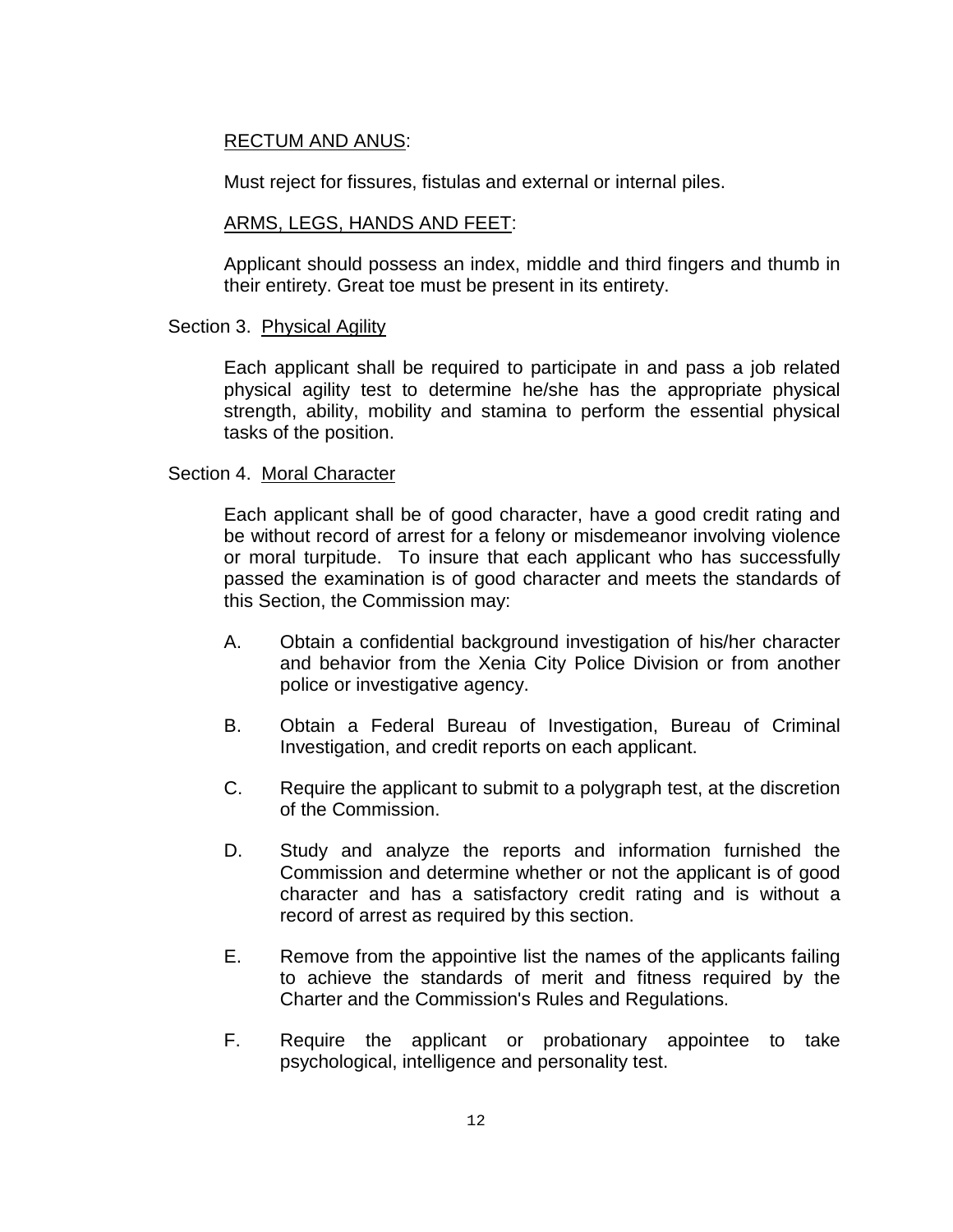# **JOB DESCRIPTIONS**

#### Section 1. Job Descriptions

The Civil Service Commission, with the assistance and upon recommendation of the appointing authority, shall prepare or review, and may amend from time to time, specifications descriptive of duties, responsibilities, requirements, and desirable qualifications of any classified positions, office, or employment of the City, and may allocate and re-allocate any such position, office or employment to the appropriate class on the basis of the duties, responsibilities, requirements and qualifications of such positions, offices or employments.

#### Section 2. Job Specifications

The specifications mentioned in Section 1 of this rule shall be written Job Descriptions in the form approved by the Civil Service Commission**.**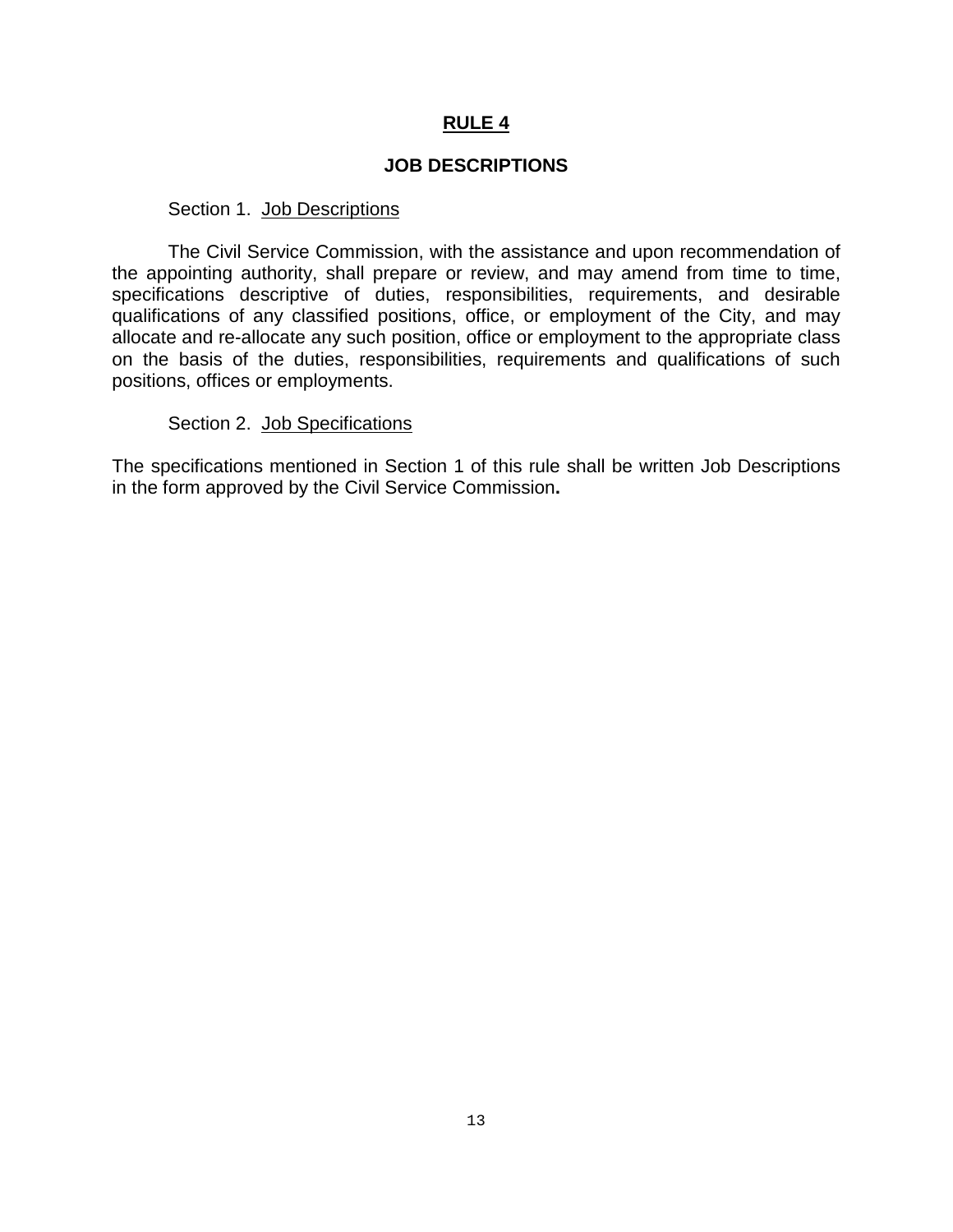# **LATERAL ENTRY OPTION FOR POLICE AND FIREFIGHTERS**

# Section 1. Competitive Written Examinations

The appointing authority shall have the authority to determine that competitive written examinations for lateral entry to the positions of Police Officer and Firefighter requiring previous experience and training, may be dispensed with, and instead, may insist on completion of an application, submission of proof of experience and training, an oral interview, and such other matters as the appointing authority may determine are appropriate.

# Section 2. Outside Search and Selection

The appointing authority shall have the authority to determine that in such cases of promotion to Police Captain or Fire Captain, where there is cause to believe the best interest of the City would be served by a lateral entry process, the promotional process may be replaced by an outside search and selection process. At the discretion of the appointing authority, the outside search may include applications from within the employ of the City. In all cases, candidates must pass all physical, testing, and experience requirements.

# Section 3. Exercising this Option

In order to exercise this option, the appointed authority shall submit a detailed request and rationale to the Civil Service Commission for approval.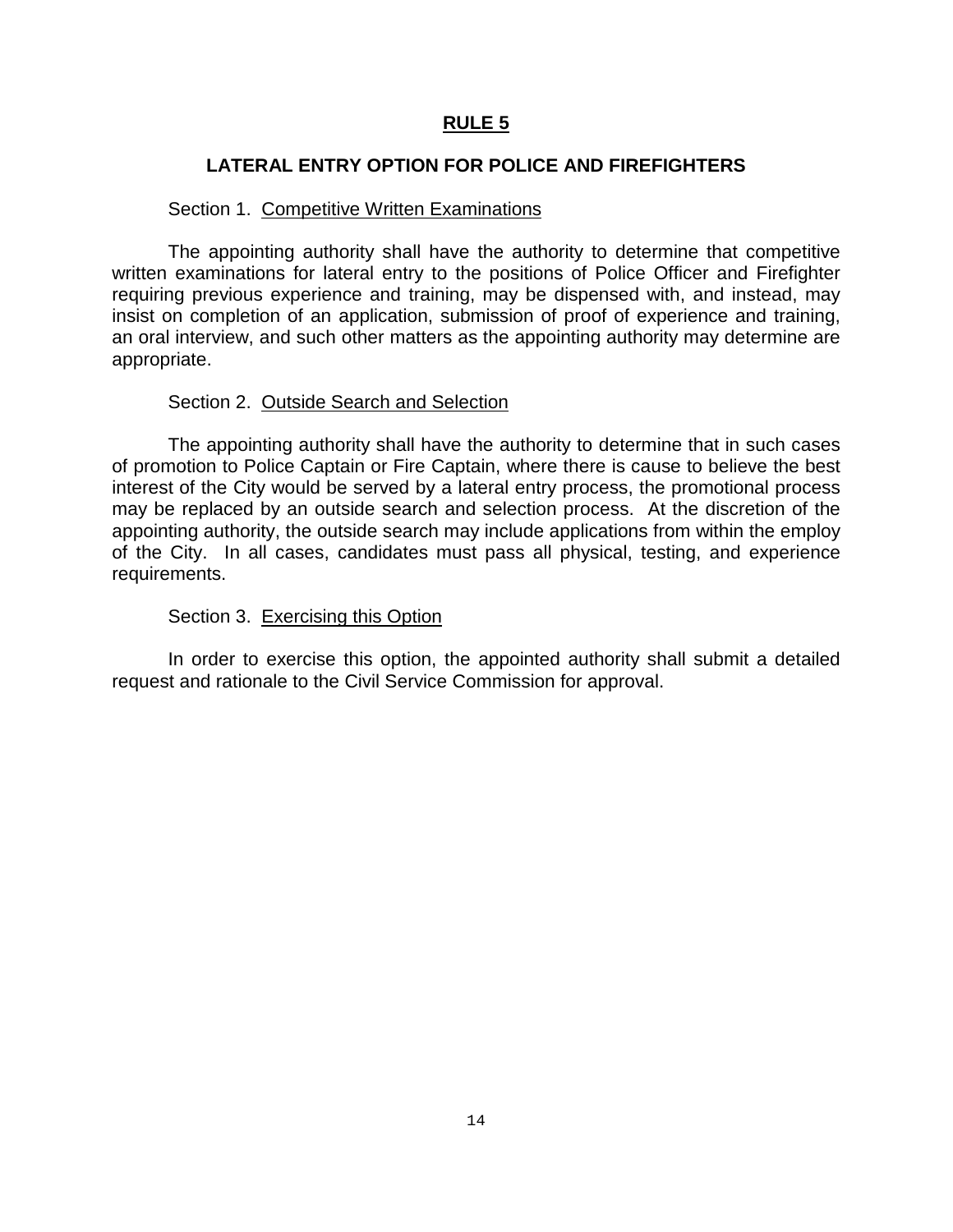# **PROBATIONARY APPOINTMENTS**

#### Section 1. Original and Promotional Appointments

All original and promotional appointments of uniformed employees of the Fire and Police Divisions, including Communications Operators, shall be for a probationary period of one year. All original and promotional appointments of all other classified employees of the City shall be for a probationary period of six (6) months. No appointment or promotion is final until appointee has satisfactorily served his/her probationary period. Service as a provisional employee in the same or similar class shall be included in the probationary period. If the service of the probationary employee is unsatisfactory he/she may be removed or reduced at any time during his probationary period, except as otherwise provided by law.

# Section 2. Special Consideration for Non-Certified Police Officers and **Firefighters**

Applicants without certification as an Ohio Level II Firefighter/Paramedic or an Ohio Peace Officer will be considered for examination, assessment, and selection along with certified applicants. However, due to the added cost to the City in wages and benefits, as well as tuition cost, the City of Xenia requires that you sign an agreement that affects the length of probationary period, rate of pay, and training cost recovery. (See the agreement titled "Firefighter/Paramedic Certification Report and Police Officer Certification Report.)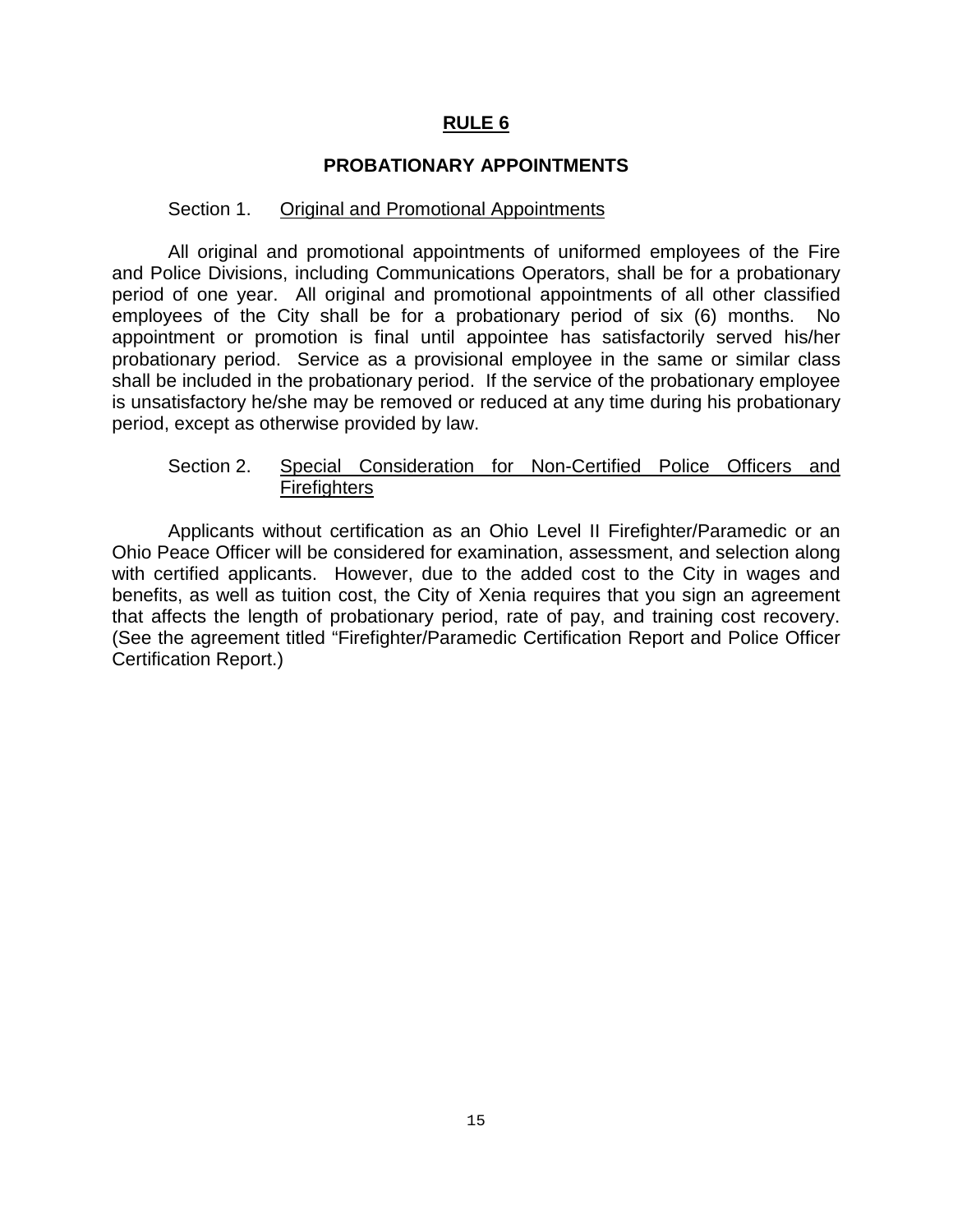## **OPEN COMPETITIVE EXAMINATIONS TO BE ADVERTISED**

Notice of open competitive examinations to be held shall be advertised in one newspaper of general circulation in the City of Xenia and/or by other electronic media<sup>[7](#page-17-0)</sup> at least two (2) weeks prior to such examination and by the posting of such announcements as the Commission may think advisable.

ł

<span id="page-17-0"></span> $^7$  Amended by CSC on 03/09/2009 to allow for electronic media advertising.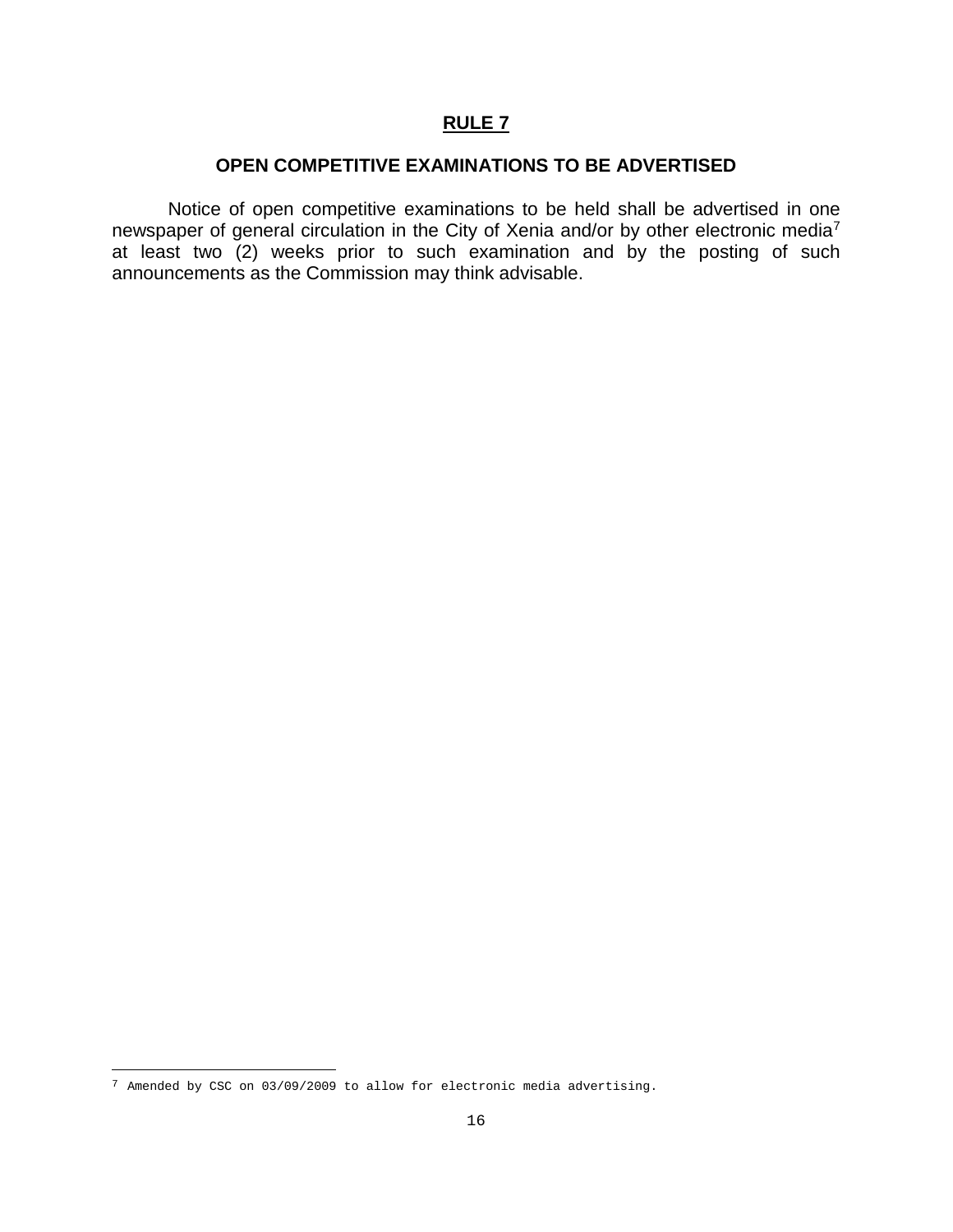#### **CONDUCT OF EXAMINATIONS**

#### Section 1. The Examination

Every examination shall be under the direction of the Commission, or its designated agent. Examinations shall be impartial, fair and practical, designed to test the real qualifications and fitness of the applicants to discharge the duties of the particular position which they seek to fill. No question shall relate to the political, religious or racial connections or affiliations of the applicant. The Commission may require applicants to furnish a written statement of their experience, education or training which may be regarded by the Commission as part of the examination. Any challenge to questions in the examination must be filed in writing with the Clerk of the Civil Service Commission within five (5) working days of the date of the examination.

#### Section 2. Examination Content

Examinations may include any method that is designed to fairly test the relative capacity of applicants to discharge the duties of the particular position which they seek to fill. Test may be written, oral, or physical demonstration of skill, an evaluation of training and experience, or any combination thereof as determined by the Commission. When an oral examination is conducted, it shall be given a weight not to exceed thirty percent (30%) of the combined total score of each applicant.

#### Section 3. Qualifying Score

On a written examination applicants will be marked on a scale of 100%, and 70% (or other predetermined score) will be required on the written examination to place an applicant's name on the eligible register.

#### Section 4. Weighted Scoring

If an examination consists of more than one testing procedure (i.e., written, oral, physical agility, etc.), the passing score(s) achieved by each applicant shall be multiplied by the appropriate weight assigned to each portion of the examination as determined by the Civil Service Commission. Applicants for the positions of firefighter and police officer shall meet other requirements as set forth in the written Application Process heretofore approved by the Civil Service Commission.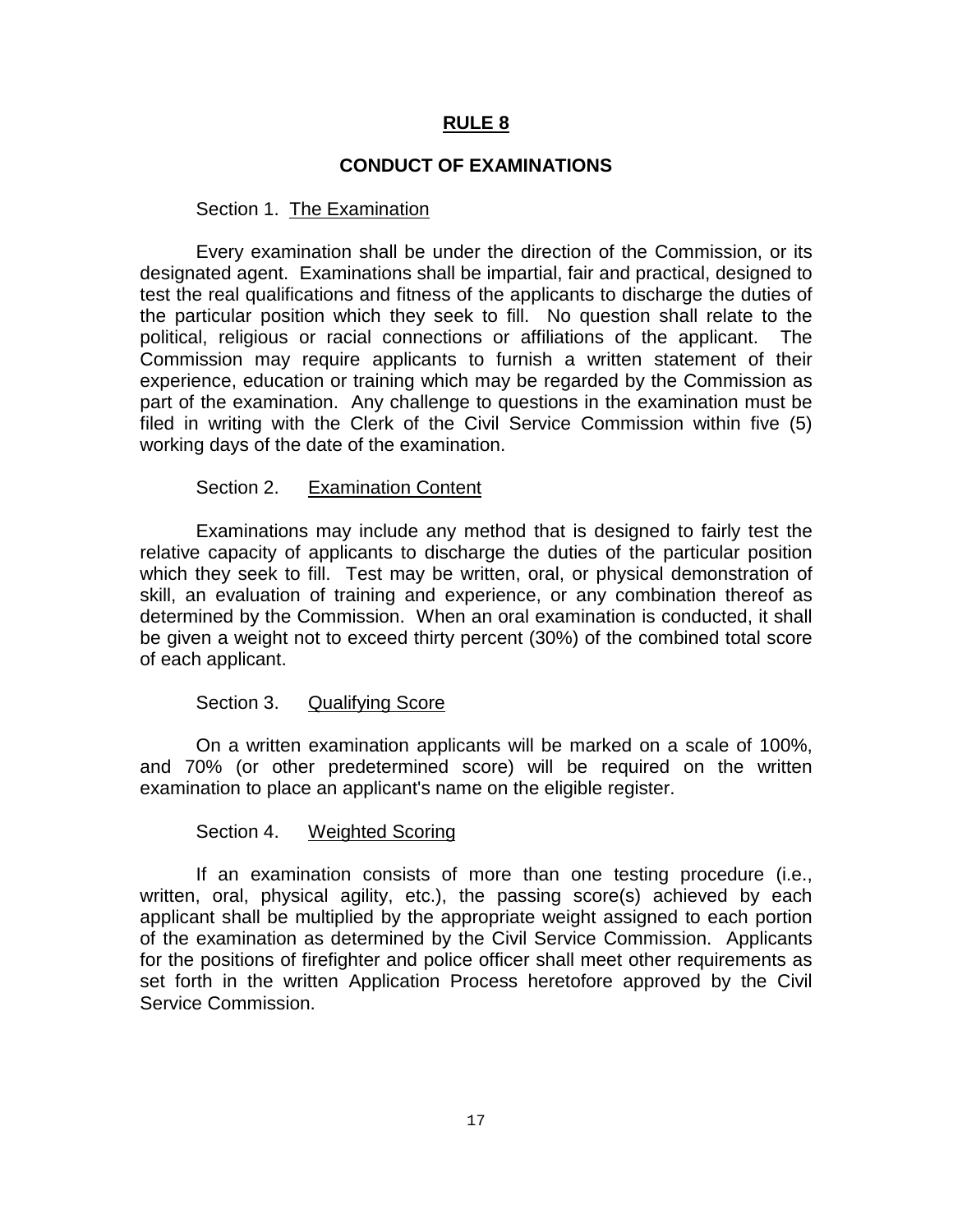#### Section 5. Physical Agility Testing

A. A candidate for the Fire Division or Police Division may be required to take and must pass a physical agility test, consisting only of job related physical operations, in a form and manner approved by the Civil Service Commission and administered by the Department/Division Chief or his/her designee. A zero score in any portion of the physical agility test shall result in disqualification of the applicant. The following considerations shall be applied to candidates for positions in the Fire Division and/or Police Division if the physical agility test is required:

> Written examination - 70% Agility test - 30%

B. If the physical agility test is not required, the written examination of a candidate shall be weighted 100%.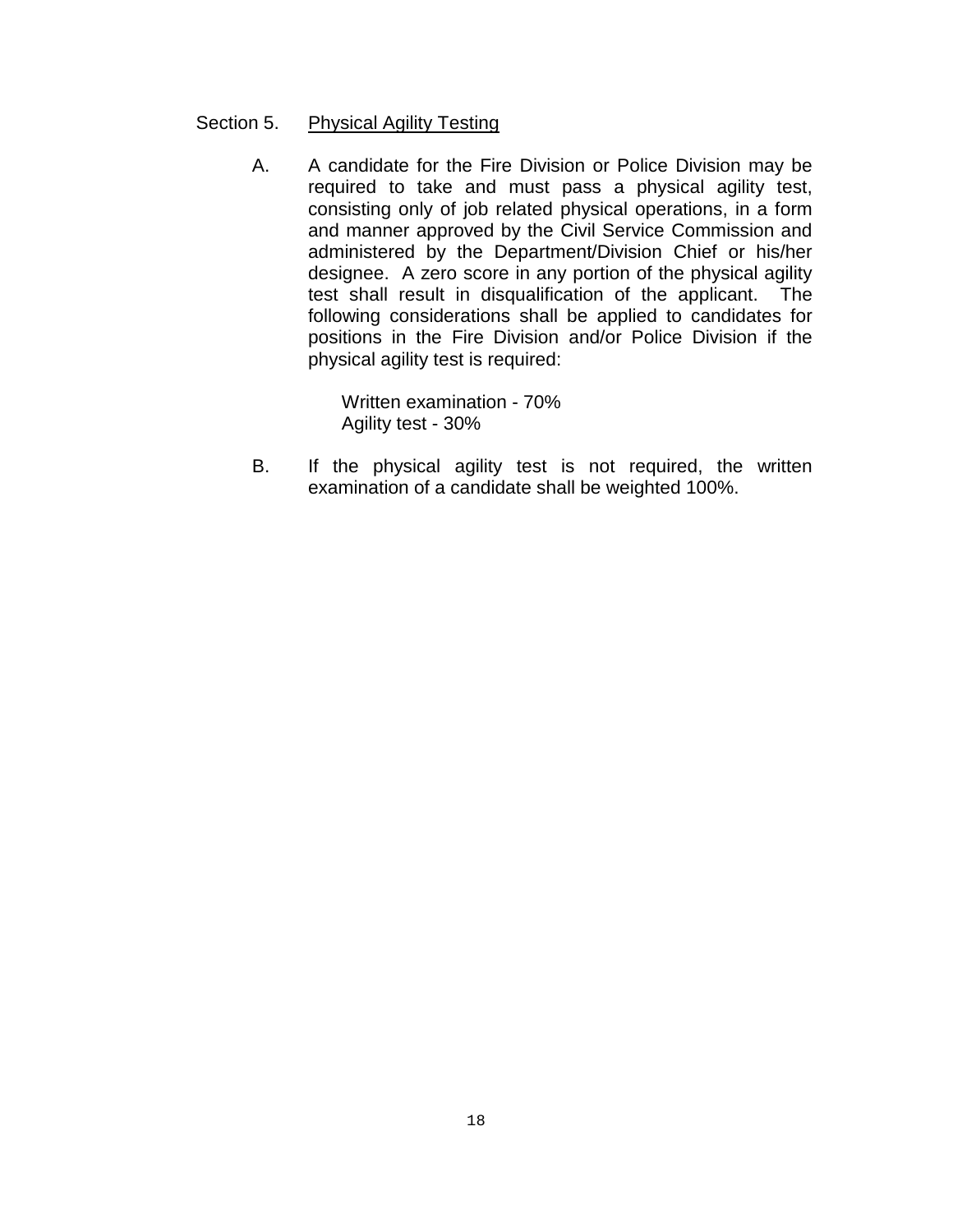### **ELIGIBLE LIST**

An eligible list for original appointments shall be prepared from time to time as the needs of the service may require, for each position in the classified service, from the candidates who have been found duly qualified after competitive examination. The term of an eligible list for original appointments is fixed at one year from the date of original certification.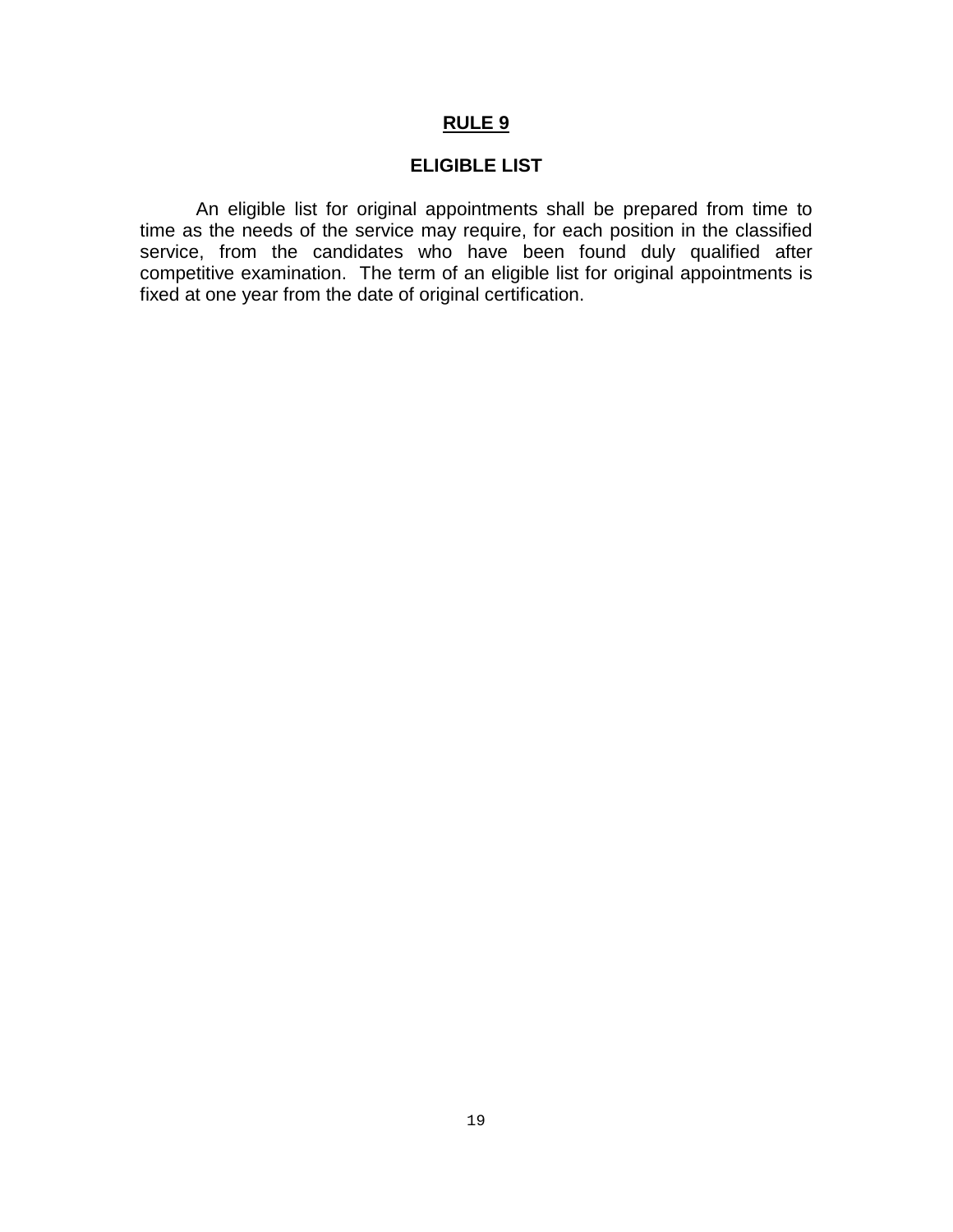# **APPOINTMENTS IN COMPETITIVE CLASS**

#### Section 1. Order of Filling Vacancies

Every vacancy in the classified service not filled by internal lateral transfer, authorized transfer, promotion, voluntary reduction, or reinstatement, in that order of priority shall be filled by appointment from the eligible list established for that position, or as provided for by specific sections of this rule.

#### Section 2. Lists from Competitive Exams

Appointments shall be made to or employment shall be given in all positions in the competitive class by selection of persons certified on the most nearly appropriate eligible list resulting from open competitive examinations held by the Commission except as herein otherwise provided.

#### Section 3. Certification of Eligibility Lists

Whenever the appointing authority shall request a certification from the Commission for appointment to or employment in any position in the competitive class, he/she shall specify the title, duties and compensation for such position, so certification may be made from the proper eligible list; or when necessary, a proper list may be prepared as the result of an open competitive examination held for that purpose. The Commission shall thereupon, as soon as practicable, certify to the appointing authority for appointment, from the eligible list most nearly appropriate to such position as it may then exist, the names of all persons on such list indicating rankings and post office addresses of such persons.

- a. Minimum Grade For exams with a minimum grade established by the Civil Service Commission at the time of exam approval, only candidates scoring higher than the minimum shall be certified.
- b. Ranking by Score For an exam with no established minimum score, the Commission shall certify the names of the candidates in the order of their scores.
- c. Rule of 10 The Commission shall certify the score of all candidates completing the testing/assessment process to the appointing authority. The appointing authority may select any candidate ranked in the top 10 of the eligibility list. The list of 10 shall be considered a "rolling list of 10" where candidates who become disqualified may be replaced by the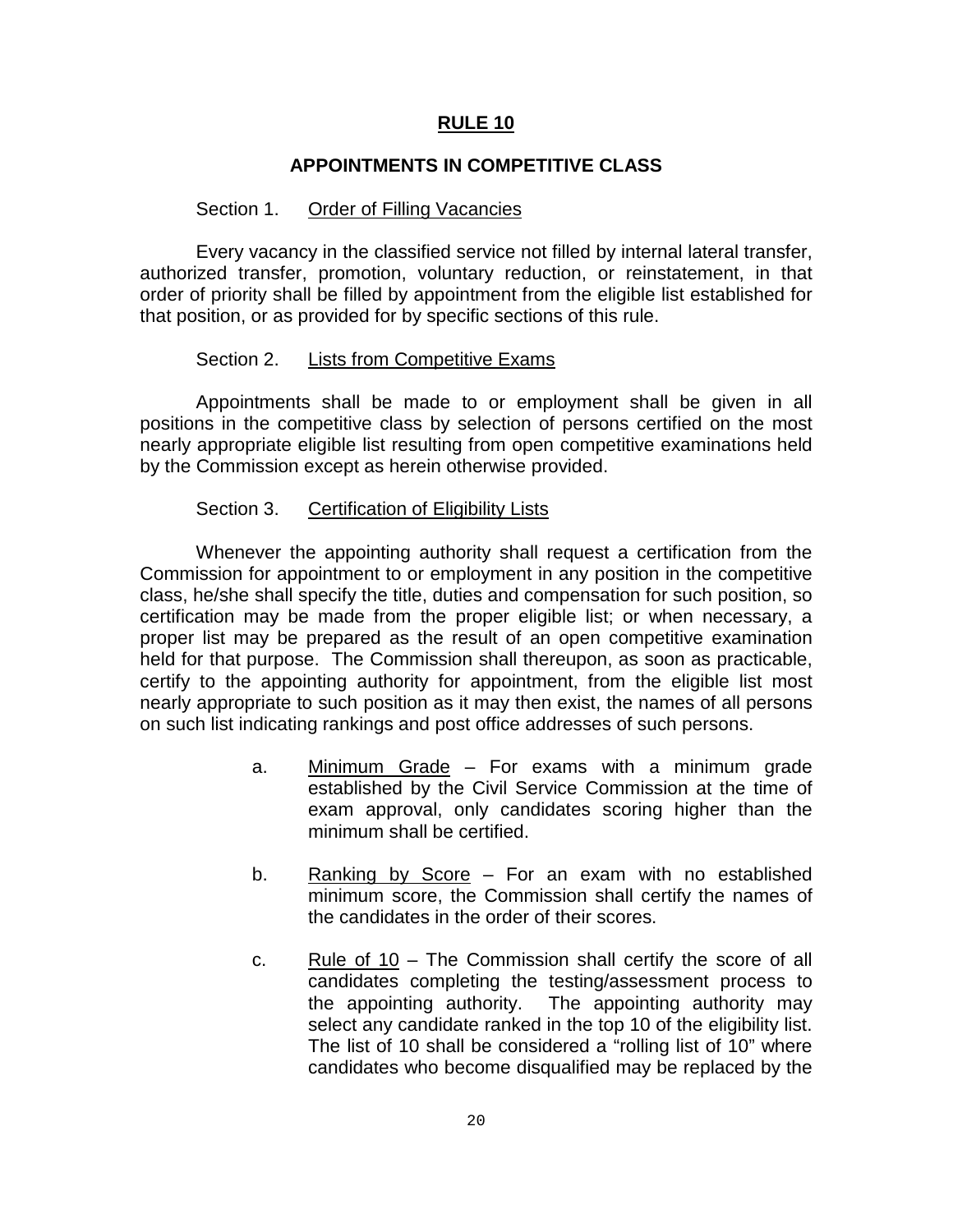next candidate on the list, thereby maintaining 10 viable candidates.

d. Reasons for Disqualification – The appointing authority may disqualify and remove from the list of 10 any candidates based on Sections 4 or 5 of this rule or for any of the following reasons: falsifying any par of the application or background information, discovery of violation of the designated "disqualifiers" established by the Commission.

# Section 4. Failure to Accept Offer

When an eligible person certified for appointment fails to accept an offer of appointment, made by mail or otherwise, within the four (4) business days succeeding the notice of appointment, he or she shall be deemed to have declined the appointment and his or her name shall be stricken from the eligible list. If, however, it shall be made to appear to the satisfaction of the Commission within thirty (30) days after giving such notice that the person was unavoidably, and without fault on his or her part, prevented from accepting said appointment, the name may be restored to its proper position on the eligible list.

# Section 5. Failure to Accept Salary

An eligible person who has declined an appointment on the grounds of insufficiency of salary offered shall be removed from the current eligibility list.

#### Section 6. Limitations on Provisional Appointments

When there is a provisional appointment made in accordance with Rule 12, the following limits apply. Such provisional appointment shall continue in force only until a regular appointment can be made from an eligible list prepared by the Commission and such eligible list shall be prepared within a six (6) month period from the date of such provisional appointment. Interim or temporary appointments, made necessary by reason of illness or disability of regular employees, shall continue only during such period of sickness or disability. However, any employee who is appointed provisionally to fill a vacancy and who remains in provisional status in the same classification for a period of two (2) years of continuous service, during which period no competitive examination is held, becomes a permanent appointee in the classified service at the conclusion of such two (2) year period. If the service of the provisional appointee is unsatisfactory, he/she may be removed from the position at any time during his/her provisional status.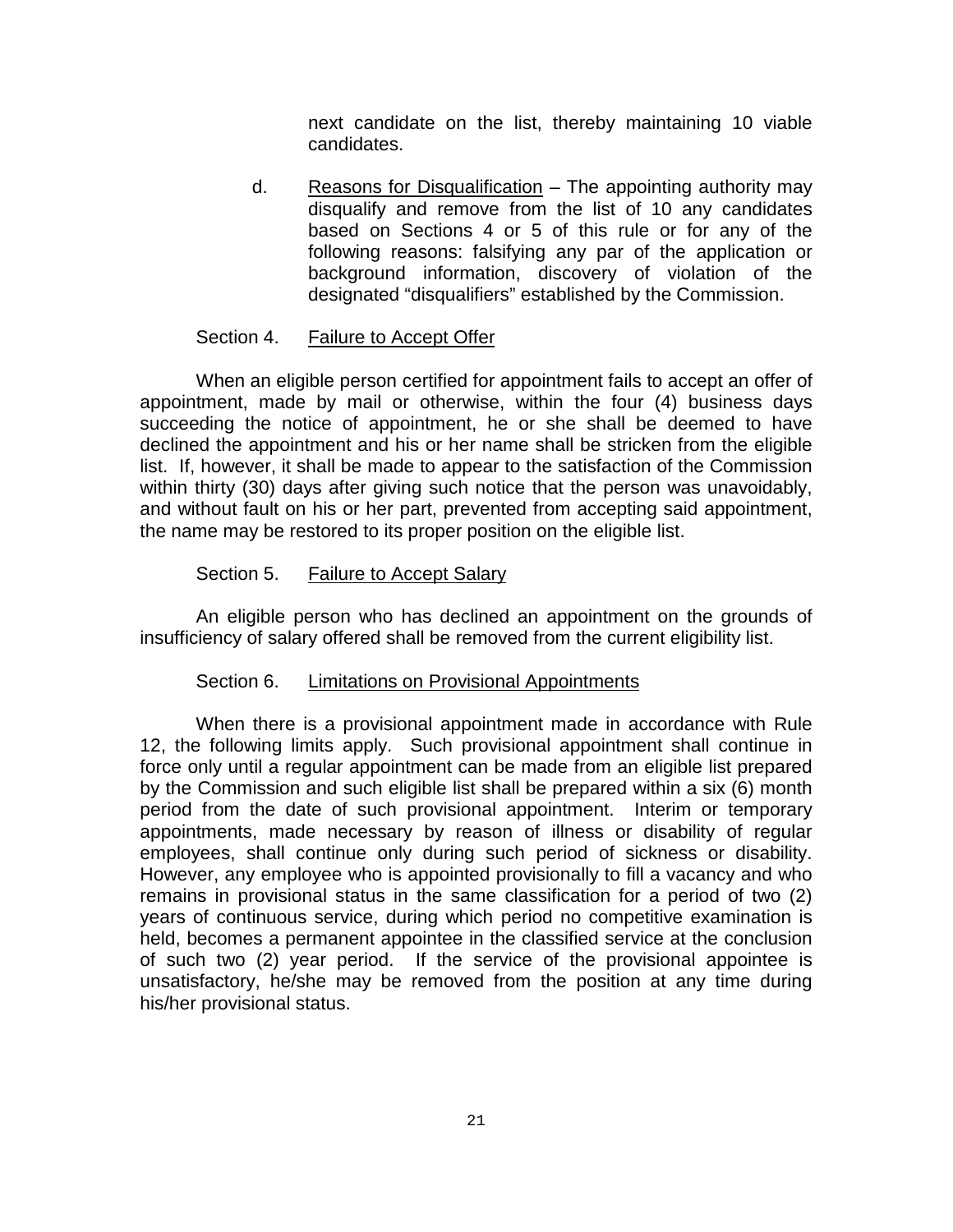### Section 7. Rules Must Apply

The appointing authority shall not appoint, engage, employ or promote any subordinate officer or employee in the classified service or in any way change the official status of any such officer or employee, except in accordance with these rules, and no such appointment, engagement, employment, promotion or other change of status, made in contravention of any provision of these rules shall be valid.

# Section 8. Temporary Appointments

Temporary appointments may be made when there are urgent reasons for filling a position due to illness or injury of a permanent employee, when a permanent employee is on leave of absence, when a permanent employee has been temporarily assigned to other duties, or when additional work must be performed that is of temporary nature and can be completed within a specified time. Such temporary appointment shall not be counted as time served towards completion of a probationary period, nor confer any vested right in a permanent position in the same title, grade or classification.

Temporary appointments made pursuant to the authority of this section must be terminated within the time limit originally specified for such appointments and no later than the date on which a regular permanent employee returns to his/her normal duties.

#### Section 9. Vacancies Shall be Posted for In-service Employees

All full-time permanent entry level and promotional positions which become available shall be posted on bulletin boards within City Offices in locations approved by the Civil Service Commission for a period of one week or other period also determined by the Civil Service Commission. Any full-time permanent City employee who has completed his or her probationary period and who meet the minimum qualifications of the position opening is eligible to apply for a posted job opportunity. Such application shall be in writing upon forms designated by the Commission.

> a. Competitive Appointment or Promotion - In the event there are more in-service applicants than positions available, an in-service competitive examination approved by the Civil Service Commission will be given to those in-service applicants. This exam will be for the purpose of determining the most qualified of the in-service applicants. If the inservice examination does not provide persons eligible for appointment, an eligibility list shall be created and certified by Civil Service Commission and be used to make the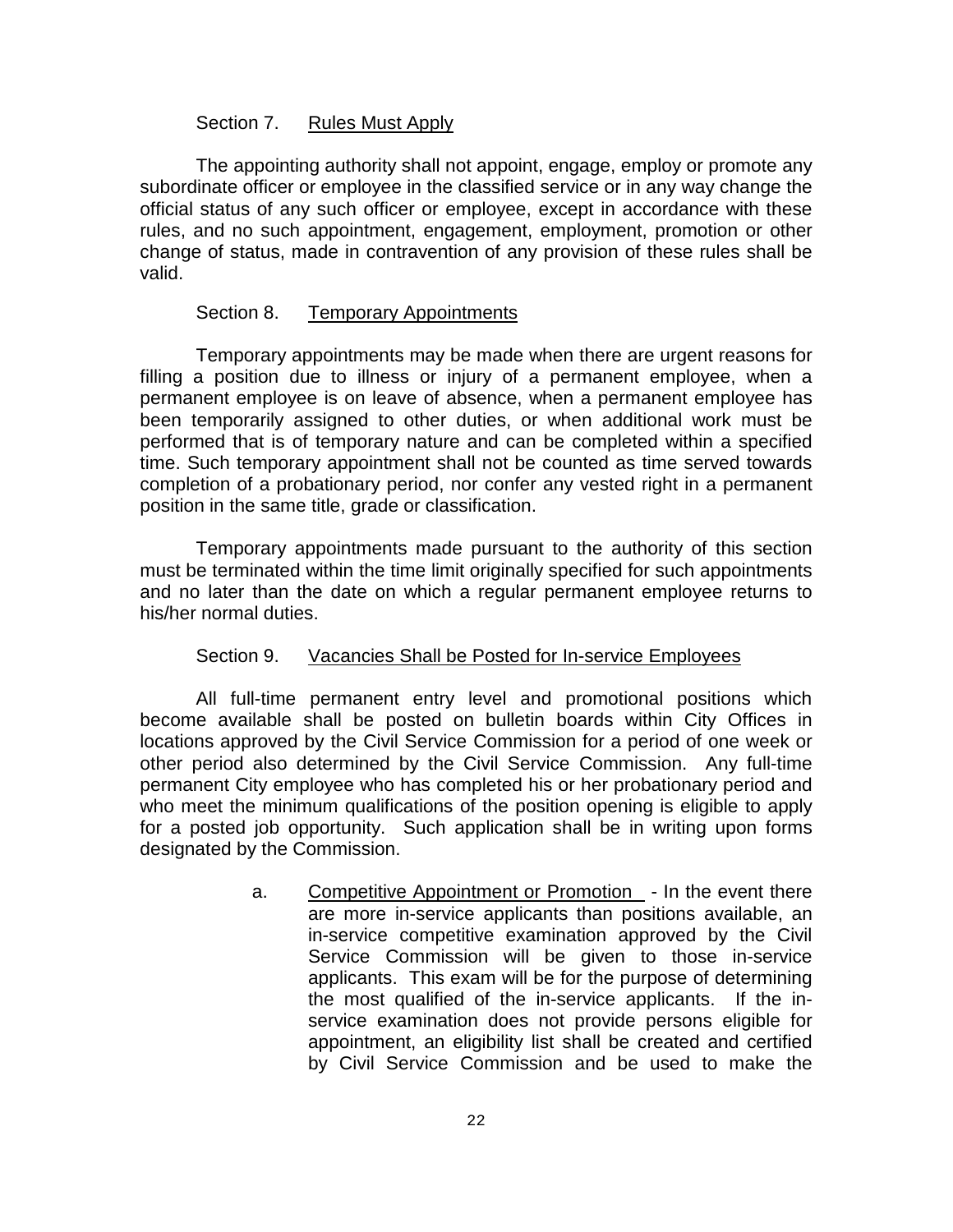appointment in accordance with Rule 10 (Sections 1 - 8) or Rule 14, as applicable.

b. Non-Competitive Appointment or Promotion - If the number of employees applying for promotion is equal or less than the number of vacancies, a non-competitive promotional advancement may be made without a formal examination when it is recommended by the appointing authority and approved by the Civil Service Commission. The employee must possess the experience, training or other qualifications within the job description for that position in which he/she is being promoted. Evidence of the employee's qualifications must be significant in qualitative and quantitative terms to warrant civil service approval.

#### Section 10. Preference for Temporary Appointment

Preference shall be given to permanent City employees for temporary appointments under Section 8 of Rule 10.

#### Section 11. Preference for Provisional Appointment

Preference shall be given to permanent City employees for provisional appointments and transfers of full-time permanent City employees from one position to another may be made provisionally pursuant to Rule 11.

#### Section 12. Uniformed Positions Exempt

Uniform positions of the service with the Police and Fire Divisions and positions in Communications are exempt from the provisions of Rule 10, Section 9.

#### Section 13. Vacancies under Appeal Filled as Temporary

Any appointment made to a position vacancy created by reduction or termination that can be appealed, shall be a temporary appointment for the period of appeal. Should the reduced or terminated employee be returned to the position, the temporary appointee shall be returned to his or her previous position.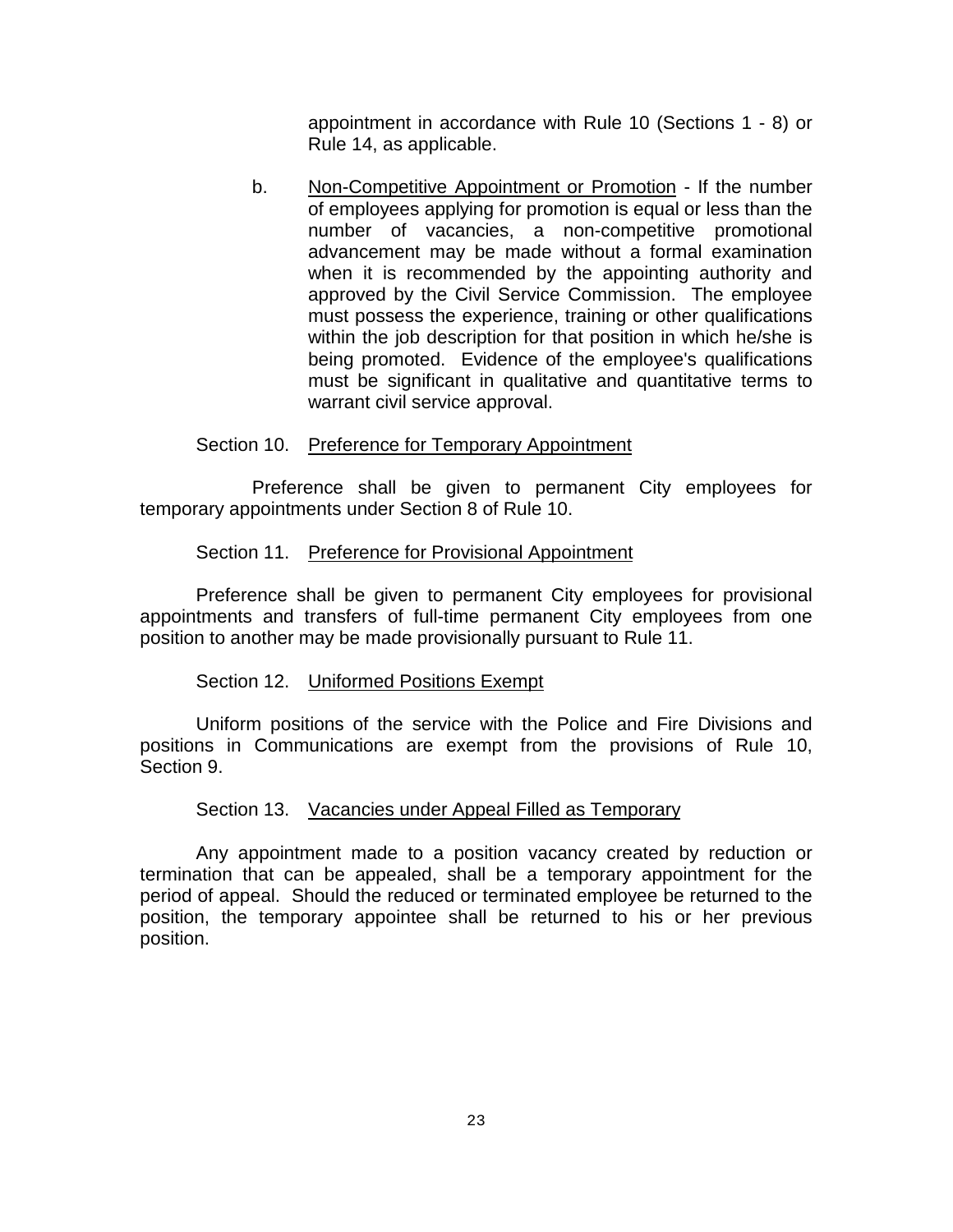## **APPOINTMENTS FOR NON-COMPETITIVE CLASS**

Positions in the non-competitive class may be filled by the appointing authority by filing with the Commission the name or names of the person or persons who he/she desires to appoint, together with such proof of education, training, experience, ability, character and other information as the Commission may require.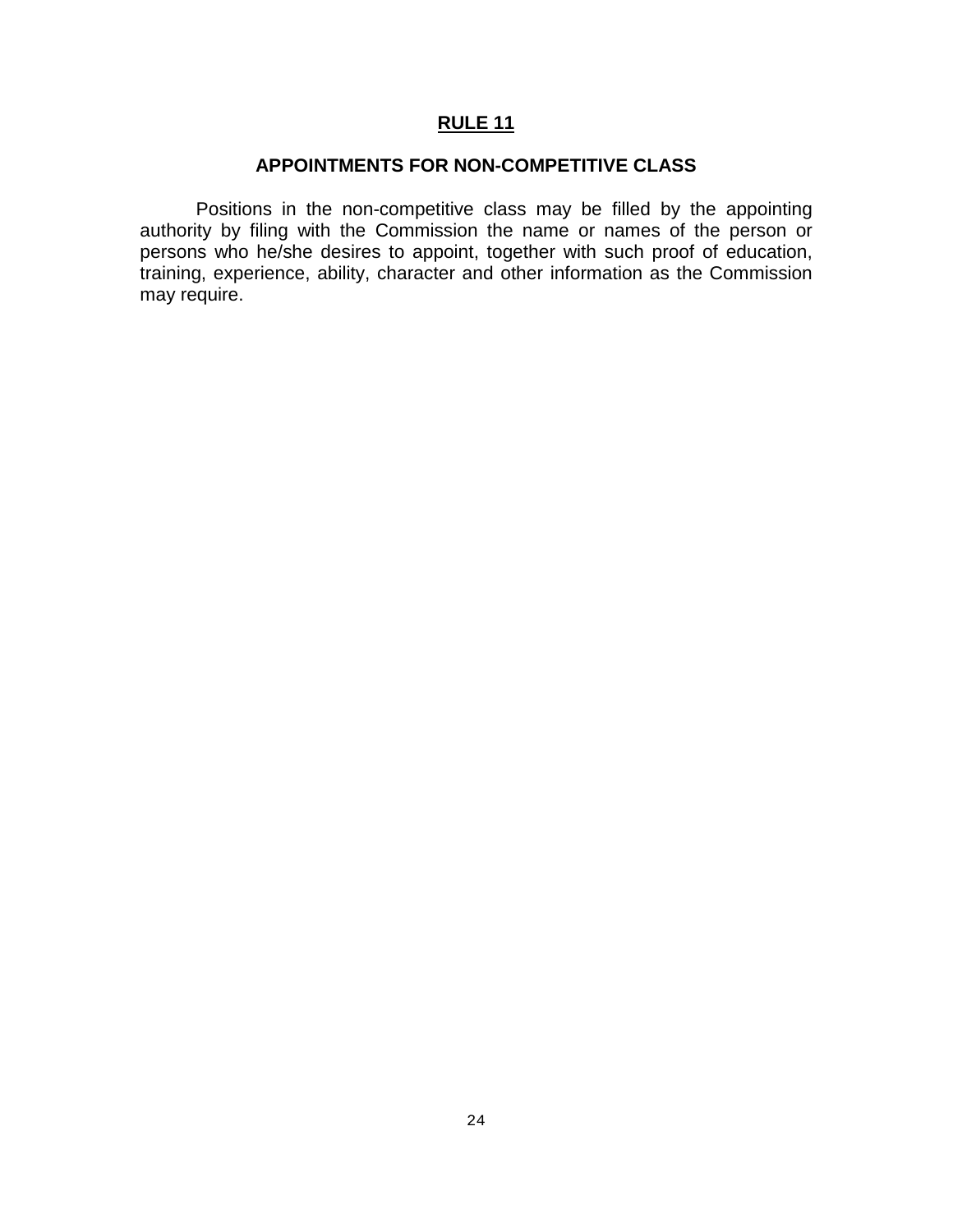#### **PROVISIONAL APPOINTMENTS**

#### Section 1. Appointments

Whenever a vacancy occurs in a position, and upon a written request of the Department Head, the appointing authority may place an employee in the position on a provisional basis until such time as a competitive examination is conducted. In order for the employee to retain permanent status in that position, he/she shall participate in said competitive examination and qualify as a result of that examination for a permanent appointment in said position.

#### Section 2. In –Service Appointments

In the event the provisionally appointed employee fails to qualify for said position as a result of the competitive examination, he/she will revert to his/her former step and grade and pay classification immediately upon the appointment of the person qualified as a result of said examination.

#### Section 3. New Employee Appointments

In the event the provisionally appointed person is appointed directly to the position as a new employee, he/she shall participate in the next competitive examination conducted and qualify for permanent appointment in the same manner as an employee already in the employment. In the event the new employee fails to qualify as a result of the competitive examination, his/her appointment to that position will terminate upon the appointment of the person qualified as a result of the examination.

#### Section 4. Step and Grade

The salaries or wages paid to said employee during the term of a provisional appointment shall be at the step and grade for the position for which the work is being performed.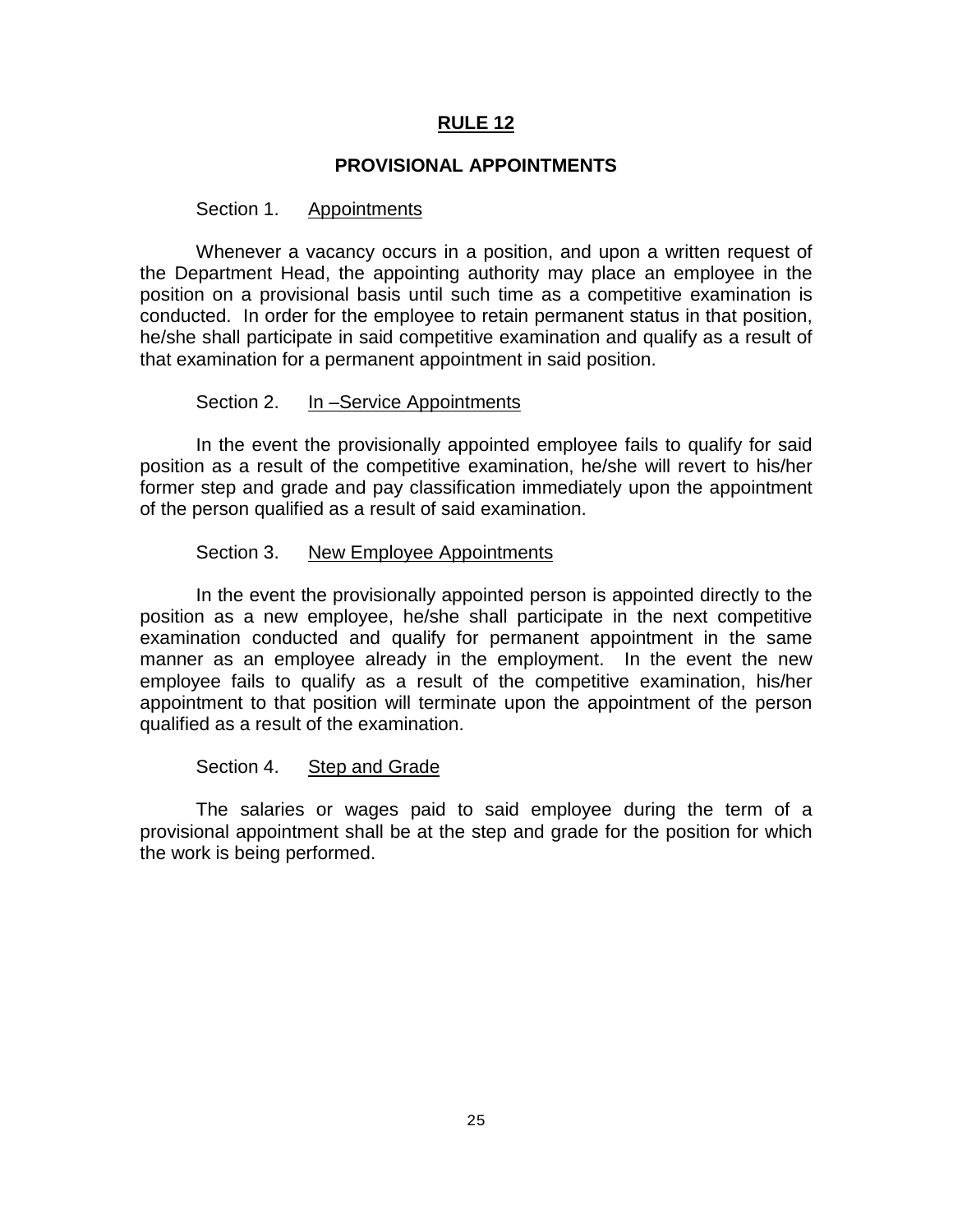#### **EFFICIENCY**

The Commission shall ascertain the efficiency rating of the various employees of the departments by means of annual reports for other than probationary or provisional employees from the appointing authority annually near the anniversary date, appointment date, or other specified annual period. The Department/Division Heads shall file Employee Performance Evaluation Reports with the appointing authority on forms approved by the Civil Service Commission.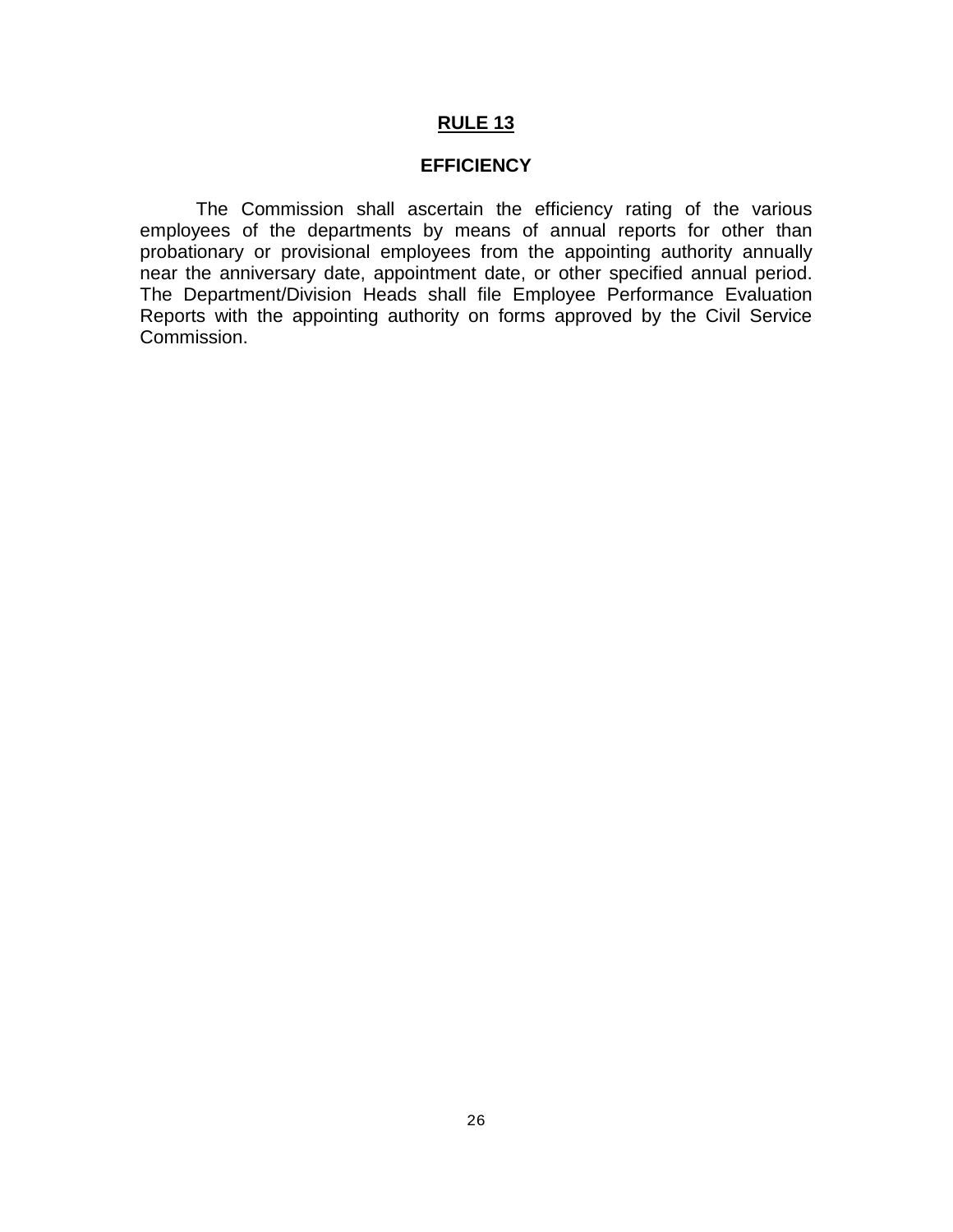#### **PROMOTIONS**

This rule, governing promotions, applies only to advancement within a single class series as defined by the definitions in the Preamble.

<sup>8</sup>For the purpose of this rule, the following positions<sup>[9](#page-28-1)</sup> are considered competitive promotional and shall be subject to the promotion rules:

| <b>Police Captain</b>                         | <b>Police Sergeant</b>    |
|-----------------------------------------------|---------------------------|
| <b>Fire Captain</b>                           | <b>Fire Lieutenant</b>    |
| Secretary                                     | <b>Equipment Operator</b> |
| <b>Public Service Foreman</b>                 | WWTPO-II                  |
| Lab Tech $-$ II                               | WTPO-II                   |
| Semi-Trailer and Press Operator <sup>10</sup> |                           |

Section 1. Order of Filling Vacancies

Vacancies in positions above the lowest grades in the competitive class that are not filled by transfer, reinstatement or reduction shall be filled as far as practicable by competitive promotional tests.

Section 2. Commission Control

An examination for promotion shall be conducted by and under control and direction of the Commission or its Examiners.

#### Section 3. Posting and Applications

Notice of a promotional examination shall be posted in the Office of the Commission, as well as in the department in which the promotion may be made, for two (2) weeks prior to such examination and shall indicate the grade or rank of those eligible thereto. Applicants for a promotional examination shall register with the Commission by the date and time specified in the notice.

Section 4. Exam Content

In any promotional examination the candidate shall be examined in such matters as will fairly list knowledge of the actual duties, responsibilities and requirements of the position to be filled and fitness and qualifications to discharge such duties and meet such requirements.

<sup>8</sup> Amended by CSC on 05/21/2008 (this paragraph added)

<span id="page-28-1"></span><span id="page-28-0"></span><sup>9</sup> Amended by CSC on 03/08/2010 to remove the Public Service Supervisor, WWTP Supervisor, and WTP Supervisor positions

<span id="page-28-2"></span><sup>&</sup>lt;sup>10</sup> Amended by CSC on 07/13/2009 to add this position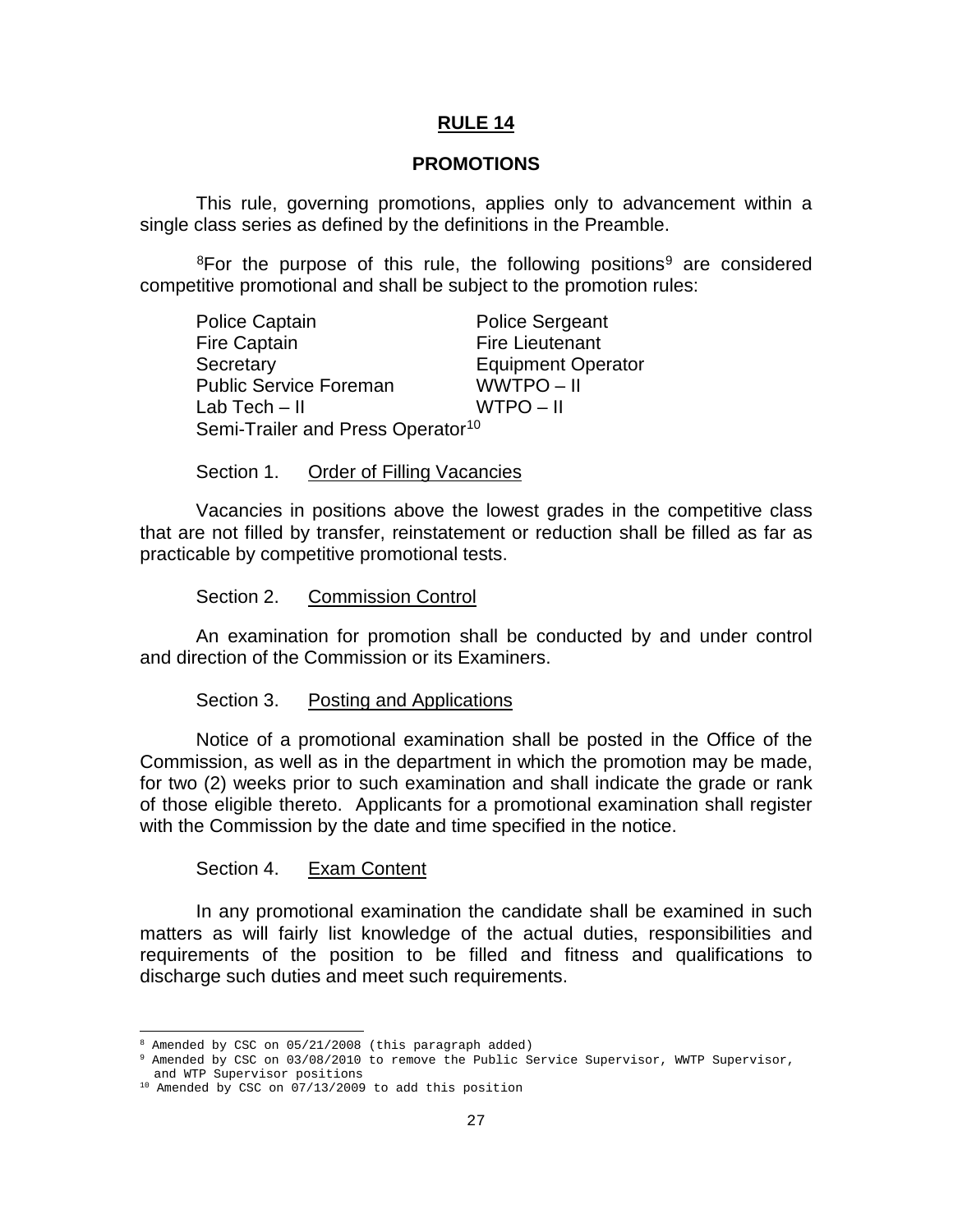#### Section 5. Weight of Special Tests

Where a physical or psychological test is not included in the schedule for promotional examinations, such tests may be added as a subject and weight thereof may be fixed by the Commission prior to the promotional examination.

## Section 6. Review of Past Performance (Efficiency)

To enable the Commission to grade applicants for promotion as relates to their past record and efficiency in the service, they shall have the right to call on the respective Heads of Departments, Divisions or Bureaus and superior officers to report to them the record of each applicant for promotion, and to give information as to the past service and efficiency of such applicants, and of their ability as shown by such past service to fill the higher positions for which such examination is held. The records of such departments shall be open to the inspection and examination of the Commission, or those designated by it for such purpose.

# Section 7. One Person Eligible

Whenever there is but one person eligible for promotion to fill a vacancy, he or she may be nominated by the appointing authority and may be promoted to the next higher grade upon a statement of the facts to the Commission, and on passing a non-competitive examination similar in scope, subjects and preliminary conditions to such examination as would have been prescribed in case of competition.

#### Section 8. Conduct of Examinations

Except as this rule otherwise provides, the conduct of an examination for promotion and the making of selections therefore from any eligible register formed as the result of such examination shall be governed by the rules relating to original appointment.

# Section 9. Service requirements for Police and Fire Services<sup>[11](#page-29-0)</sup>

Service time eligibility will be calculated to the date of the written exam for police services. 11

Service time eligibility will be calculated to September 1<sup>st</sup> of the year of the promotional process for fire services.11

> A. A Police Officer must have had five (5) years service in grade in the Division of Police in the City of Xenia to be

<span id="page-29-0"></span>ł  $11$  Rule 14, Sections 9, 11, and 13 amended by CSC on  $04/11/2022$ .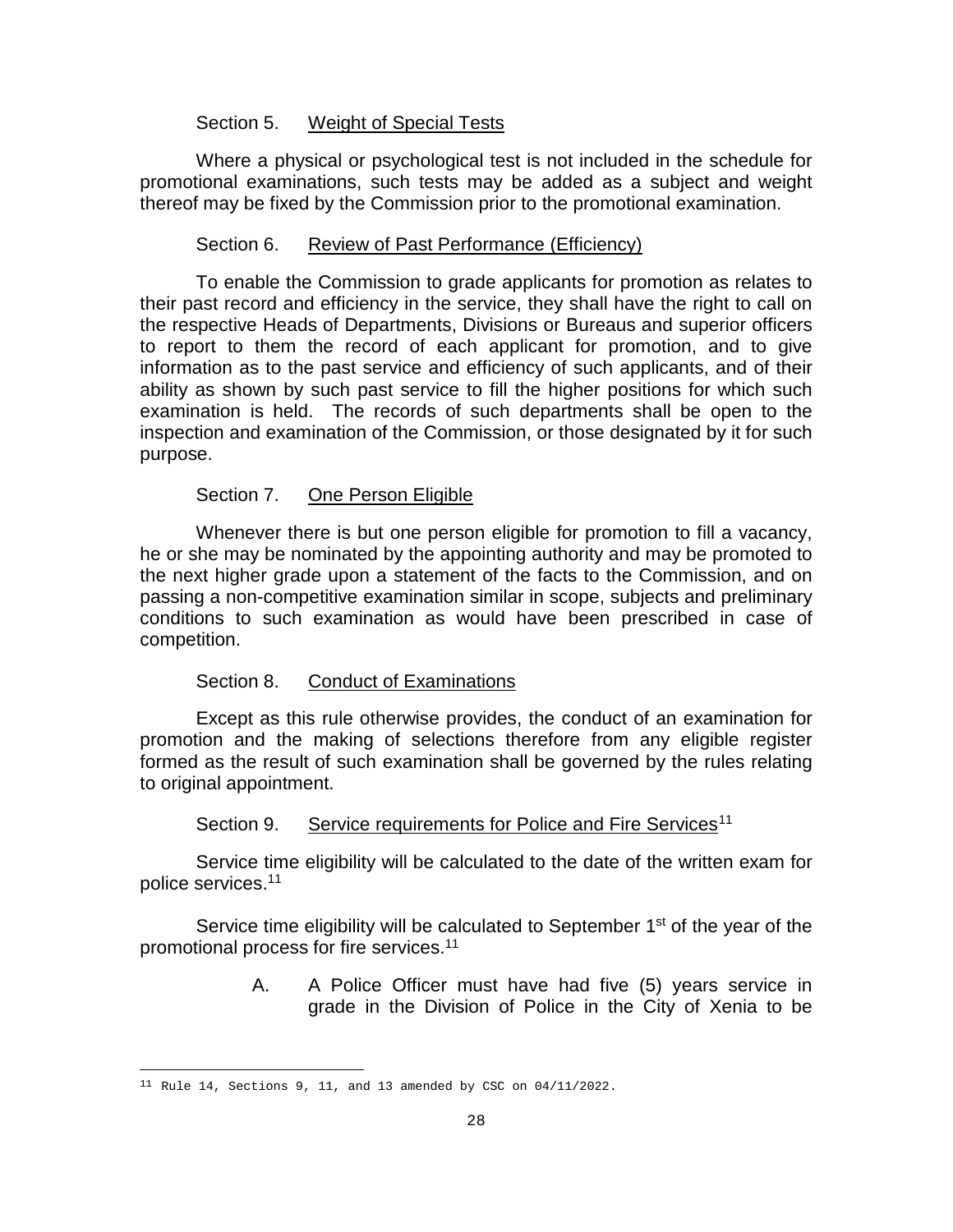eligible to take an examination for promotion and be appointed to the position of Police Sergeant.

- B. A Police Sergeant must have had three (3) years in grade in the Division of Police in the City of Xenia, which shall include his/her probationary period, to be eligible to take an examination for promotion and be appointed to the position of Police Captain.
- C. A Firefighter must meet the qualifications described in the job description and have a minimum of two (2) years prior experience as a full-time firefighter paramedic immediately preceding the date of hire with the City of Xenia Fire Division and three (3) years fully certified as a firefighter paramedic with the City of Xenia Fire Division or five (5) years with the City of Xenia Fire Division with at least three (3) of the five (5) years fully certified as a firefighter paramedic to be eligible to participate in the promotional process and be appointed to the position of Fire Lieutenant.<sup>11</sup>
- D. A Fire Lieutenant must meet the qualifications described in the job description and have three (3) years in the grade in the Division of Fire in the City of Xenia to be eligible to participate in the promotional process and be appointed to the position of Fire Captain.<sup>11</sup>

#### Section 10. Ranking Formula

The ranking of the candidates will be based on the following:

| Oral or skills test | <b>30%</b> |
|---------------------|------------|
| Written             | 60%        |
| Seniority           | 10%        |

The Civil Service Commission may conduct the written and oral examinations or select a person or persons to conduct the examinations in order to determine the proficiency of the applicant or applicants.

Where no oral or skills tests are conducted, the formula for ranking shall be:

| Written   | 90% |
|-----------|-----|
| Seniority | 10% |

<sup>&</sup>lt;sup>11</sup> Rule 14, Sections 9, 11, and 13 amended by CSC on  $04/11/2022$ .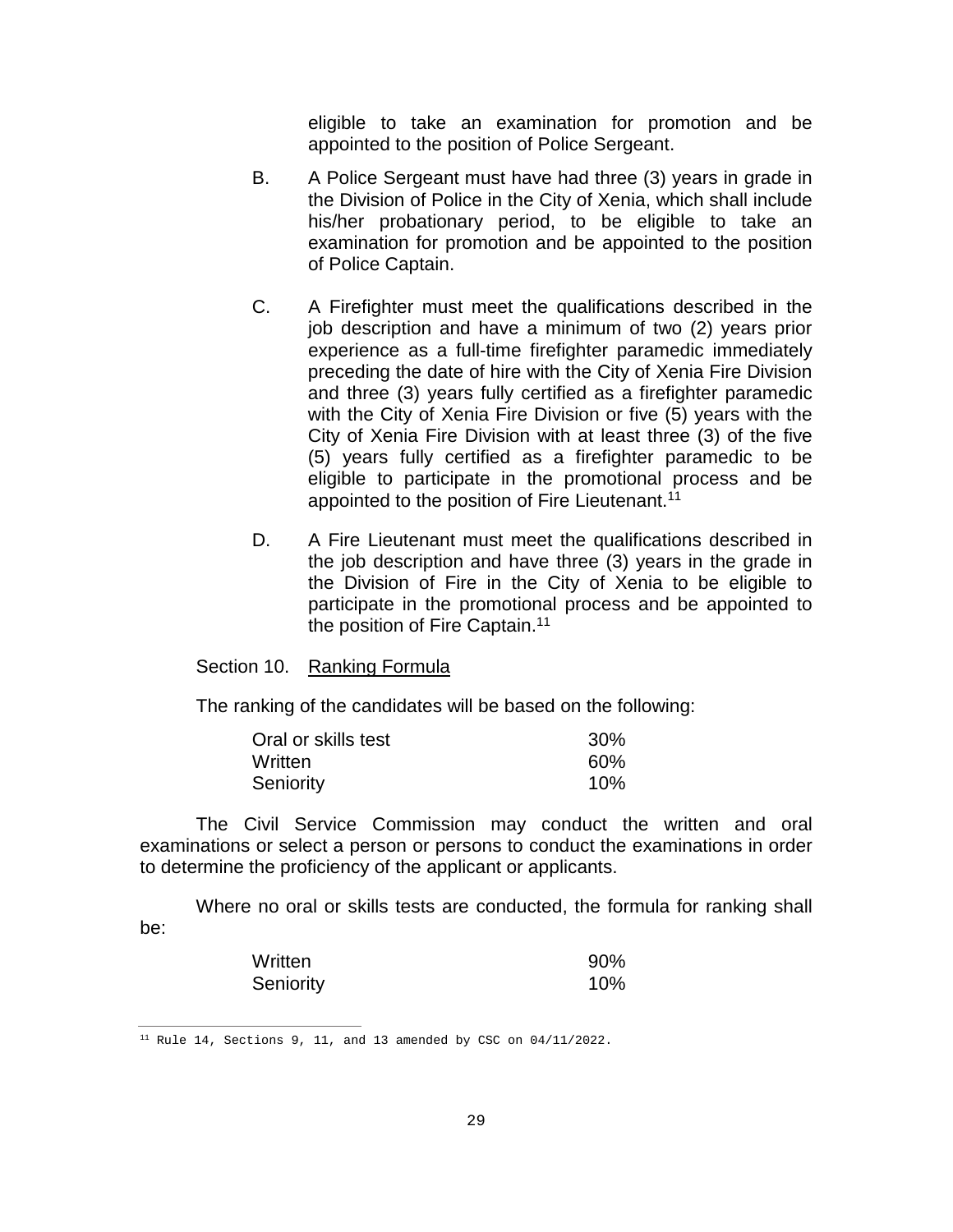#### Section 11. Assessment Process<sup>11</sup>

The Civil Service Commission may, at its discretion, elect to contract the services of an independent assessment provider in lieu of conducting the process listed in this section. The ranking of the candidates will be based on one of the following:

| OPTION I           |           | <b>OPTION II</b>   |           |
|--------------------|-----------|--------------------|-----------|
| Assessment Process | 60 points | Chief's Interview  | 20 points |
| Written Exam       | 30 points | Assessment Process | 40 points |
| Seniority          | 10 points | Written Exam       | 30 points |
|                    |           | Seniority          | 10 points |

#### Section 12. Seniority Calculations

Credit for seniority shall be determined as follows:

- (a) One percentage point (1.) shall be credited for each full year of the first four (4) years of service.
- (b) Six-tenths of a percentage point (.6) shall be credited for each full year of the next ten (10) years of service.
- (c) Not more than 10 percentage points shall be credited to any applicant for seniority towards a final grade.

#### Section 13. Seniority Calculation Period<sup>11</sup>

The credits and allowance for seniority and/or eligibility to qualify for promotional examinations shall be determined prior to the date on which promotional examination is held. Credit shall be given for all allowable service up to and including the day on which the examination is held for police services. Credit shall be given for all allowable service up to and including the date of September  $1<sup>st</sup>$  of the promotional process year for fire services. <sup>12</sup>Allowable service for calculating promotional seniority points shall be based on the time within the same unit for which the promotional event is being applied (i.e., Police, Fire, Public Service, etc.).

#### Section 14. Term of Promotional Lists

An eligible list for promotional appointments shall be prepared from time to time as the needs of the service may require, for each position in the classified service, from the candidates who have been found duly qualified after

ł

 $11$  Rule 14, Sections 9, 11, and 13 amended by CSC on  $04/11/2022$ .

<span id="page-31-0"></span><sup>12</sup> Amended by CSC on 06/09/2008 (added this sentence)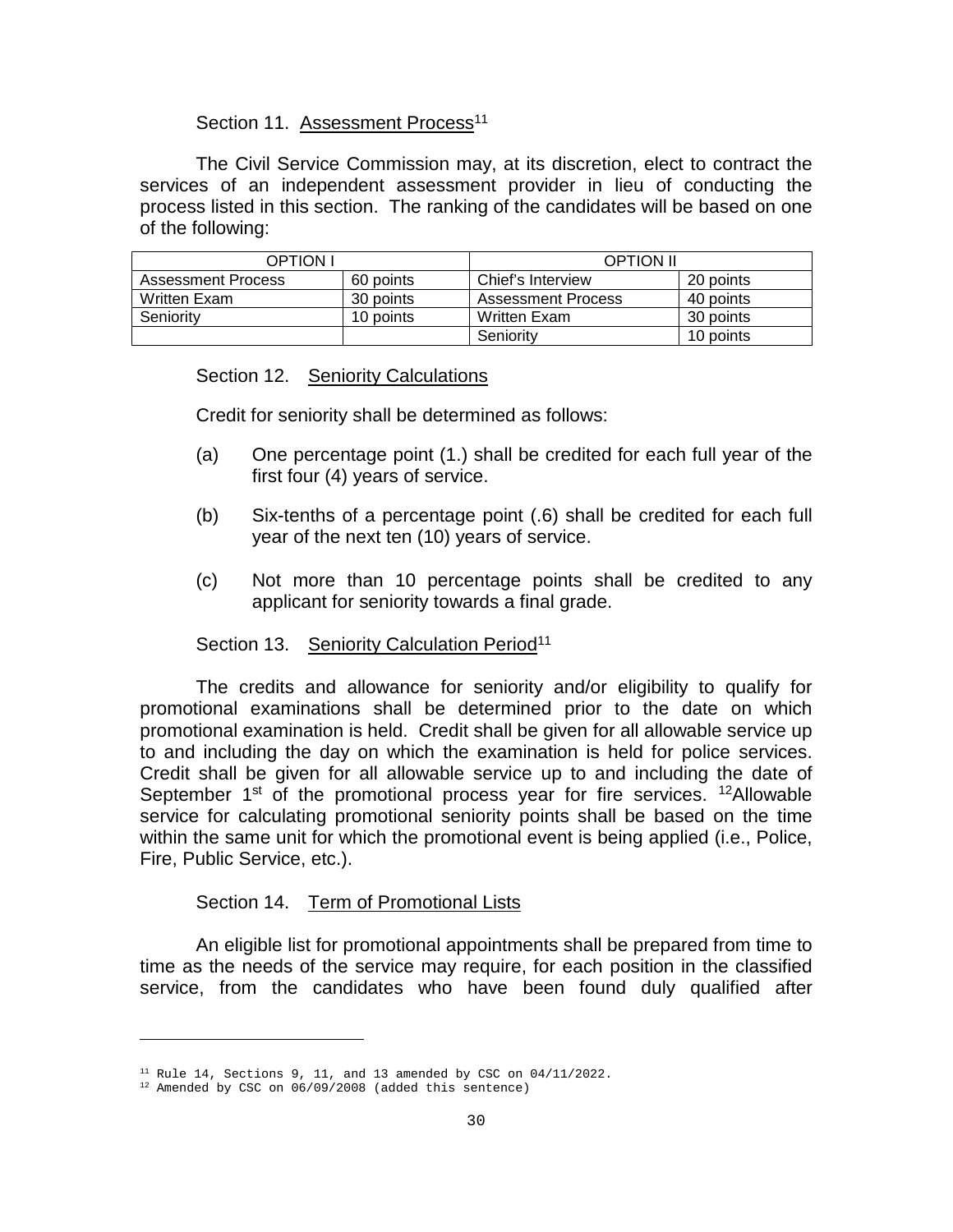competitive examination. The term of a promotional list for appointments is fixed at two (2) years from the date of original certification.

#### Section 15. Extensions of Promotional Lists Prohibited

At no time will a promotional list be extended beyond the certified expiration date. Urgent appointment needs during the transition between certified lists must be delayed, filled provisionally or temporarily, or the appointing authority may make a written offer of appointment prior to the expiration date of the list, and provided the effective date is no greater than thirty (30) days after the expiration date.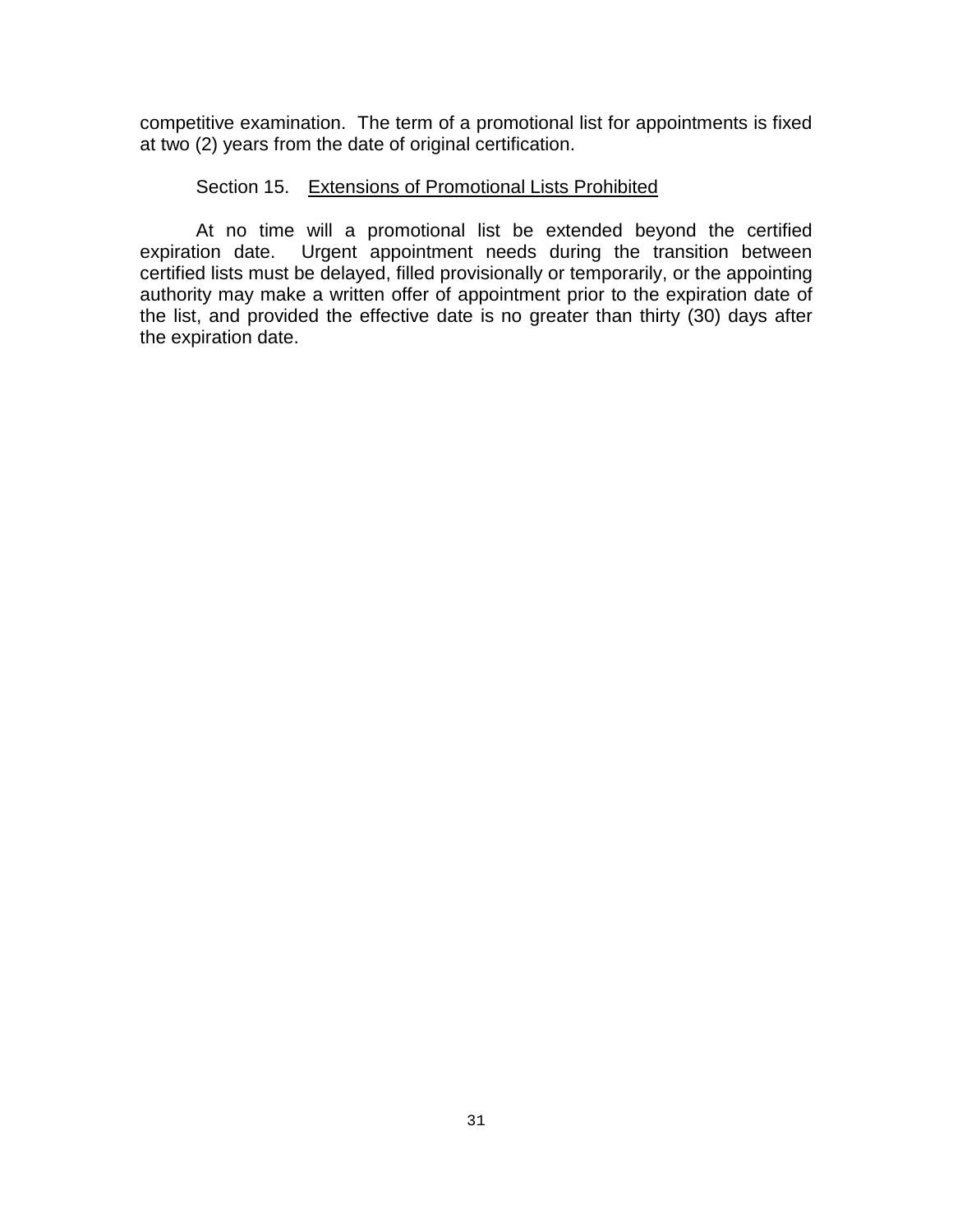#### **SEPARATIONS**

#### Section 1. Appointing Authorities.

The appointing authority shall have the power to remove and discharge at will, any subordinate employee, except as provided in Section 10 of the City Charter, but such removal or discharge shall be forthwith reported in writing, together with the cause thereof, to the Commission. Such report shall be made when the reason is lack of work as well as in other cases.

#### Section 2. Cause for Removal or Discharge.

The appointing authority may file written charges and other persons may file written charges with the appointing authority against any employee in the classified service.

The following are declared to constitute a breach of duty and to be cause for removal or discharge from the classified service of the City, though charges may be based upon causes other than those enumerated, viz: that any officer or employee -

- (a) Has been convicted in a court of record of a criminal offense involving moral turpitude; or
- (b) Has been guilty of immoral acts involving moral turpitude; or
- (c) Has intentionally or negligently been guilty of brutality, cruelty, or abuse of an inmate or prisoner of a city institution, or to a person in the legal care, custody or control of such employee; or
- (d) Has willfully violated any of the provisions of the Civil Service Law or of the rules of the Commission; or
- (e) Has been guilty of conduct unbecoming an officer or employee of the City; or
- (f) Has violated any lawful and reasonable official regulation or order, or failed to obey any lawful or reasonable direction made and given by his/her superior officer, where such violation or failure to obey amounts to an act of insubordination or a serious breach of proper discipline, or resulted or might reasonably be expected to result in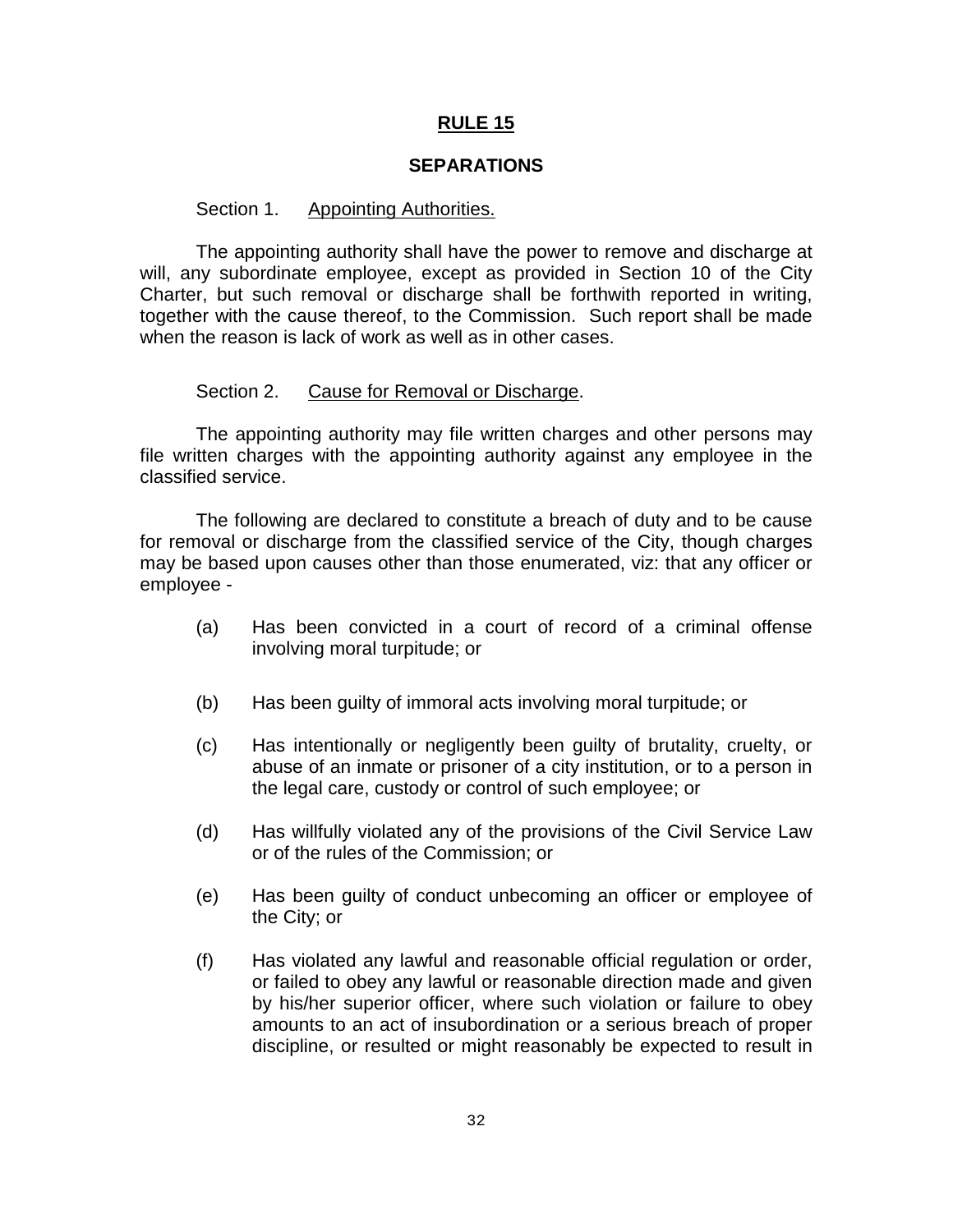loss or injury to the City or to the public or to the prisoners or wards of the City; or

- (g) Has been intoxicated while on duty, or has had marijuana in his/her possession while on duty, or has had in his/her possession while on duty without lawful prescription a dangerous drug as defined by Section 3719.01 of the Ohio Revised Code; or
- (h) Has been guilty of acts which amount to an act of insubordination or disgraceful conduct, whether such acts were committed while on duty or off duty; or
- (i) Has caused inconvenience, annoyance, or alarm to the public or city officials, officers or employees by engaging in offensive conduct: or
- (j) Has solicited the vote of a member of the City Council for or against a proposed ordinance or resolution, or a proposed item in a budget, or an appropriation ordinance concerning his/her department, where such solicitation is charged and established to have been made elsewhere than at a public hearing of the City Council or some committee thereof; or
- (k) Is incompetent, negligent or inefficient in the performance of the duties of his/her position; or
- (l) Is so inefficient in the performance of the duties of his/her position that his/her performance evaluation, kept in accordance with the rules of the Commission, is rated unsatisfactory, and the facts on which marks contributing to such general average are found by the Commission from the evidence upon the investigation or hearing of such charges to be substantially true and to justify such marks; or
- (m) Has been (is) careless or negligent of the property of the City; or
- (n) Has failed to pay or make reasonable provisions for payment of his/her just debts due or owed by him/her, causing thereby annoyance to his/her superiors within the City administration; or
- (o) Has used or threatened to use or attempted to use political influence in securing promotion, leave of absence, transfer, change or grade, pay or character of work; or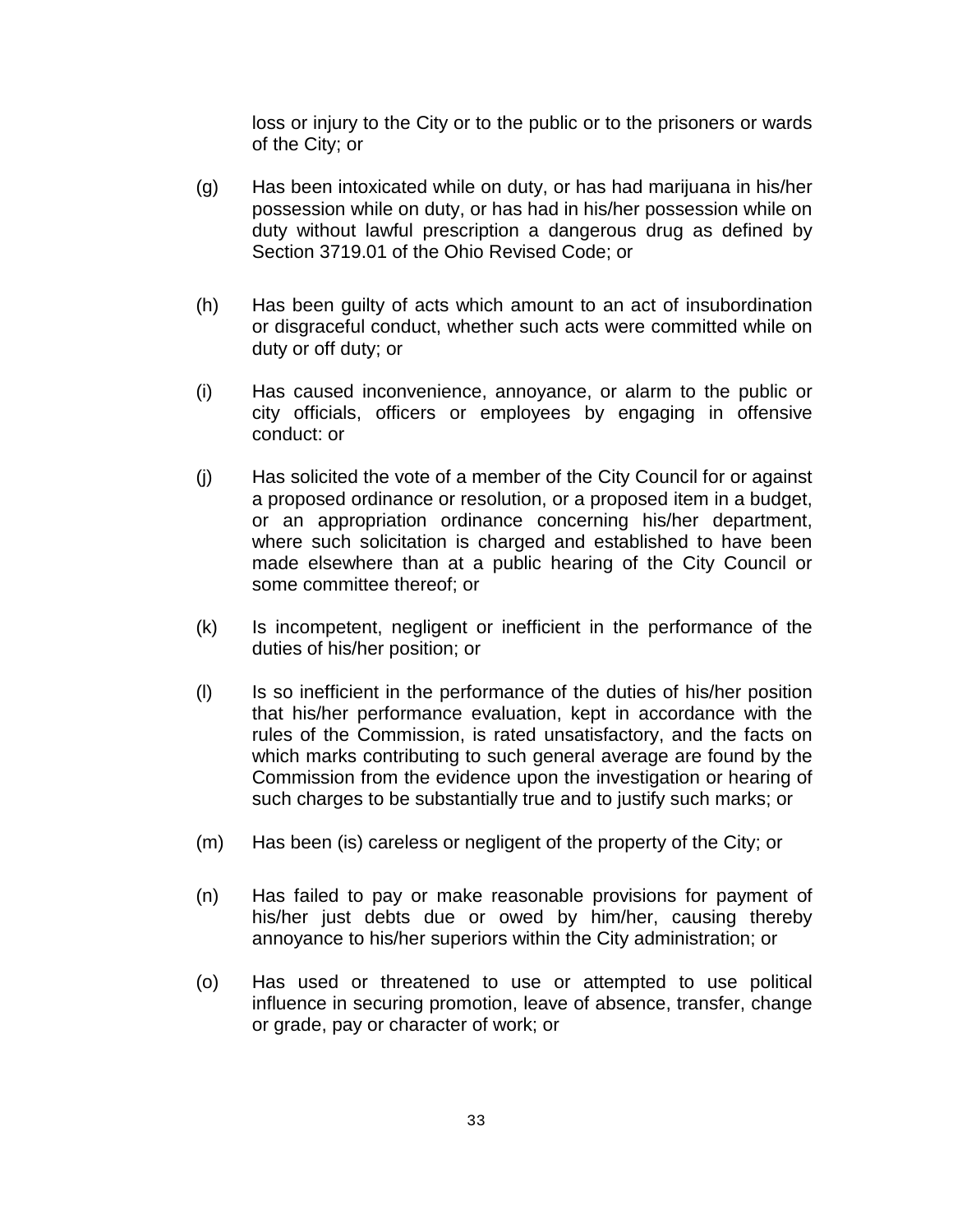- (p) Has aided or been in any manner concerned in assessing, soliciting or collecting money from any officer or employee in the service of the City for the purpose of making a gift to any public officer; or
- (q) Has been induced, has induced or has attempted to induce an officer or employee in the service of the City, to commit an unlawful act or to act in violation of any lawful and reasonable departmental or official regulation or order; or has taken any fee, gift or other valuable thing in the course of his/her work or in connection with it, for his/her personal use from any citizen, when such fee, gift or other valuable thing is given in the hope of expectation of receiving a favor or better treatment than that accorded other citizens; or
- (r) Has intentionally falsified an official record required to be kept by the City of Xenia in connection with his employment or has failed to report absences of himself/herself or others, from duty to his/her supervisor or superior officer; or
- (s) Has been absent from duty without leave contrary to the rules of the department or has failed to report after leave of absence has expired, or after such leave of absence has been disapproved or revoked and canceled. Provided, however, that if such absence or failure to report is excusable, the charges may be dismissed and the person reinstated in his/her former position unless such position has been filled in the meanwhile by the appointment of an eligible person, in which case the person's name shall be placed on the register of eligible for reinstatement in the order of his/her seniority; or
- (t) Is antagonistic in his/her attitude towards superior officers or fellow employees, criticizing orders or rules issued and policies adopted by his/her superior or so conducts himself/herself as to interfere with proper cooperation of employees of the City to the detriment of efficient public service; or
- (u) Has displayed disorderly conduct during work time or on employer's property, including fighting and threatening or abusing any other employee; or
- (v) Has committed acts during working time or on employer's property intended to destroy property or to inflict bodily harm, whether or not the destruction or injury occurs; or
- (w) Has in his/her possession, or attempts to bring, explosiveness or firearms on employer's property; or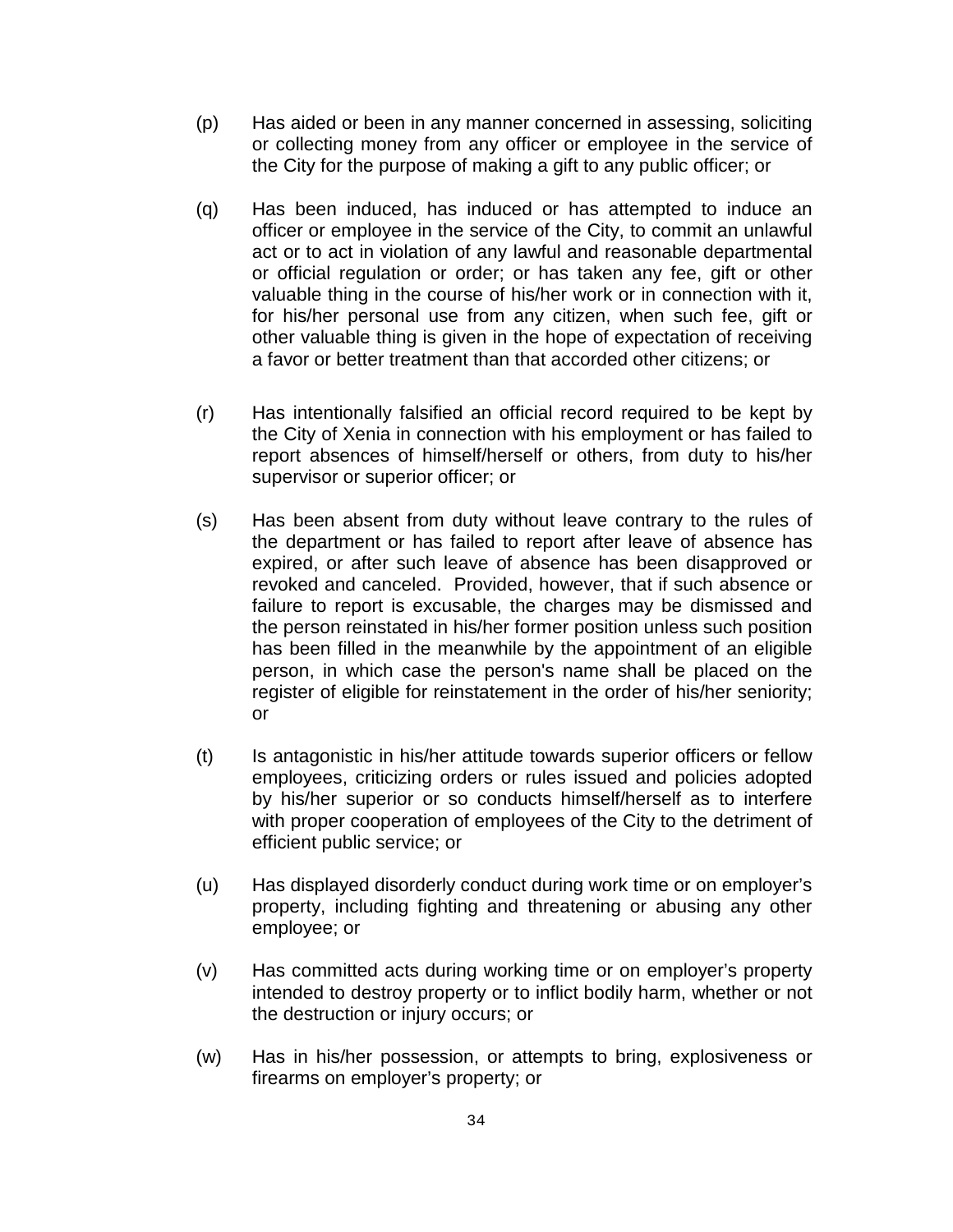(x) Has been guilty of stealing at the workplace or during working hours. This includes, but not limited to, money, property, or other possessions or resources of the employer, coworkers, or other persons. Resources include significant amounts of supplies and services and the use of paid work time for non work-related activities.

Nothing contained in any of these rules shall interfere with the right and duty of the Head of a Department/Division to pursue removal or just discharge for any other reasonable and justifiable grounds.

#### Section 3. Suspension.

As provided in the City Charter and in the Ohio Revised Code, the appointing authority shall have the power for disciplinary purposes to suspend employees without pay for a reasonable period. Immediate notice together with reasons for such suspension shall be sent to the Commission.

#### Section 4. Reduction.

As provided in the City Charter and in the Ohio Revised Code, the appointing authority may for infraction of departmental rules and regulations of the Commission, or for conduct unbecoming a City Employee, inefficiency, or for other justifiable causes, reduce an employee to a lower grade. Immediate notice together with the reasons for such reduction shall be sent to the Commission.

## Section 5. Resignation.

(a) Any person resigning from the service, after giving reasonable (at least two weeks) notice, may, within one year, make application for reinstatement to the eligible list for the same division and grade, which application shall be considered by the Commission on its merits and, if approved, the name shall be placed last on the existing eligible list for the position. Such application shall not be considered unless the applicant had been in the service not less than one year and passes the necessary physical examination when required.

(b) In the event that an employee or a large number of them, in any Department or Division, shall tender their resignations with the evident intent of embarrassing, hampering or disorganizing such branch of the service, it shall be regarded as insubordination and their reinstatement shall be governed by the provisions of these rules relative to reinstatement after dismissal.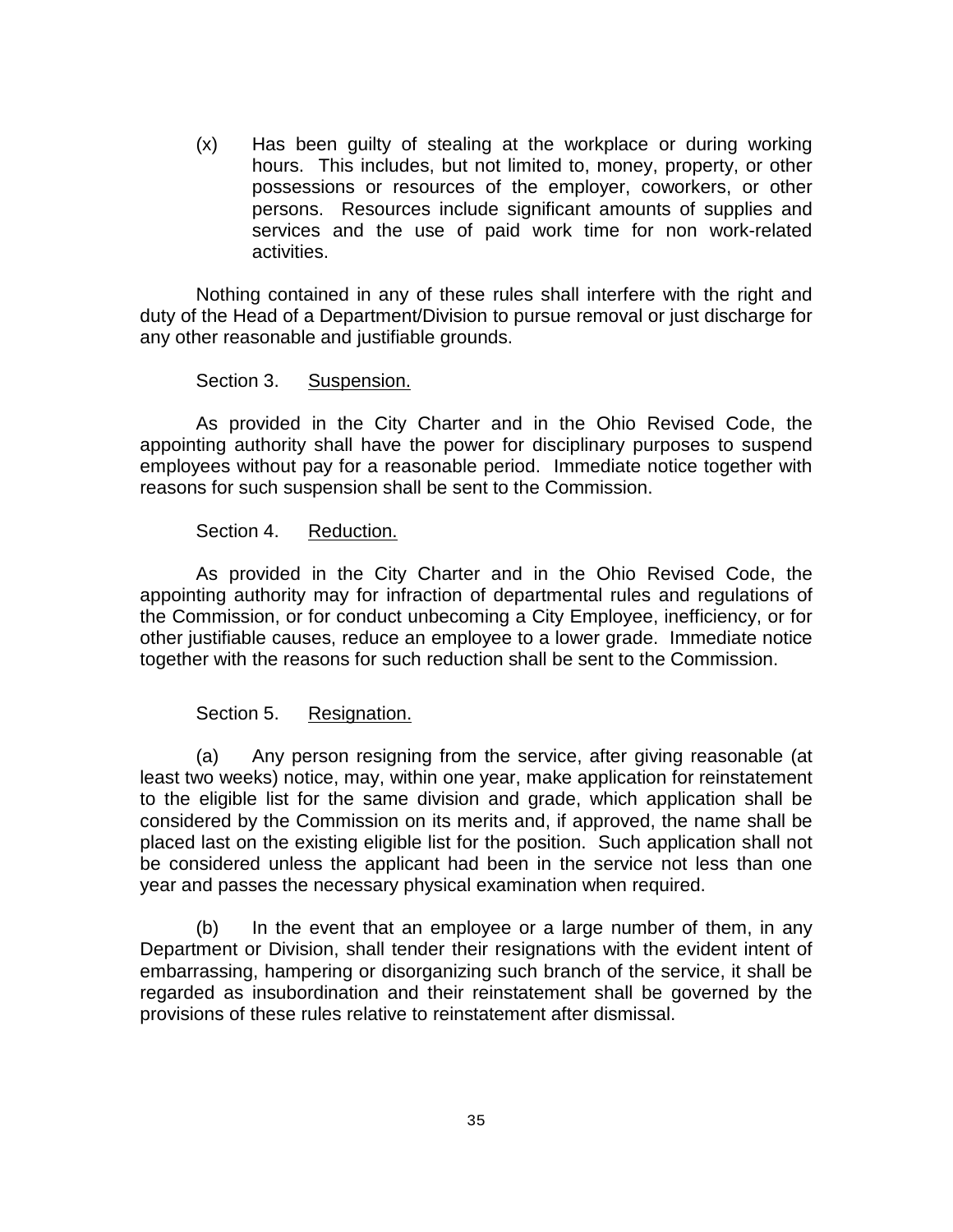# Section 6. Due Process.

Employees who are facing termination, suspension without pay, reduction in rank or pay step are entitled to the following due process steps:

- 1. The employee will be presented with a written statement of the facts leading up to a recommendation for the action.
- 2. The employee will be given an opportunity to clarify any portion of the written statement of facts and recommendations.
- 3. The employee will be given an opportunity to address any facts of the case and to provide corrections to any error in the facts.

Nothing in these steps will preclude other rights specified by collective bargaining agreements or applicable state or federal law.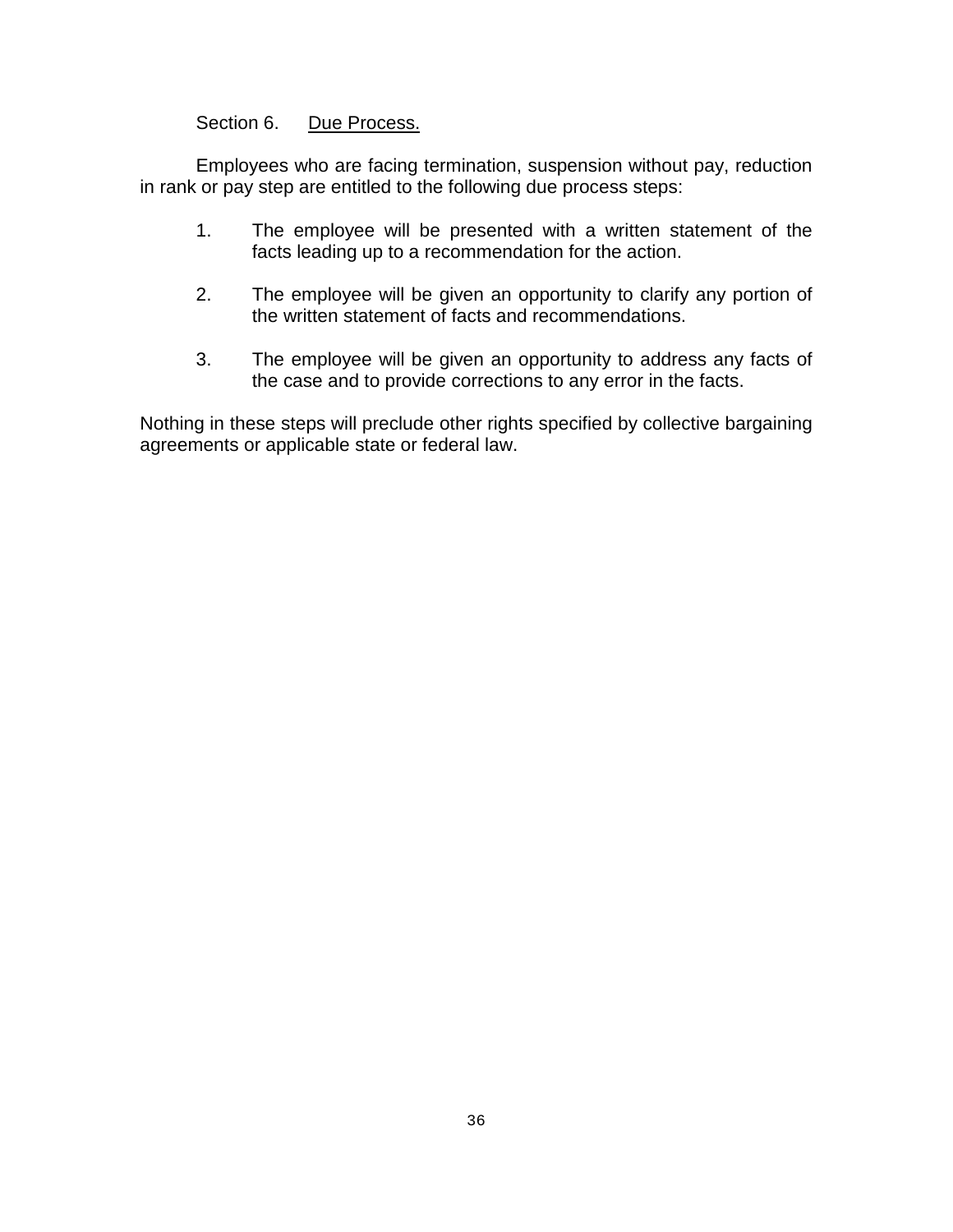#### **TRANSFER**

#### Section 1. Transfer in Same Class

The transfer of an employee from one position to another position, in the same class and of the same title, may be made with the approval of the Commission upon receipt by them of a written recommendation signed by the Head of the Department from which transfer is to be made and the Head of the Department to which transfer is requested and approved by the appointing authority.

#### Section 2. Transfer Due to Incapacitation

Where an employee becomes incapacitated for the performance of essential duties, the Head of the Department/Division, with the approval of the appointing authority, may transfer the employee to a position in an equal or lower grade for which the employee has the ability to fill. A written report of such transfer shall be made to the Commission.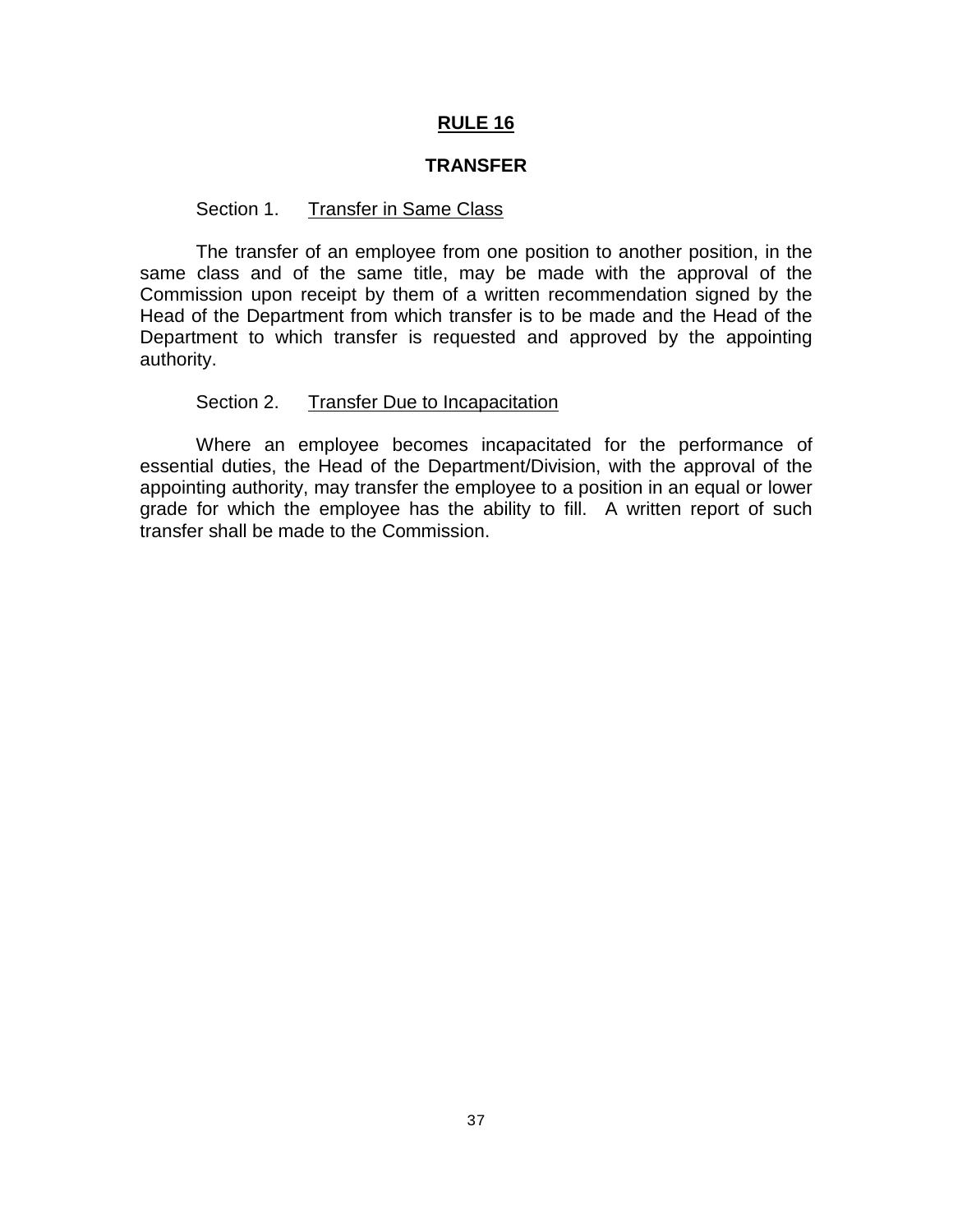#### **LEAVE OF ABSENCE WITHOUT PAY**

A leave of absence without pay may be granted by the Head of a Department/Division, with the approval of the appointing authority, for the following causes and not otherwise:

#### Section 1. Temporary Disability

An employee has some temporary physical disability; provided, however, that no such leave shall be given for a period to exceed ninety (90) days unless such disability was caused by an injury without negligence on the part of the officer or employee, received in the performance of his/her duty, in which latter case the period may be extended with the approval of the Commission. The vacancy thus caused shall be filled, if necessary, by temporary appointment from the eligible register.

#### Section 2. Study Leave

An employee's request for leave of absence for the purpose of entering upon a course of training or study, or to engage in an investigation, calculated to improve the quality of his/her service can be given, but no such leave shall be given for a period to exceed one year. Where a leave of absence is given for more than ninety (90) days, the position shall be filled, if necessary, for that part of the period of leave in excess of ninety (90) days in accordance with other applicable sections of these rules.

#### Section 3. Other Justified Leave

An employee who has some special reason other than that above which is sufficient to constitute good reason for being given such leave; provided, however, that no such leave shall be given for a period to exceed ninety (90) days; and provided, however, that the acceptance of another position or engaging in other employment by the employee while on leave of absence shall at the option of the Commission be deemed a resignation.

#### Section 4. Probationary Period Impact

Leave of absence during the probationary period shall extend said probationary period the length of time necessary to equal the leave.

#### Section 5. Minimum Service Required

Leave of absence shall in no case be given within ninety (90) days after appointment, nor shall leave of absence be given within six (6)months after return from a leave of fifteen (15) days or more except in case of physical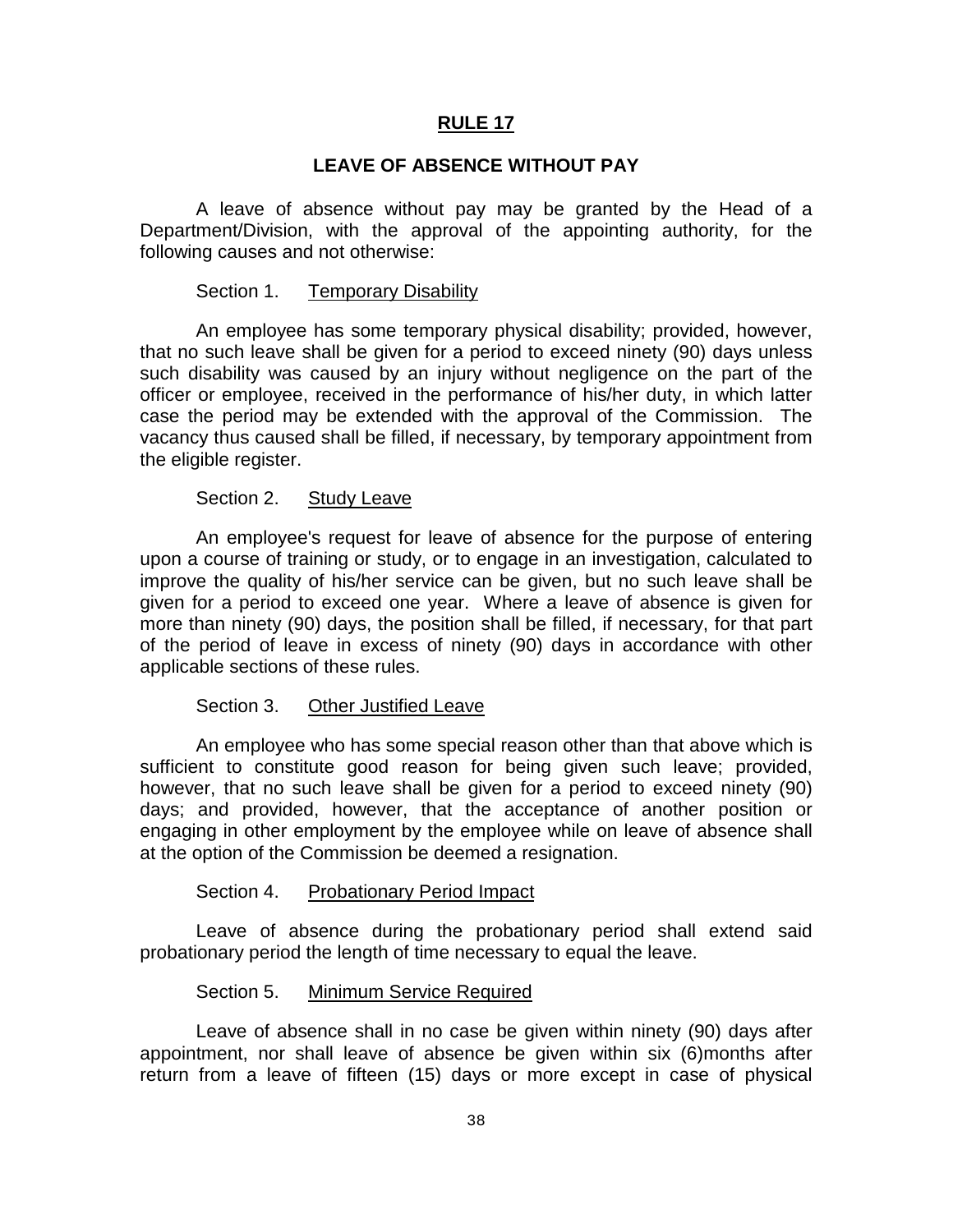disability. At the expiration of the leave of absence, the employee shall be restored to the position vacated by him when same was granted.

# Section 6. Commission Notified

Whenever leave of absence without pay is granted, the same shall be promptly reported to the Commission in writing.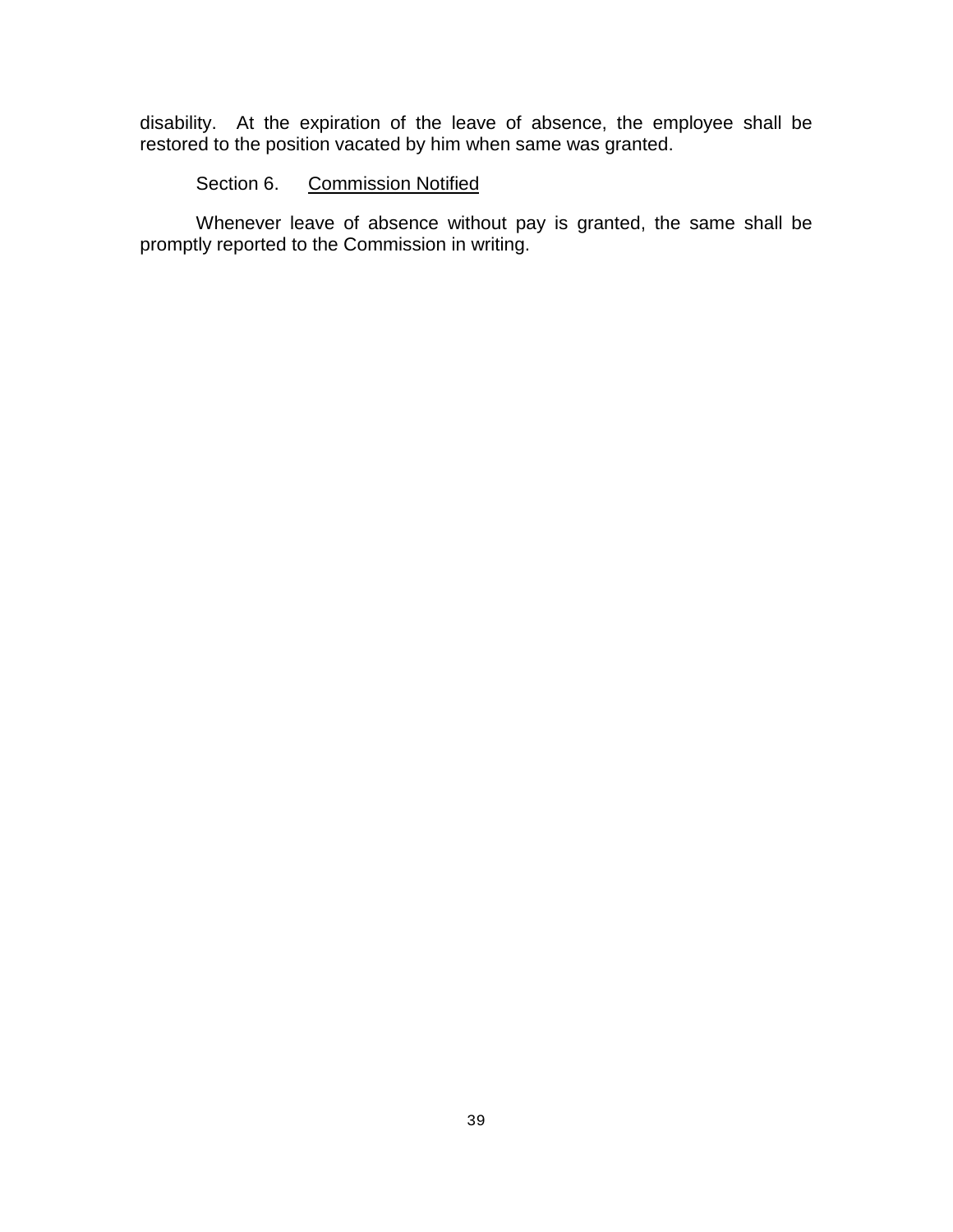## **LEAVE OF ABSENCE WITH PAY**

Chapter 260 of the Administrative Code of the Xenia Codified Ordinances, the Employee Benefits Manual, the various Collective Bargaining Agreements, and provisions of State and Federal Law shall govern leaves of absence with pay for sickness, vacation, injury, reserve and National Guard duty, funerals, personal absence, administrative leave during investigations and any other special reasons.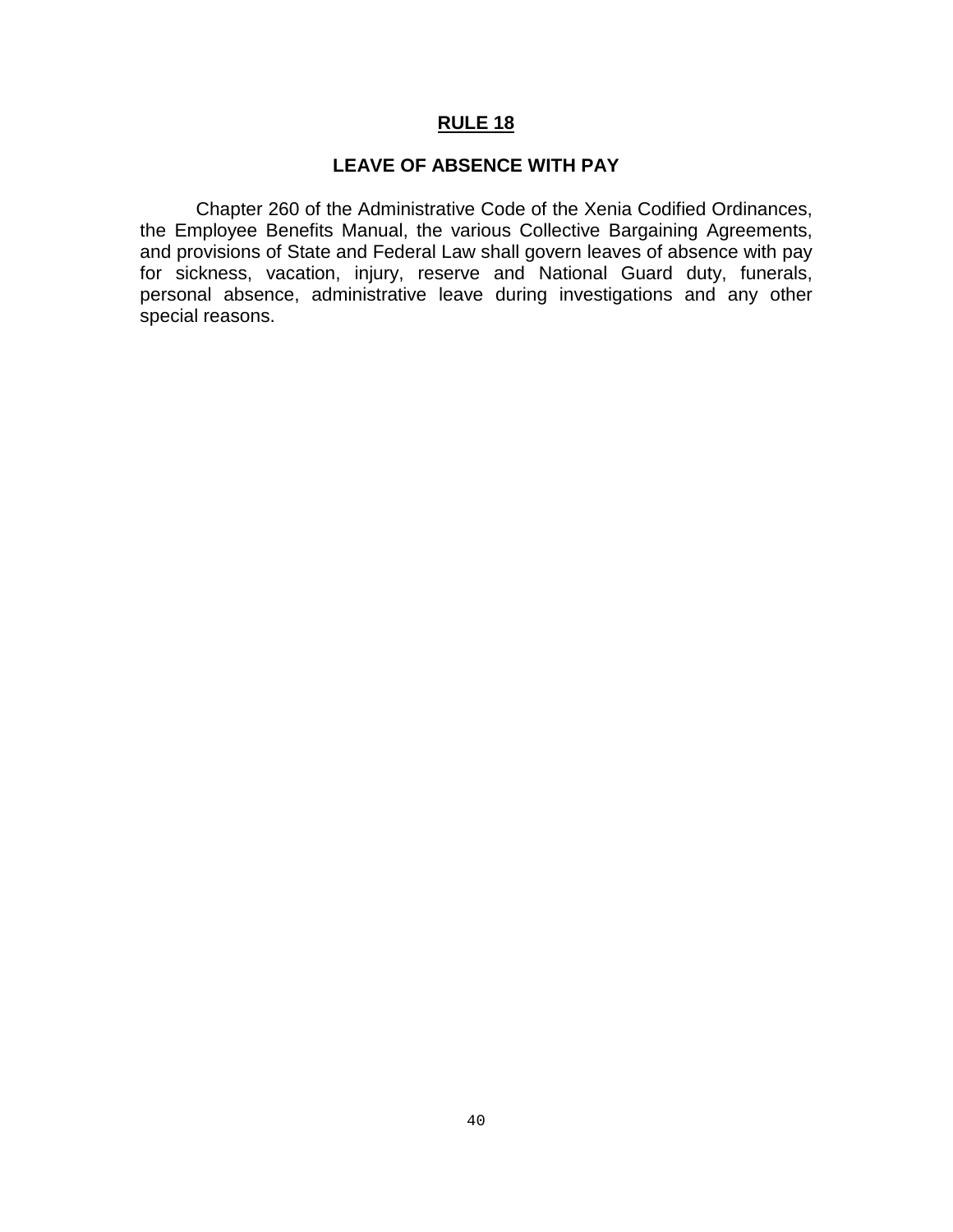# **FAILURE TO RETURN FROM LEAVE**

Failure of an employee to report at the expiration of any leave of absence, without consent of the appointing authority, shall automatically remove him or her from the service.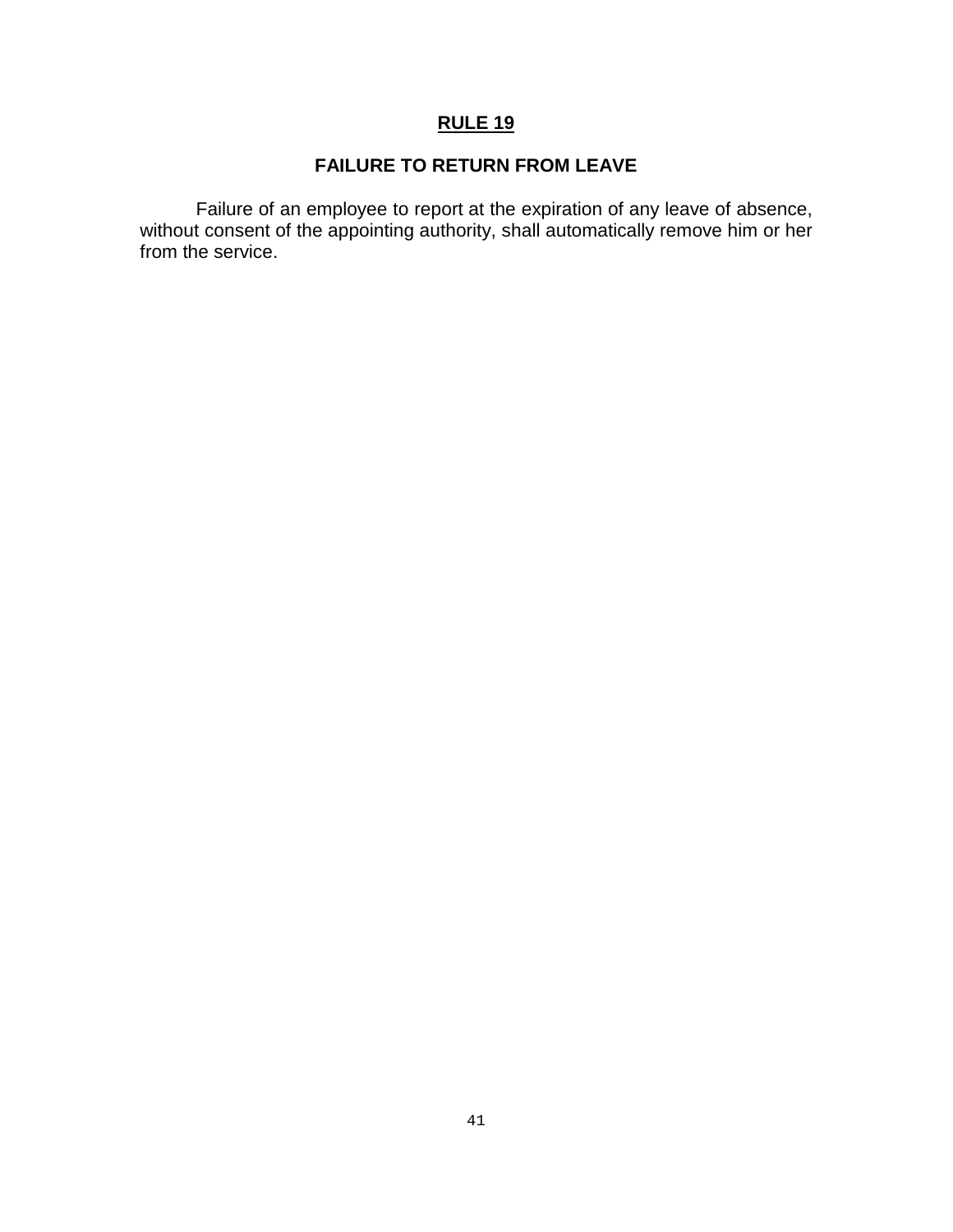#### **LAYOFF PROCEDURES**

Section 1. Introduction. The local authority for these procedures is prescribed by Section 124.40 of the Ohio Revised Code, entitled Municipal and Township Civil Service Commission.

The procedures outlined herein must be followed by the City of Xenia, Ohio, whenever a layoff of classified employees or abolishment of positions becomes necessary. Based primarily upon Section 124.321, Ohio Revised Code, these layoff procedures:

- (a) incorporate seniority and efficiency ratings to determine which employees will be laid off,
- (b) provide displacement procedures for "bumping down" into lower classes in the class series, and
- (c) establish systematic guidelines governing the recall of laid off and reduced employees.

Section 2. Order of Layoff. Any layoff of employees within a given classification must proceed in the following order (by type of appointment):

- 1st Seasonal employees those hired for six (6) months or less.
- 2nd Temporary employees those hired to fill a specific need, which may be relatively brief (a few weeks) or a relatively long (a few months) period.
- 3rd Provisional employees those hired on a provisional basis until such time as a competitive examination is conducted, or

Probationary employees - newly hired employees working a set period of time (probationary period) during which the appointee is evaluated prior to receiving permanent status in an authorized position.

4th Regular, permanent, part-time or full-time employees who have completed their probationary period, based on retention points.

<span id="page-43-0"></span><sup>&</sup>lt;sup>13</sup> Amended by CSC on  $10/11/2010$  (italicized text added; revisions in Sections 4, 6, 7, 8, 10, 11, and 13)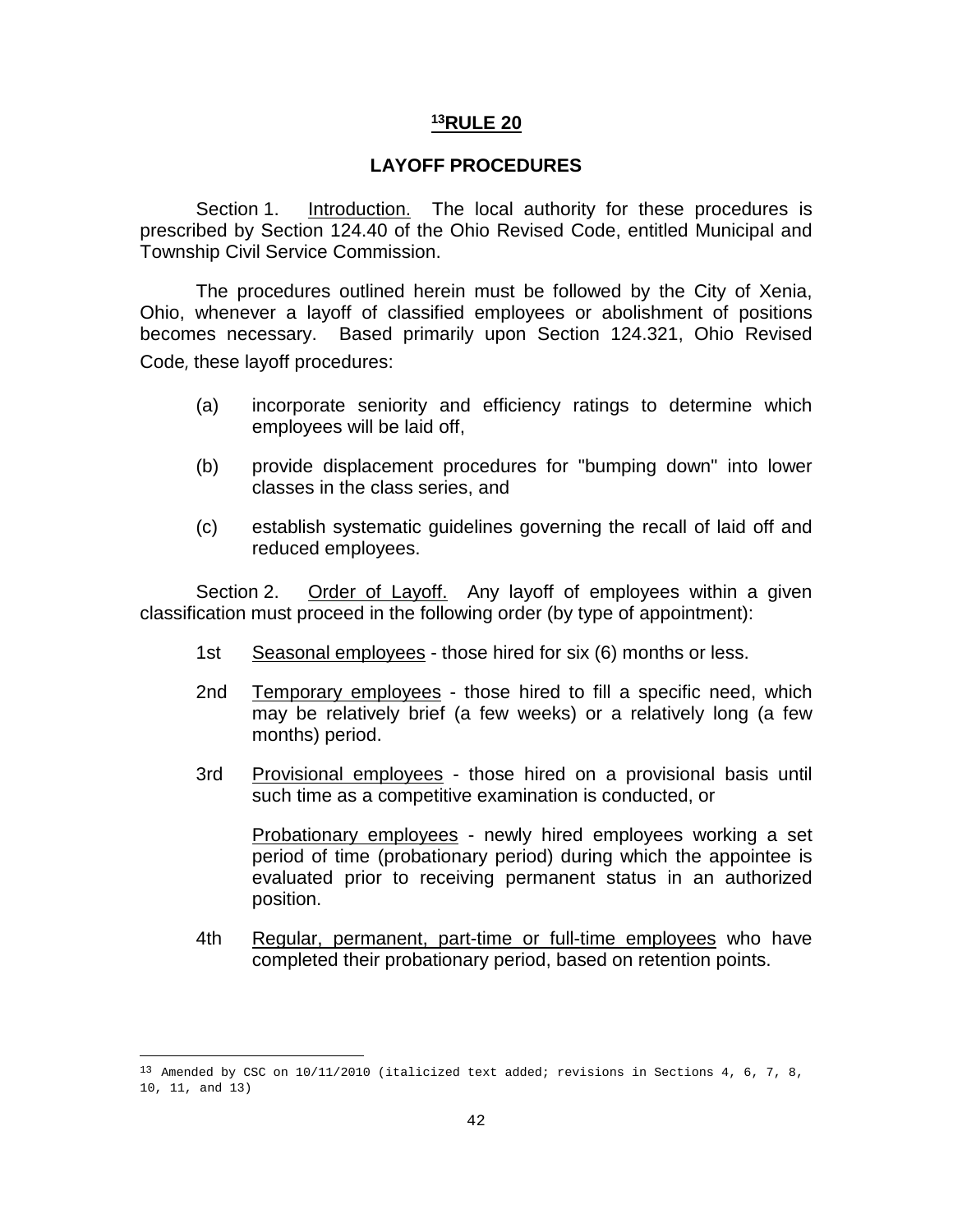A regular, permanent, part-time employee may displace a full-time employee only if he/she has greater retention points and is willing to accept a full-time position.

#### Section 3. Abolishment of Position

Any position within the employment structure of the City may be abolished for any of the following reasons:

- A. A determination has been reached that the position is no longer necessary for the efficient operation of the City.
- B. A material change in duties or organizational structure.
- C. The lack of work or funds.

# Section 4. Seniority/Pay Status

A. Laid off employees accepting reinstatement within two (2) years from the date of layoff retain all previously accumulated seniority *and when applicable, all classification seniority (Police and Fire classification series only)* for purposes of determining retention points *and classification retention points (Police and Fire classification series only)*. However, the layoff period shall constitute a break in service for purposes of determining employee fringe benefits.

B. Employees reinstated in accordance with these layoff procedures shall be reinstated at that step in the pay range equivalent to, but not to exceed the compensation received by said employee as of the date of layoff or reduction.

C. If, as the result of layoff or displacement, an employee is serving in a lower classification in the same class series, said employee's salary or wage shall be determined by the pay range assigned to that (lower) classification; equivalent to, but not to exceed the compensation received by said employee as of the date of layoff or reduction.

#### Section 5. Notification of Layoff and Recall.

A. Each employee to be laid off shall be given advance written notice of the layoff by the appointing authority stating the reasons therefore. Such written notice shall be hand delivered to the employee at work or mailed certified mail to the last address on file with the appointing authority. If hand delivered, such notice shall be given at least fourteen (14) calendar days before layoff and the day of hand delivery shall be the first day of the fourteen (14) day period. If mailed such notice shall be given seventeen (17) calendar days before layoff and the day of posting shall be the first day of the seventeen (17) day period.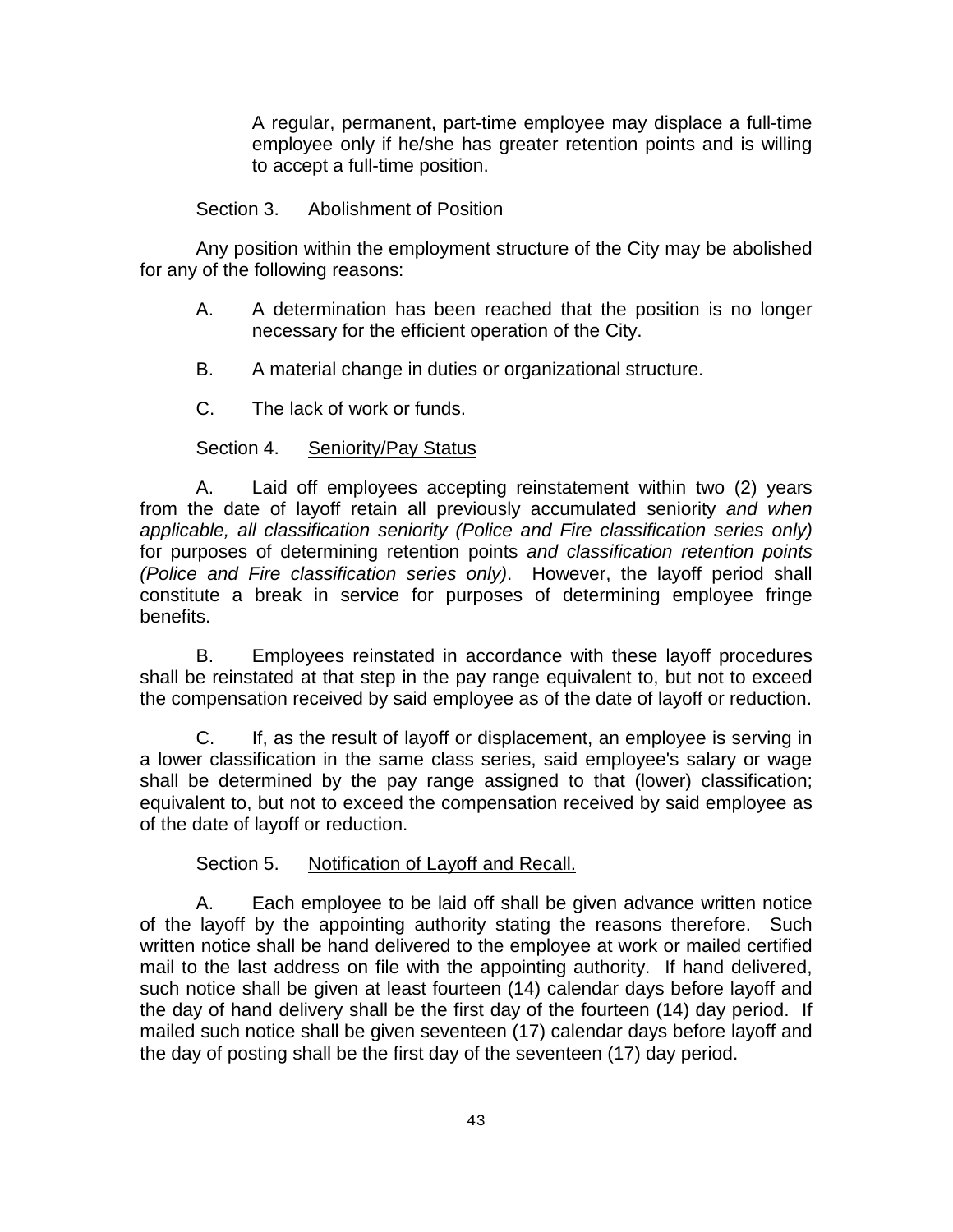B. Each employee recalled from layoff shall be notified of the offer of recall by certified letter. Each such employee shall be allowed five (5) calendar days from the receipt of the letter to notify the City of his/her intent to return to work and an additional fourteen (14) calendar days to return to active service, if employed; otherwise five (5) calendar days to return to work if unemployed.

C. If the employee declines the offer of recall, the next employee on the recall list shall be notified in accordance with the above paragraph.

D. In the event of extenuating circumstances (e.g. illness, injury, absence from the City or other good cause) preventing the employee from returning to work within the fourteen (14) day limit, the City may grant a reasonable extension, but not to exceed thirty (30) days.

E. For purposes of recall, it shall be the employee's responsibility to have a current address on file with the appointing authority.

# Section 6. Computation of Retention Points.

Subject to final verification and approval by the Civil Service Commission, the appointing authority shall compute for each *affected* classification series of layoff the total retention points *and when applicable, total classification retention points (Police and Fire classification series only)* for each employee in that class series using the following formula:

A. *Non-Sworn Personnel*: Employees shall be assigned one (1) seniority point for each completed 520 hours (excluding overtime hours) of continuous service (13 full weeks or one-quarter year of service for a full-time employee). Therefore, a full-time employee would receive four (4) seniority points for each full year of continuous service. The calculation will be made as of the date of the Civil Service Commission meeting at which the retention point list is scheduled to be approved. Service that is less than full-time shall receive seniority points on a pro-rata basis.

*When an employee from the Police and Fire classification series is eligible to bump into a formerly held classification, other than within the Police and Fire classification series, his/her retention points shall be calculated based on total city-wide seniority points.*

These seniority points shall be added to a base-factor of one hundred (100) points, thus yielding total seniority points.

B. *Sworn Personnel (Police and Fire classification series): Employees shall be assigned one (1) classification seniority point for each completed 520 hours (excluding overtime hours) of continuous classification service (13 full weeks or one-quarter year of service for a full-time employee). Therefore, a fulltime employee would receive four (4) classification seniority points for each full*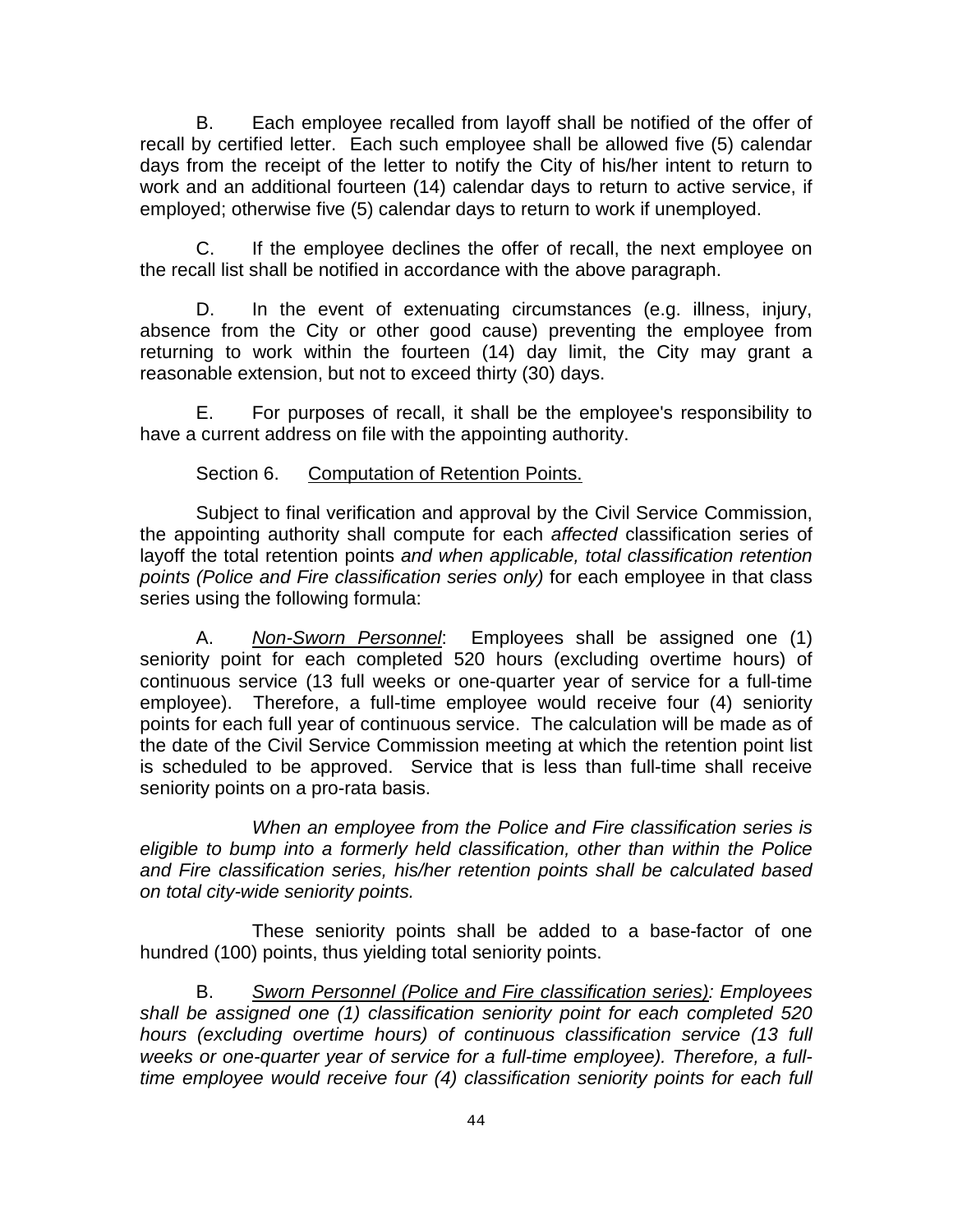*year of continuous classification service with the City. The calculation will be made as of the date of the Civil Service Commission meeting at which the retention point list is scheduled to be approved. Service that is less than full-time shall receive classification seniority points on a pro-rata basis.*

*Employees in the Police and Fire classification series shall retain their classification seniority points from the affected classification when calculating classification retention points in the next lower classification and so on. For example, a Police Captain has served two (2) years as a Captain. Due to the elimination of his/her position, he/she is bumped to the Police Sergeant classification where he/she previously served four (4) years. That Police Captain would have a total of six (6) classification seniority points when calculating his/her Police Sergeant classification retention points.* 

These seniority points *or classification seniority points (Police and Fire classification series only)* shall be added to a base-factor of one hundred (100) points, thus yielding total seniority points.

C. Using the chart below, employees shall be assigned efficiency points as determined by the rating on the most recent employee performance evaluation:

| Employee<br><b>Performance Evaluation</b>     | <b>Efficiency Points</b> |
|-----------------------------------------------|--------------------------|
| Rating                                        |                          |
| Unsatisfactory<br>Satisfactory<br>Outstanding | - 5<br>$+0$<br>$+0$      |

D. Any employee who has not received a performance evaluation for completed City service shall be given no efficiency points toward his/her total retention points *or total classification retention points (Police and Fire classification series only)*.

E. In no event shall a special performance evaluation be made for purposes of computing retention points *or classification retention points (Police and Fire classification series only)*.

Section 7. Layoff Procedures.

Whenever it becomes necessary to reduce the number of employees in any Department, or abolish positions for reasons as provided in Section 3, the following procedures shall be applied: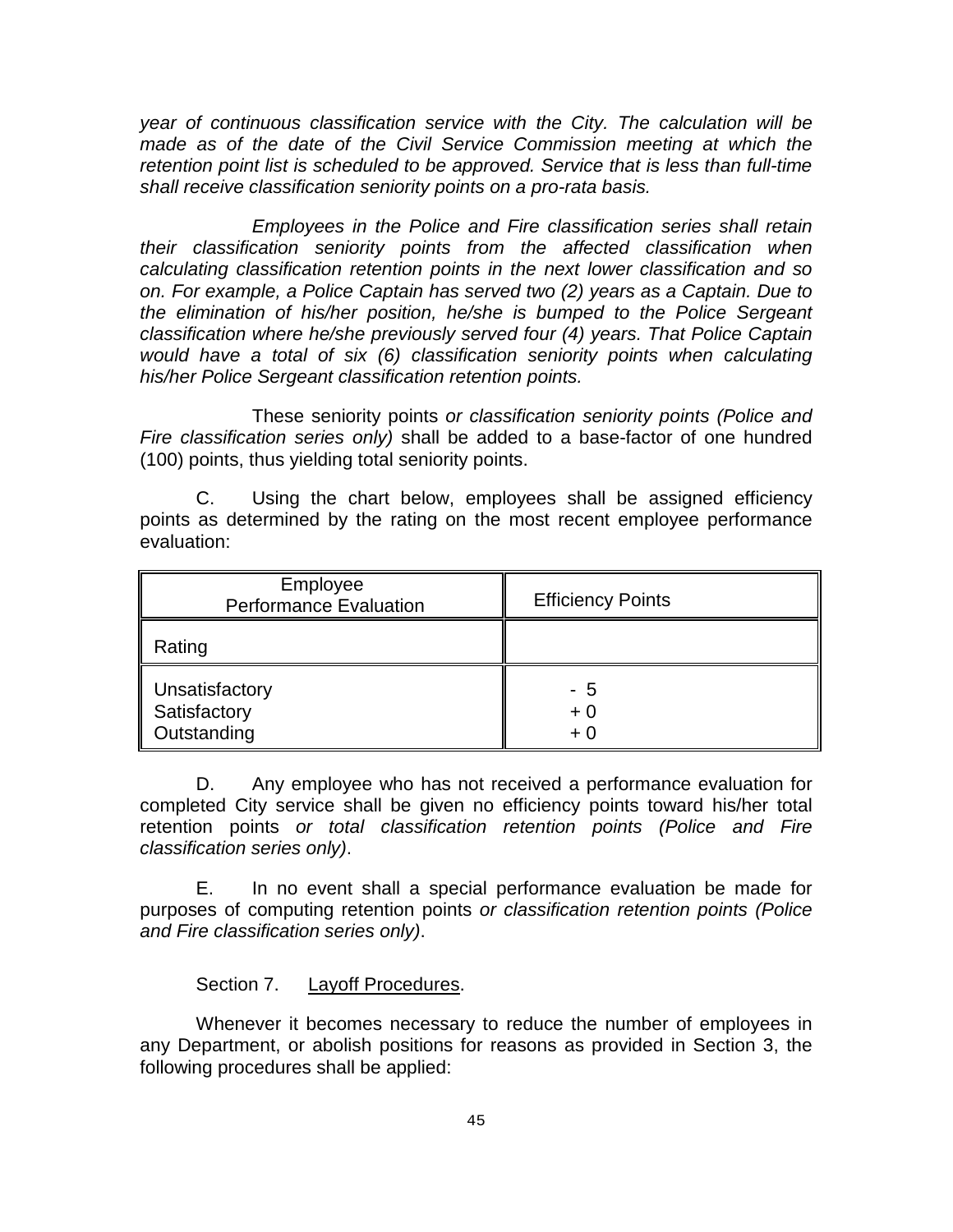A. All seasonal, temporary, provisional or probationary employees in affected areas *of layoff* shall be reassigned to appropriate positions in other areas or terminated prior to displacing any full-time permanent employees (see Section 2, Order of Layoff).

B. *Non-Sworn Personnel*: After determining the total retention points for which each affected employee is eligible, a layoff list shall be established which places the employee with the least number of retention points as first on the list, the employee with the second least number of retention points as second on the list, and so on. Thus, layoffs shall be based upon descending retention point order.

C. *Sworn Personnel (Police and Fire classification series): After determining the total classification retention points for which each affected employee is eligible, a layoff list shall be established which places the employee*  with the least number of classification retention points as first on the list, the *employee with the second least number of classification retention points as second on the list, and so on. Thus, layoffs shall be based upon descending classification retention point order.*

D. *Non-Sworn Personnel*: If two or more employees have the same number of retention points, the order of placing their names on the layoff list shall be determined in the following sequence:

- 1. The employee with the greatest seniority as determined by his/her actual date of appointment (employment) to a provisional or probationary position with the City, shall be placed lower on the layoff list (that is, higher numerically) than the other employee(s) who have an equal number of retention points.
- 2. If their actual seniority is the same, the employee with the highest rating on his/her most recent performance rating shall be placed lower on the layoff list than the other employee(s).

E. *Sworn Personnel (Police and Fire classification series): If two or more employees have the same number of classification retention points, the order of placing their names on the layoff list shall be determined in the following sequence:*

> *1. The employee with the greatest classification seniority as determined by his/her actual date of appointment to a provisional or probationary classification within the police and fire classification series with the City, shall be placed*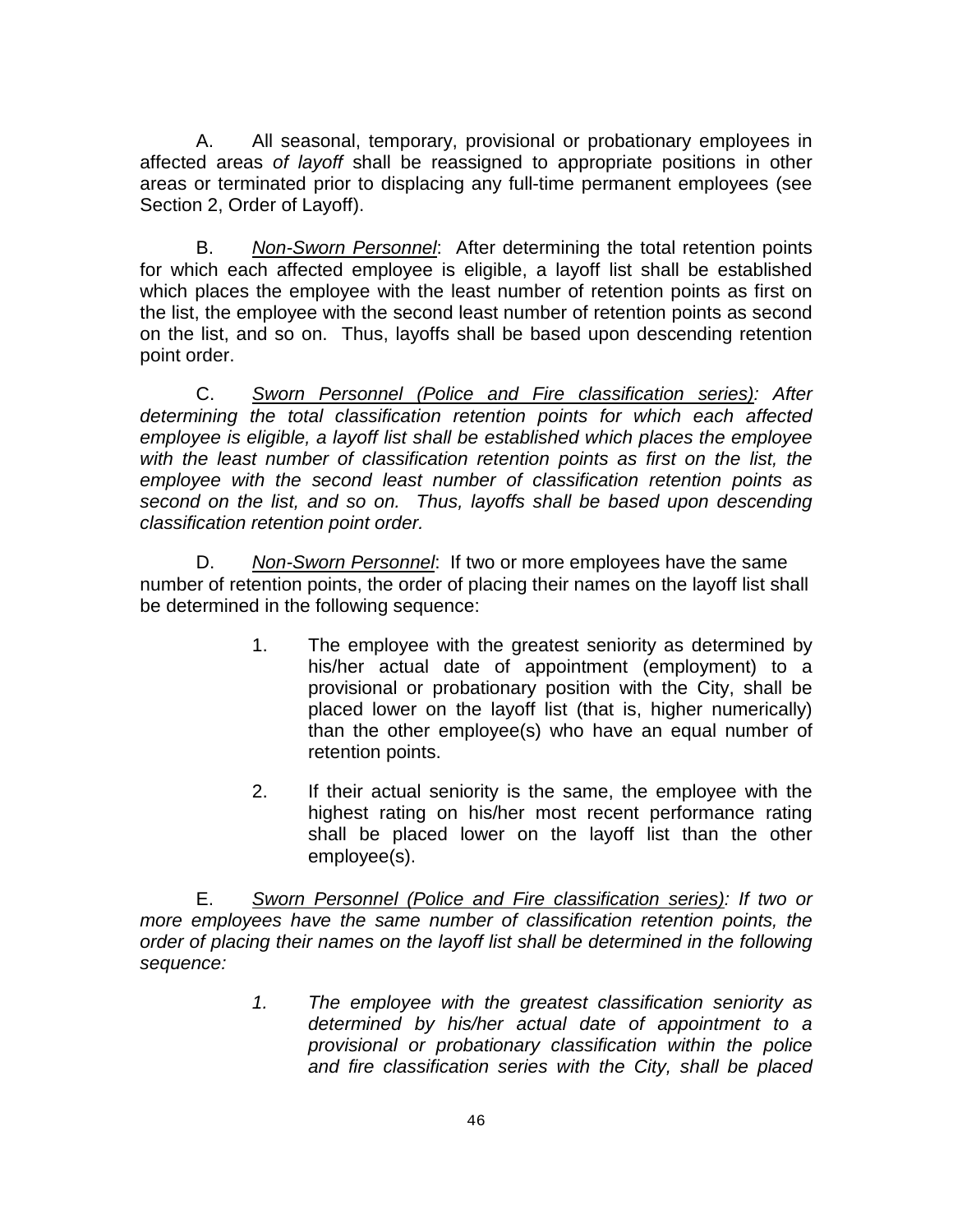*lower on the layoff list (that is, higher numerically) than the other employee(s) who have an equal number of classification retention points.*

- *2. If their actual classification seniority is the same, the employee with the highest score on the promotion exam shall be placed lower on the layoff list than the other employee(s).*
- *3. If their actual classification seniority and promotional exam score is the same, then the employees' respective application date and time shall determine which employee shall be placed lower on the layoff list.*

D. Whenever a position in the classified service is abolished, the order of layoff must be followed and retention points *or classification retention points (Police and Fire classification series only)* must be applied within the affected class. Thus, the employee filling a position that is abolished may not be the person who is laid off as the result of the abolishment.

In the event an employee's position is abolished, said employee would be eligible to exercise bumping rights first within his/her job classification, by displacing the employee with least retention points *or least classification retention points (Police and Fire classification series only)* in the same classification, and shall continue if necessary to the next lower classification in the class series.

Thus, employees holding positions in the classified service which are abolished shall have the same rights as employees who are laid off.

E. Displacement (Bumping) Procedures. Employees who are to be laid off may elect to displace (or bump) employees with fewer retention points *or fewer classification retention points (Police and Fire classification series only)* in lower classes of the same class series. With the following limitations, this displacement will occur in the next lower class whenever possible starting with the employee in that class having the fewest retention points *or fewest classification retention points (Police and Fire classification series only)*.

> 1. If a full-time employee is required to bump a seasonal or temporary employee, the appointing authority must layoff the seasonal or temporary employee. The full-time employee may then bump the first available full-time employee in the series that has fewer retention points *or fewer classification retention points (Police and Fire classification series only)*. If no full-time positions are available, the employee may elect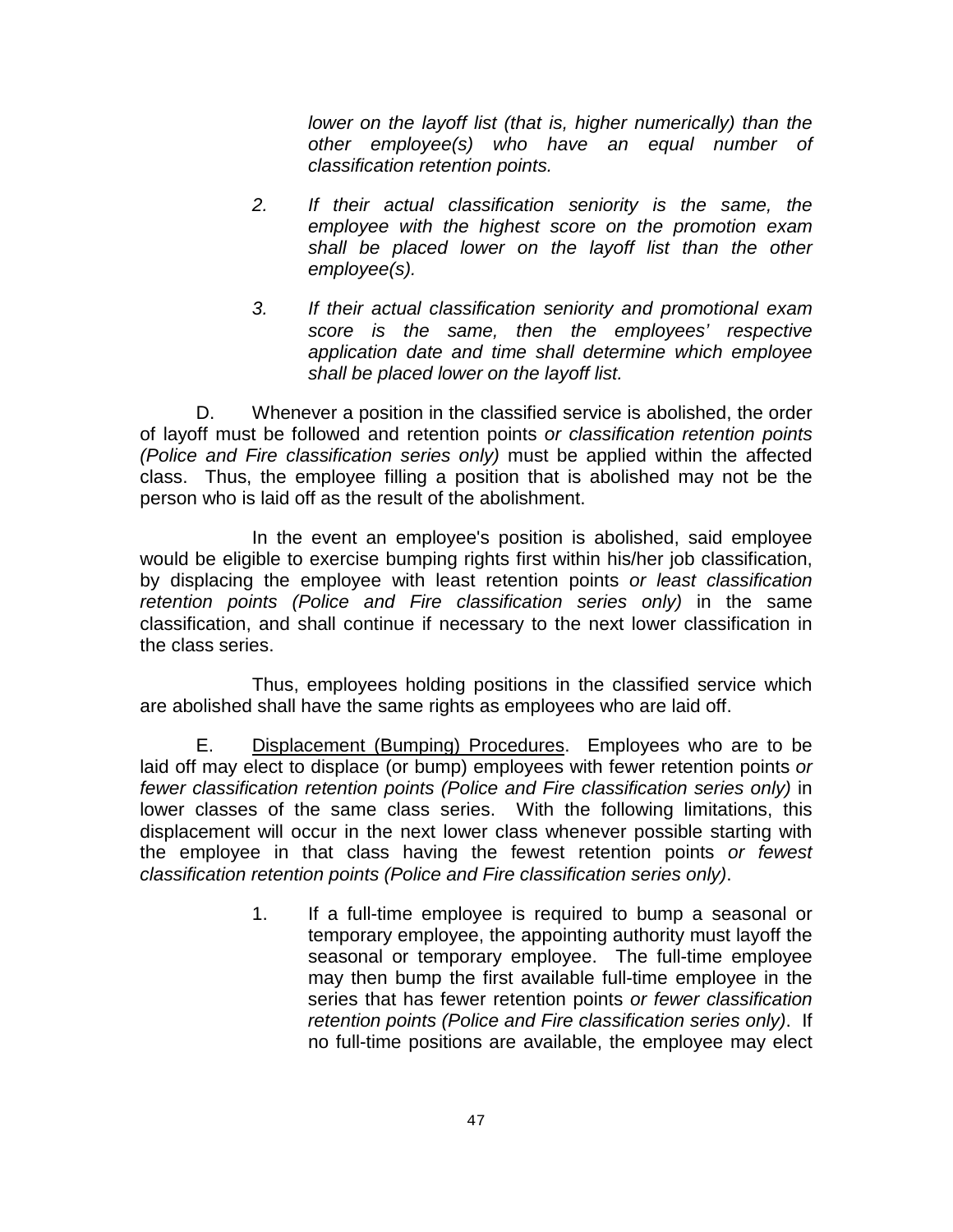to bump the seasonal or temporary employee rather than be laid off.

2. An employee can only be bumped by someone having more retention points *or more classification retention points (Police and Fire classification series only)*.

If, because of permanent status or number of retention points *or classification retention points (Police and Fire classification series only)*, no one in the next lower class can be bumped, the next lower class in the series will be considered. Employees who are bumped out of their positions will receive formal, written notices of displacement and layoff, and such employees may then bump other employees standing lower in the class series in the same manner and with the same limitations as described above.

To insure uniformity and impartiality throughout the bumping process, the following sequence will govern the bumping order:

- 1. That person having the most retention points *or most classification retention points (Police and Fire classification series only)* will begin the bumping process and will be followed by the other laid off employees in descending retention point *or classification retention point (Police and Fire classification series only)* order.
- 2. All employees in the original class(es) of layoff MUST exercise their bumping rights before any employees who are bumped may exercise theirs.
- 3. Next, the first employees to be bumped must exercise their bumping rights before anyone in the second round of bumping may exercise theirs, and so on throughout the bumping process.

The bumping order for a layoff class will be complete when no more employees standing lower in the series are eligible to be bumped. Displaced employees will also bump down in descending retention point *or classification*  retention point (Police and Fire classification series only) order in the same manner.

No later than the fifth working day after receiving notice of layoff, laid off or displaced employees must notify the appointing authority in writing as to whether or not they wish to exercise the bumping right. Failure to notify the appointing authority within five (5) days will be considered a forfeit of the bumping right.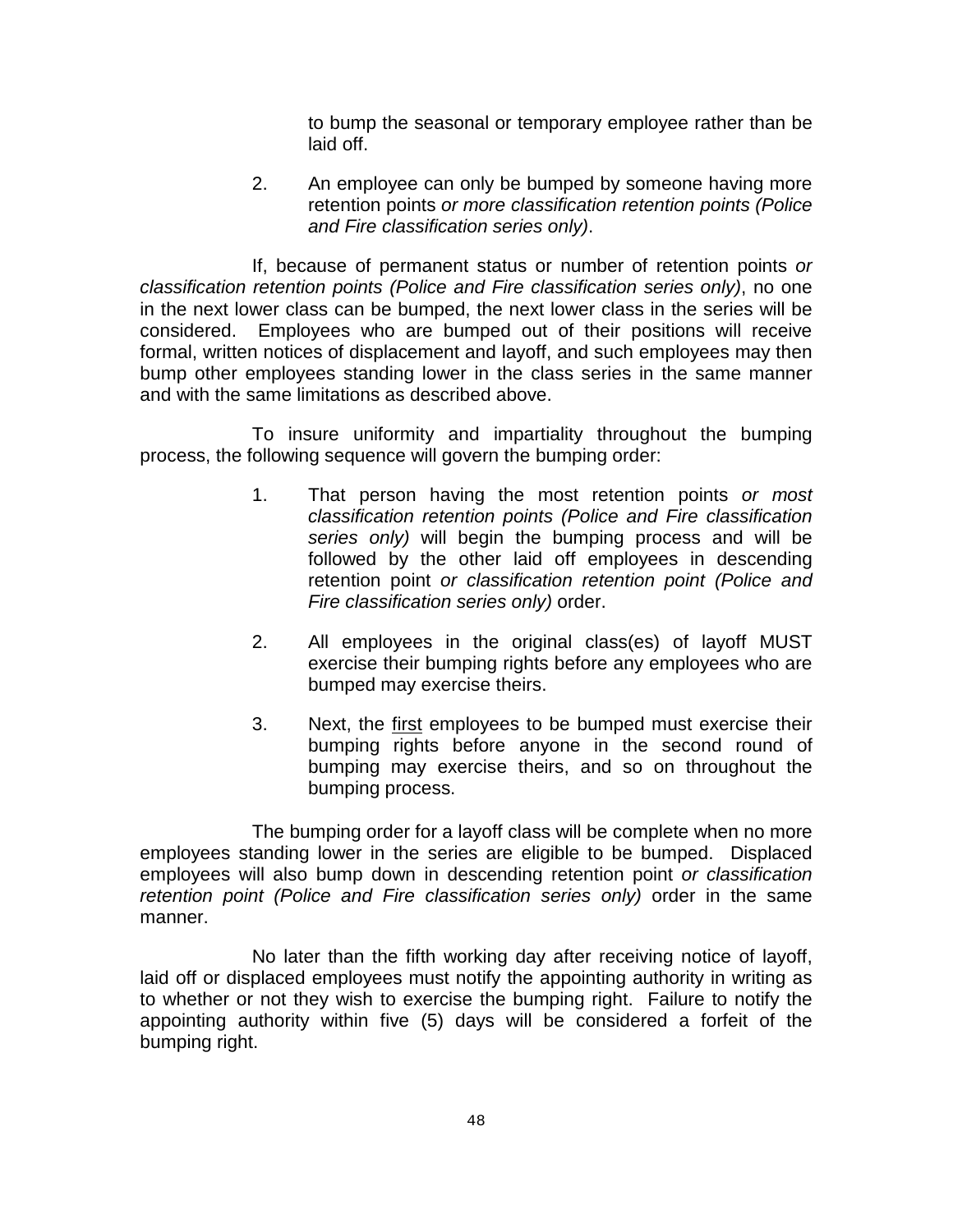The bumping process occurs only within a single class series. Therefore, no one may bump across to another classification or class series unless the employee has previously held a permanent position in that classification, i.e., reversion to former classification.

F. The following options are available to employees who are to be laid off, and that affected employee having the greatest retention points *or greatest classification retention points (Police and Fire classification series only)* shall initiate the displacement process. No later than the fifth working day after receiving notice of layoff, laid off or reduced employees must notify the appointing authority in writing of their intent to exercise one of the following options:

> 1. OPTION 1 - the choice of bumping down into another position in the class series where he/she has greater retention points *or greater classification retention points (Police and Fire classification series only)*, and fulfills the minimum qualifications of the classification he/she chooses. The bumping process may be exercised only in the same or lower levels in the class series.

> > If the displaced employee chooses to bump into another employee's job classification in the same class series, then he/she must demonstrate within a reasonable period of time, not to exceed thirty (30) calendar days, that he/she can satisfactorily perform all job assignments in the new position. If not, he/she shall be reassigned (and would not be able to exercise bumping rights again) or, if no appropriate position is available, he/she shall be laid off.

2. OPTION 2 - Reversion to former classification: in the event of layoff from an employee's current classification, City employees who (a) possess permanent status in a former classification, and (b) have been appointed to their current position (in a similar or higher classification), shall have the right to be reinstated to a position in their former (lower) classification. To implement the above section, the employee in the lower classification with the least number of retention points *or least number of classification retention points (Police and Fire classification series only)* shall be laid off.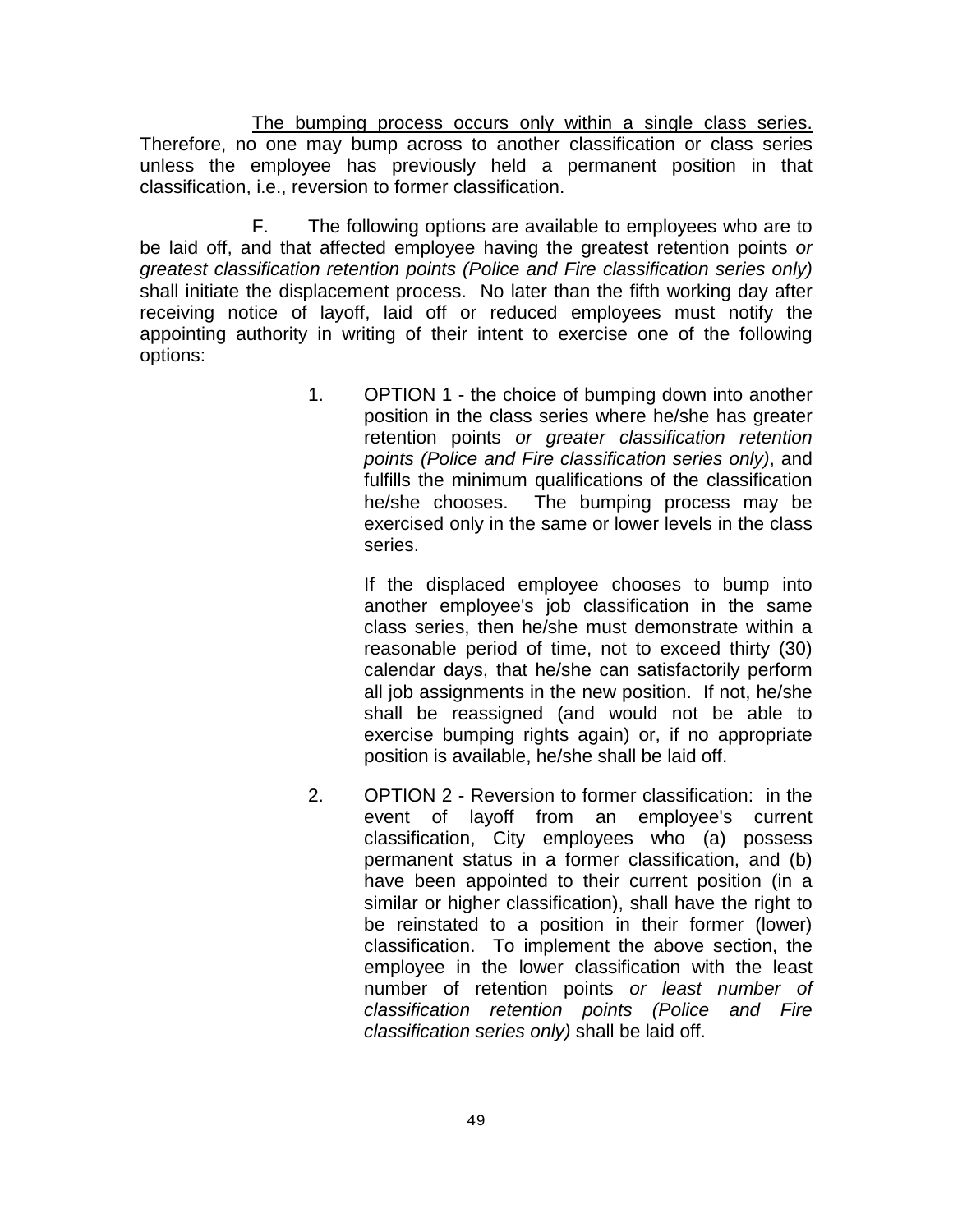Thus, in a layoff situation, an employee would progress downward within the organization in a similar manner as he/she progressed upward.

- 3. OPTION 3 displaced employees shall be offered all vacancies for which they are qualified.
- 4. OPTION 4 the opportunity to choose layoff rather than bumping into an available position.

G. Employees who choose or are bumping into layoff shall be placed on a recall list, and shall be entitled to certain rights as provided in Section 8 below.

#### Section 8. Reinstatement Rights.

Any employee is entitled to have his/her name placed on the recall list who is laid off or displaced due to a layoff or readjustment of the work force, or abolishment of position(s). The provisions regarding the manner in which an employee's name is placed on the list, the duration of the list, and the removal of an employee's name shall be as follows:

A. Each employee who is eligible shall have his/her name placed on the recall list for return to the job classification from which he/she was displaced. A separate list shall be established for each class series. An employee's actual standing on the recall list shall be determined by retention points *or classification retention points (Police and Fire classification series only)*, beginning with that employee with the greatest number of points.

B. Each employee placed on the recall list shall remain on that list for two (2) years from the date he/her vacated his/her original position unless prior to the expiration date his/her name is removed due to one of the following reasons:

- 1. Reinstatement, reemployment and/or return to his/her original position.
- 2. Request in writing to be removed from the list.
- 3. Failure to remain qualified to perform the job requirements.
- 4. Failure to return to the original job when it is offered to him/her.

C. Vacancies, not filled by in-house transfers or promotion *(see Rule 14, Section 1)*, which occur in the classification series of layoff must be offered to or declined in writing by the first person on the recall list for that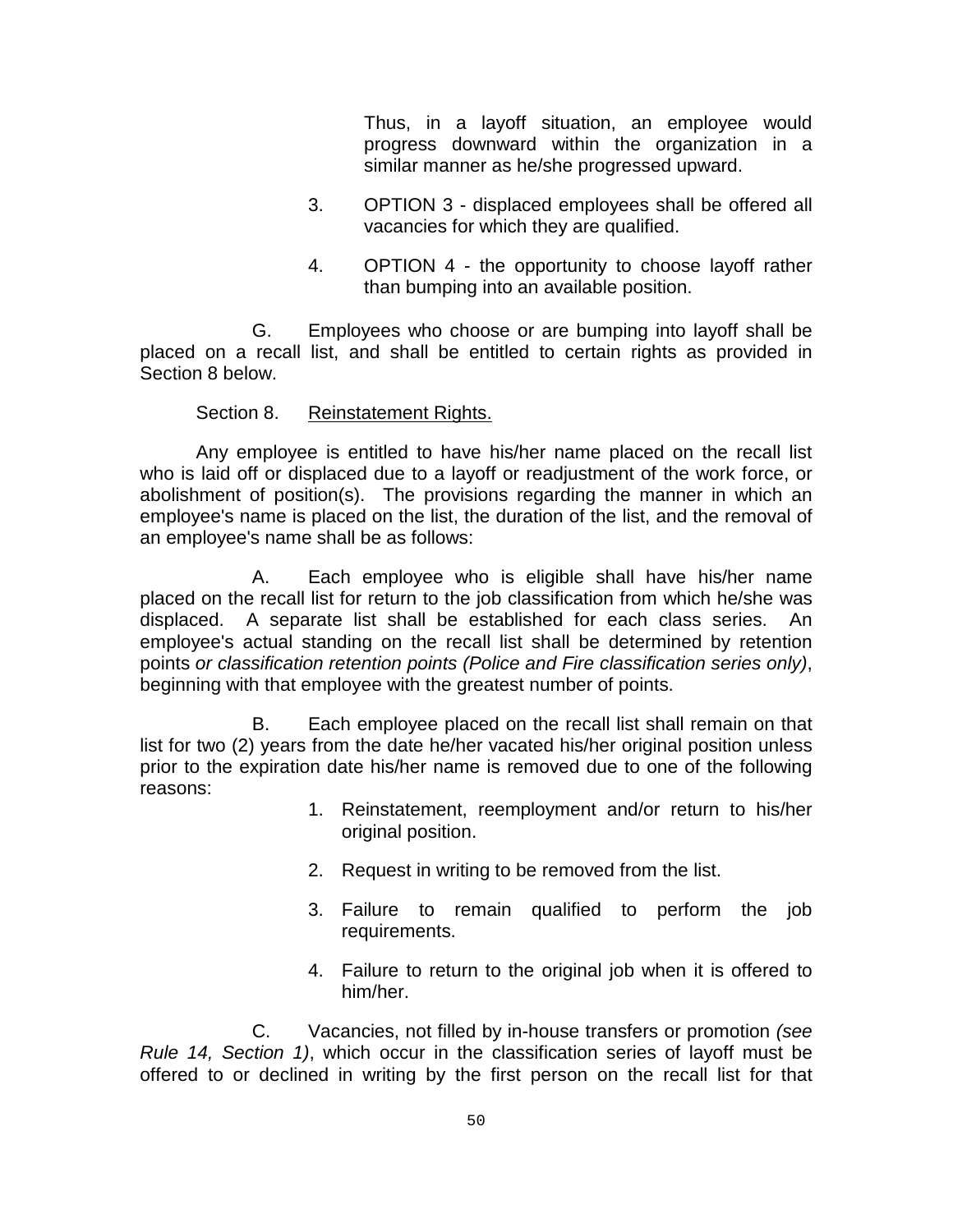classification series before the next person on the list may be considered; provided that the vacancy is not in a class higher than that person's original class before layoff or reduction.

D. Any laid off full-time employee declining reinstatement to a seasonal, temporary or part-time position shall not be deemed to have declined reinstatement for purposes of this rule (see paragraph B above).

# Section 9. Re-employment.

A. No person shall be eligible, after resignation, retirement or discharge of their employment with the City, to have his/her name placed on any recall list. Resignation in good standing shall entail the following: satisfactory attendance, satisfactory work performance and proper notification of the date of resignation. Persons discharged from City employment shall not be considered for re-employment unless, in the judgment of the appointing authority, circumstances have changed sufficiently to allow such consideration.

B. An employee who is laid off retains reinstatement rights to his/her original class series only; whereas laid off employees would be considered to have the same opportunity for the re-employment as active employees for vacancies in positions other than the position held by the laid off employee at the time of the layoff.

# Section 10. Re-establishment of Abolished Positions.

If a position occupied by a classified employee, having been abolished under the provisions of Section 3, is recreated or re-established within one year, the last incumbent to that position may be reinstated to that position if he/she has sufficient retention points *or sufficient classification retention points (Police and Fire classification series only)* to warrant such consideration.

# Section 11. Inspection of Layoff Lists.

Each appointing authority which lays off any employee(s) under these layoff procedures shall prepare and post for inspection a list containing the names, dates of appointment and retention points *or classification retention points (Police and Fire classification series only)* of all employees in that classification series prior to the exercise of any displacement rights by any affected employee.

Each appointing authority layoff list prepared under these layoff procedures shall upon request, be made available for inspection and copying to anyone during normal working hours. A reasonable charge for reproduction may be made.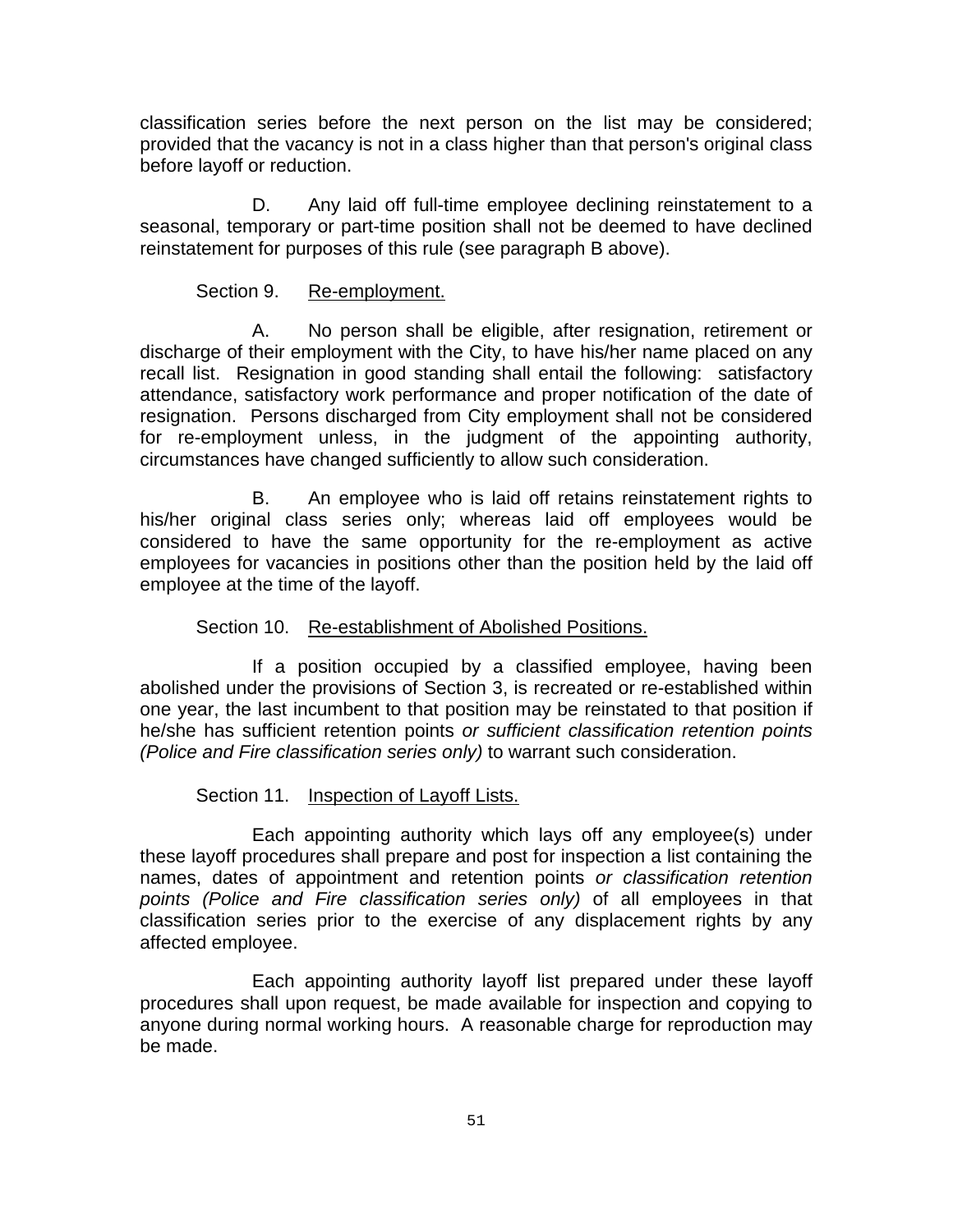Section 12. Layoffs During Leave.

A. Employees on sick leave, vacation leave, disability leave, military leave, or any leave of absence may be laid off as any other employee and retain only those reinstatement and reemployment rights as any other laid off employee.

B. The two (2) year reinstatement or reemployment right commences from the date of layoff or reduction, and shall include the term of authorized leave.

C. An employee offered reinstatement or reemployment while on leave need not be re-offered reinstatement or reemployment until the term of the leave expires, and the appointing authority may proceed to the next highest name on the layoff list.

D. A refusal of reinstatement or reemployment during leave shall not be grounds for removal of an employee's name from the layoff list(s).

Section 13. Remedy for Erroneous Layoff, Displacement, Reinstatement of Employment

Any employee who feels that he/she has been treated wrongfully or contrary to these layoff procedures, for any reason as listed below, may file a written appeal *(see Rule 21)* to the Xenia Civil Service Commission for further consideration:

- (1) He/she has been wrongfully laid off or displaced, contrary to these layoff procedures, if said employee has sufficient retention points *or classification retention points (Police and Fire classification series only)* to warrant such consideration.
- (2) He/she discovers that another laid off employee has been reinstated in any manner contrary to the listing of names on their appropriate recall list.
- (3) He/she discovers that the appointing authority has wrongfully or contrary to these procedures hired a new employee(s) into the classification series of layoff.

Section 14. Application of Layoff Procedures.

The layoff procedures outlined herein shall apply to any employee in the classified service with the City. These procedures shall not apply to the unclassified service and other employees as follows:

(1) All officers elected by the people.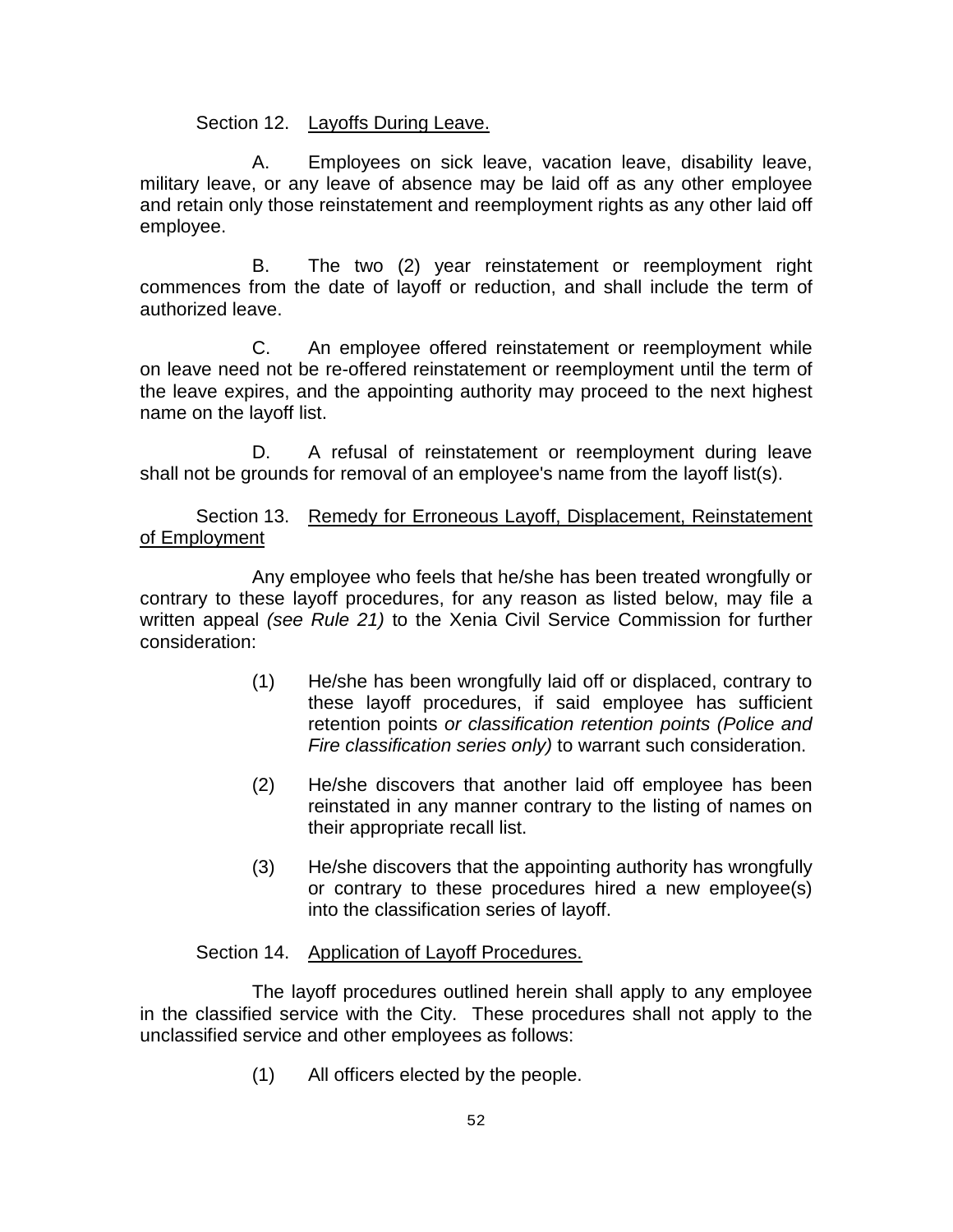(2) The City Manager, the Law Director, City Prosecuting Attorneys and Director of Finance.

(a) Secretary to the City Manager

- (3) Division and Department Heads.
- (4) Xenia Municipal Court employees.

#### Section 15. Classification Series.

The following list of positions in the classified service of the City establishes the method of layoffs within a classification series, from the highest level downward to the lowest level in that series. The displacement or bumping process occurs only within a single class series.

Each roman numeral designates an occupational group, whereas each numeric entry in that group denotes a single class series.

- I. CLERICAL GROUP
	- 1. Office Aide Clerk Typist
		- **Secretary**
	- 2. Finance Clerk Accounts Receivable<sup>14</sup>
	- 3. Human Resources Technician
	- 4. Management Analyst/CMO<sup>[14](#page-54-0)</sup>
	- 5. Management Analyst/PS<sup>[15](#page-54-1)</sup>

#### II. ADMINISTRATIVE & FISCAL GROUP

- 1. Information Technology Technician
- 2. Finance Clerk Accounts Payable/Payroll<sup>14</sup> Finance Technician
- 3. Information Technology Analyst
- 4. Accounts Receivable Office Supervisor

#### III. DEPARTMENT OF LAW[16](#page-54-2)

1. Victim Advocate

<sup>14</sup> Amended by CSC on 04/16/2008 (added this position)

<span id="page-54-1"></span><span id="page-54-0"></span><sup>15</sup> Amended by CSC on 10/12/2009 (revised and added positions)

<span id="page-54-2"></span><sup>16</sup> Amended by CSC on 10/08/2018 (eliminated three positions and amended remaining title)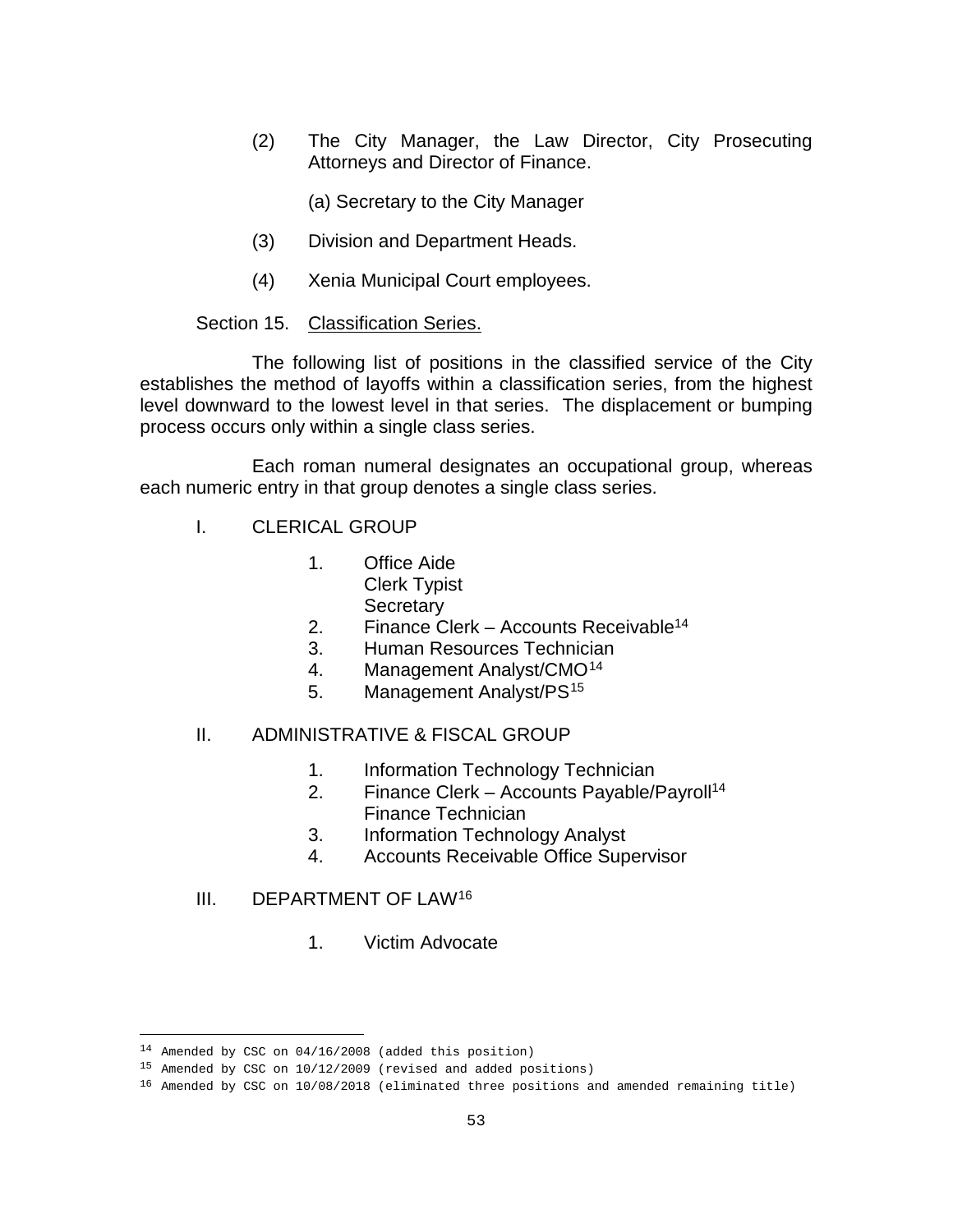#### IV. RECREATION GROUP

- 1. Playground Leader
- 2. Recreation Program Specialist

# V. ENGINEERING AND PLANNING AND ZONING GROUP<sup>[17](#page-55-0)</sup>

- 1. Code Enforcement Officer
- 2. Construction Inspector
- 3. Zoning Enforcement Officer
- 4. Engineering Technician
- 5. GIS Analyst<sup>[18](#page-55-1)</sup>
- 6. Engineering Project Manager<sup>[19](#page-55-2)</sup>
- VI. POLICE & FIRE GROUP[20](#page-55-3)
	- 1. Communications Operator II Communications Operator I
	- 2. Fire Captain Fire Safety Inspector Fire Lieutenant Firefighter
	- 3. Police Captain Police Sergeant Police Officer
	- 4. Police Service Aide

# VII. LABOR & CRAFTS GROUP

- 1. Non-Technical Class Series Laborer Maintenance Worker Water Meter Service Worker Equipment Operator Equipment Mechanic Equipment Operator II **Electrician** Maintenance Foreman 2. Technical Class Series
	- Water Treatment Plant Operator II Water Treatment Plant Operator I

 $17$  Amended by CSC on  $11/14/2011$  (Changes made to Groups V and VI)

<span id="page-55-1"></span><span id="page-55-0"></span><sup>18</sup> Amended by CSC on 01/11/2021 (added position)

<span id="page-55-2"></span><sup>19</sup> Amended by CSC on 04/12/2021 (added position)

<span id="page-55-3"></span><sup>20</sup> Amended by CSC on 10/08/2018 (eliminated positions)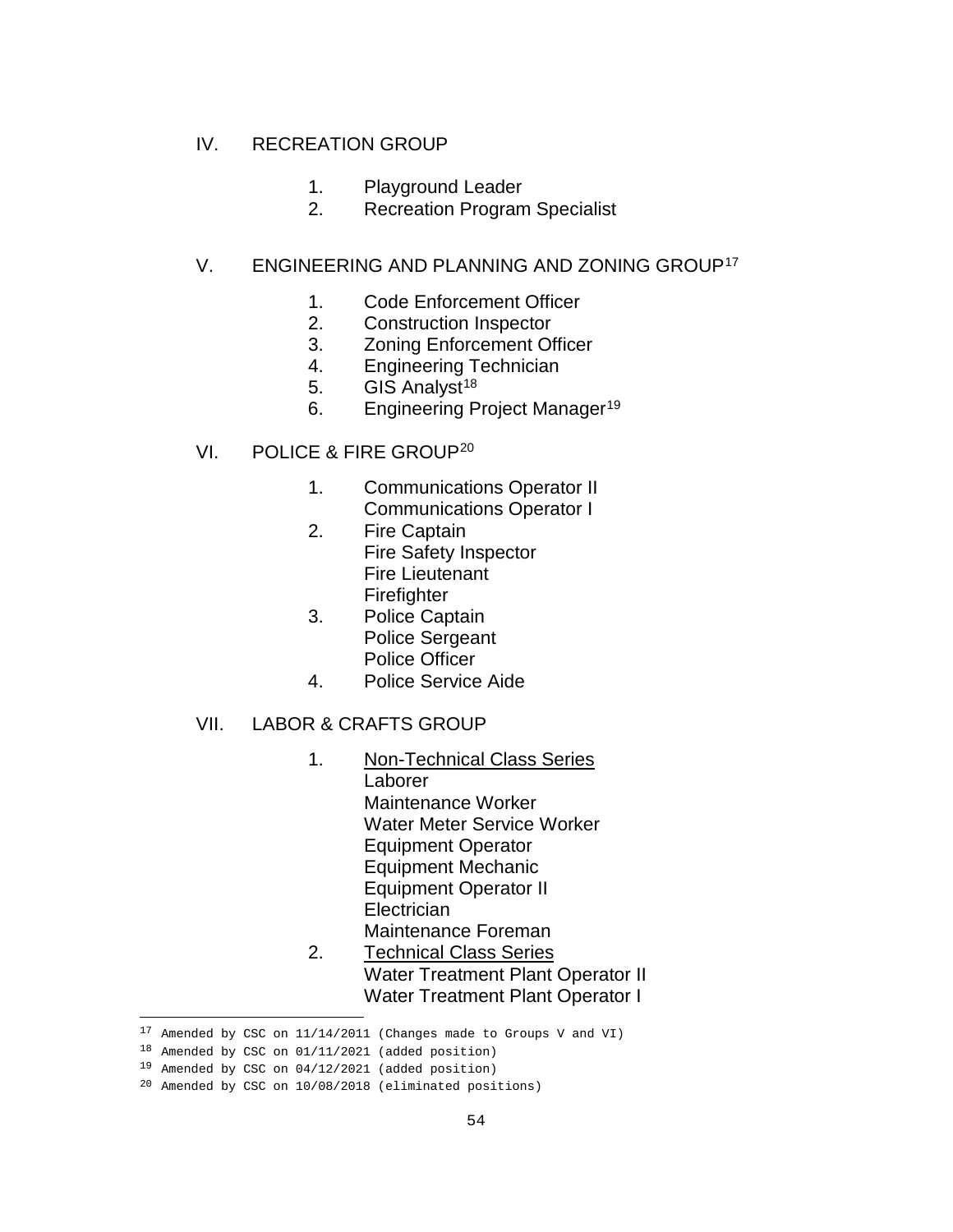Treatment Plant Lab Technician II Wastewater Treatment Plant Operator II Wastewater Treatment Plant Operator I Treatment Plant Lab Technician I Wastewater Treatment Semi-Tractor Trailer Driver

3. Supervision and Administration<sup>[21](#page-56-0)</sup> Wastewater Treatment Plant Supervisor Water Treatment Plant Supervisor Public Service Maintenance Supervisor Equipment Mechanic Supervisor Public Service Supervisor – Facilities and Fleet Public Service Supervisor – Streets and Utilities

Based on total retention points, an employee in the Labor and Crafts group may displace the employee with the least retention points in the Labor classification.

<span id="page-56-0"></span><sup>&</sup>lt;sup>21</sup> Amended by CSC on  $11/14/2016$  (Public Service Supervisors for Facilities & Fleet and Streets & Utilities were added)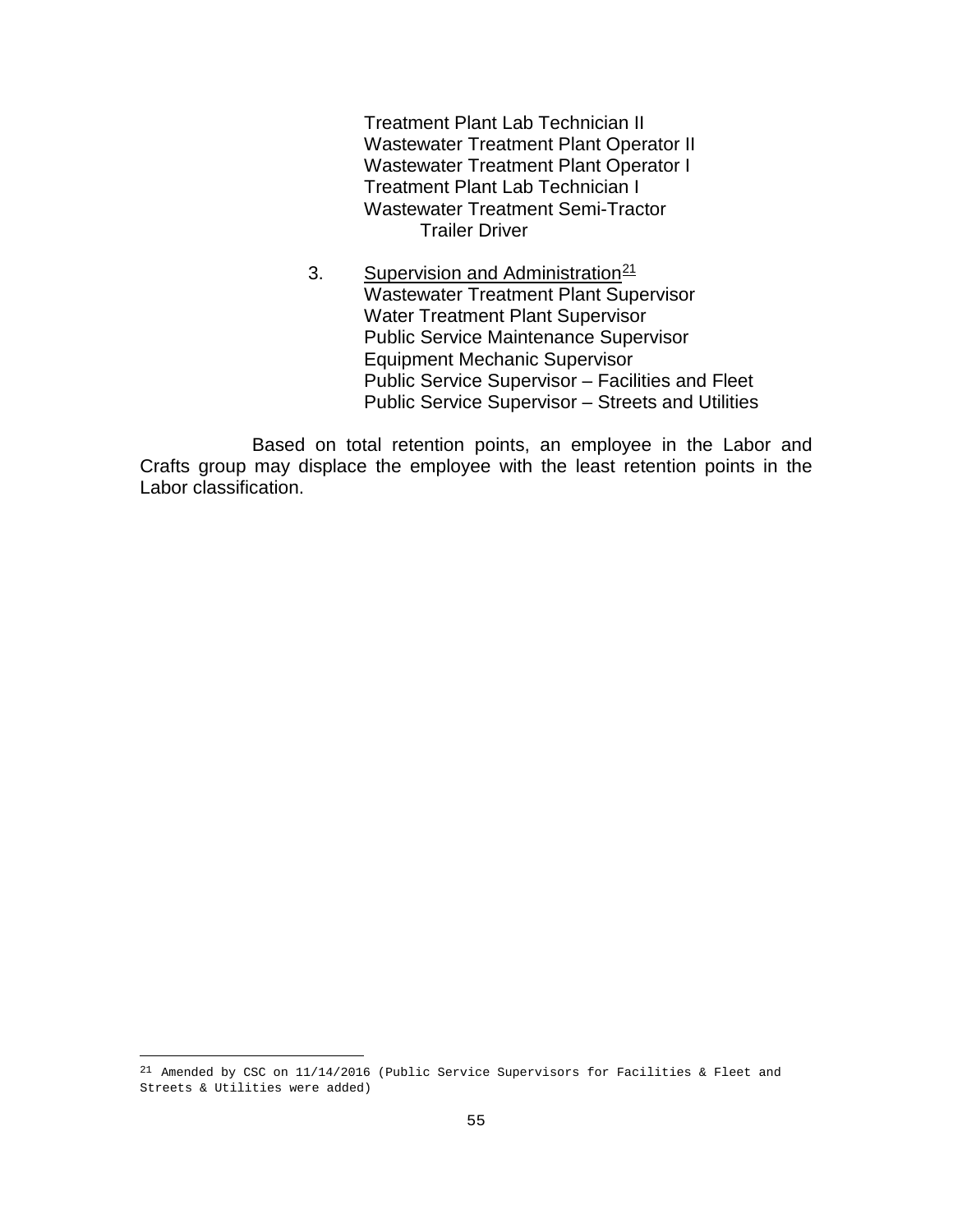#### **APPEAL**

In the case of reduction *(See Rule 15, Section 4)*, suspension of more than three (3) working days, or removal*/discharge* by the appointing authority, an employee may, within ten (10) days following *the date* of such order, appeal the action of the appointing authority to the Civil Service Commission, by filing an appeal thereof in writing with the Clerk of the Commission. When an appeal is filed, the Civil Service Commission shall forthwith notify the appointing authority and shall hear the appeal of the employee within thirty (30) days from and after the date of *receipt* of the appeal. The Civil Service Commission may affirm, disaffirm or modify the action of the appointing authority.

*An employee may appeal a layoff, or a displacement that is the*  result of a layoff, to the Civil Service Commission. The appeal shall be filed or *postmarked no later than ten (10) days after receipt, either by hand delivery or certified mail, of the layoff notice.*

In the event the order of the appointing authority is based upon acts involved in criminal proceedings in the courts, the Civil Service Commission may, in its discretion, continue the hearing on the appeal pending the termination of the criminal proceedings in the courts.

The Civil Service Commission shall also have jurisdiction to hear any employee's appeal from any entry on his/her personnel record or any matter affecting his/her status, after ten (10) days' written notice of such hearing has been served personally or by registered mail on the employee and his appointing authority. The determination upon such hearing shall be conclusive.

The appeal/procedural rules governing appeals before the Civil Service Commission are listed below:

#### **SECTION ONE: NOTICE OF APPEAL**

A. All appeals to the Xenia Civil Service Commission shall be in writing, and include the following information:

- 1. The Appellant's name, address and telephone number.
- 2. The name of the appointing authority.
- 3. A description or summary of the action which is being appealed.

B. Appellant shall have a continuing duty to notify the Xenia Civil Service Commission, in writing, of any change of address during the tendency of their appeal.

<span id="page-57-0"></span>ł  $^{22}$  Amended by CSC on 10/11/2010 (italicized text added; changes on this page only)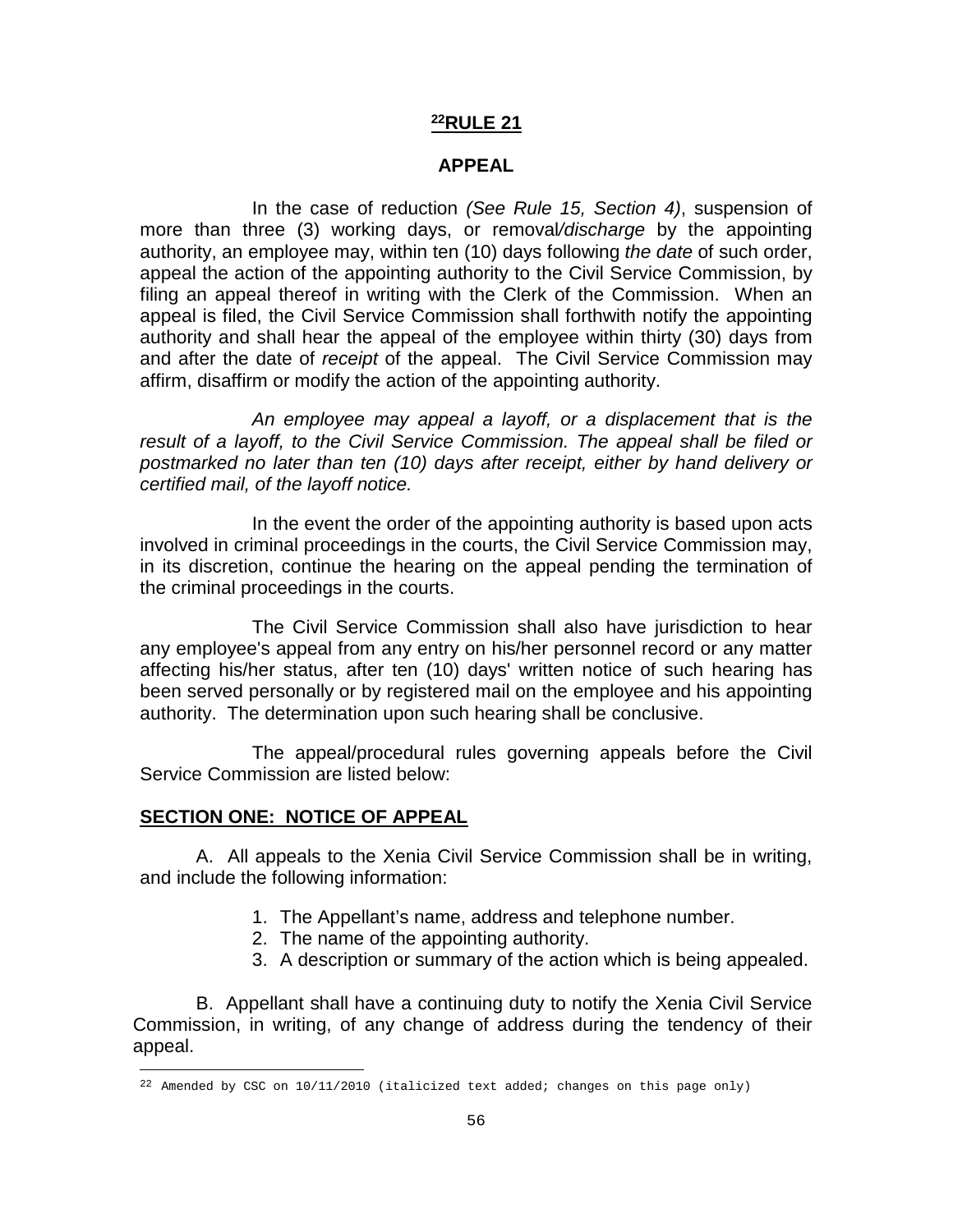# **SECTION TWO: EVIDENCE**

# A. Rules of Evidence

The rules of evidence prevailing in civil actions in Ohio Courts of general jurisdiction are adopted for use in hearing before the Xenia Civil Service Commission, except as modified by these rules.

# B. Introduction of Evidence

The Xenia Civil Service Commission may permit the introduction of evidence otherwise excludable as being hearsay. A foundation, establishing both the reliability of the testimony and its necessity, shall be laid before hearsay may be admitted.

C. Cumulative Testimony

The Xenia Civil Service Commission reserves the right to limit cumulative testimony.

D. Stipulations

Stipulations of facts between the parties shall be accepted by the Xenia Civil Service Commission for purposes of the appeal only when both parties consent to the stipulation.

- E. Witnesses
	- (1) All witnesses at any hearing before the Xenia Civil Service Commission shall testify under oath or affirmation.
	- (2) A witness may be accompanied and advised by legal counsel. Participation by counsel is limited to the protection of his or her client rights or interests. Counsel for a nonparty witness may neither examiner nor cross-examine any witnesses.
	- (3) Should a witness refuse to answer a question ruled proper at the hearing, or disobey a subpoena, the Xenia Civil Service Commission may institute appropriate action.
- F. Conviction of a Crime
	- (1) Conviction of any crime in a Court of competent jurisdiction is conclusive evidence of the existence of all the elements of that crime. Conviction of any crime is not conclusive evidence that any disciplinary action taken by the appointing authority based upon that conviction is appropriate or lawful.
	- (2) A conviction can be established only through certified copies of the original journal entry from the Court in which the conviction was obtained.
	- (3) Evidence of the conviction of a crime is inadmissible into evidence unless identity is established between the crime and particulars alleged in the disciplinary action being litigated.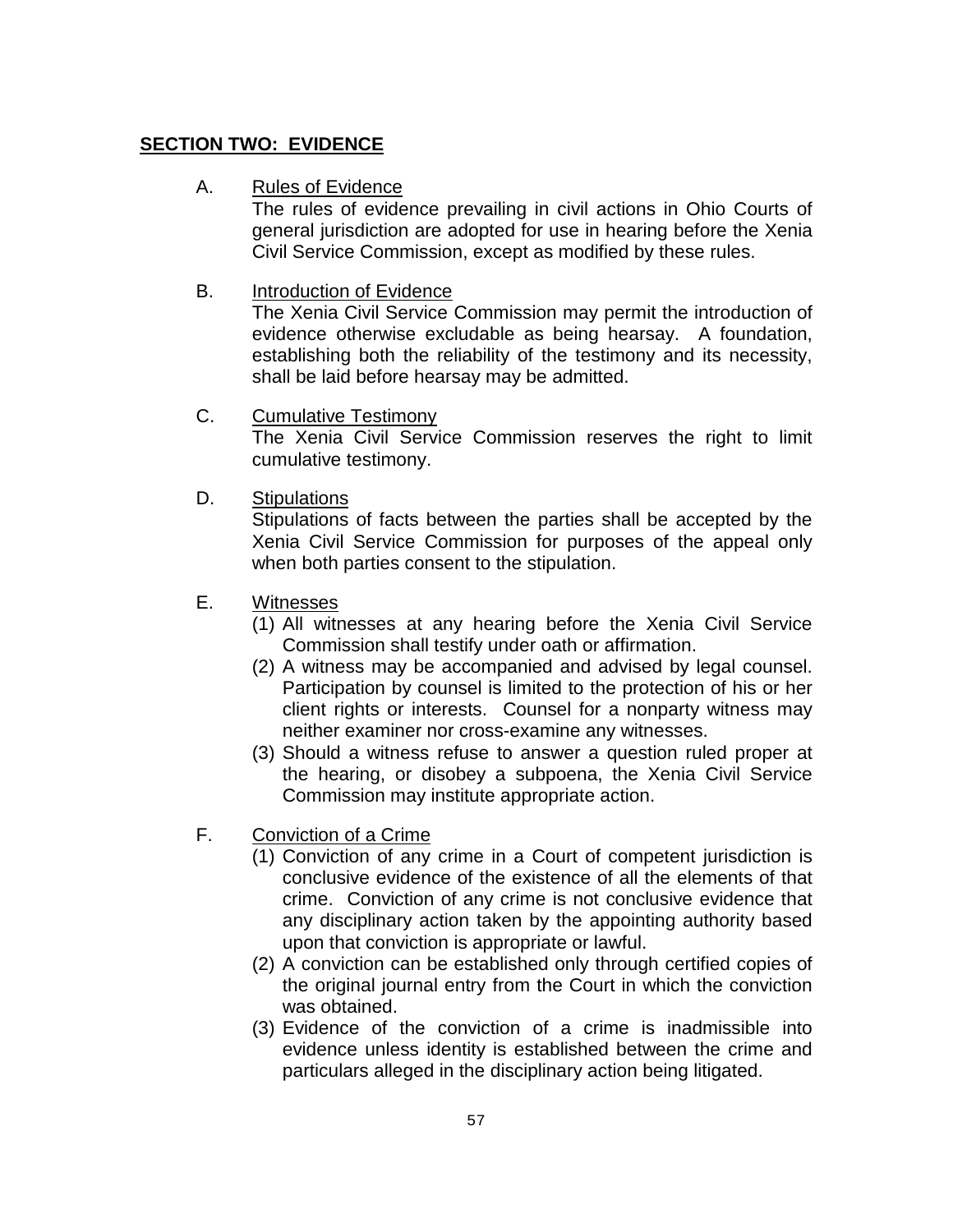- G. Best Evidence Rule
	- (1) A duplicate or copy may be admitted into evidence to prove the content of a document, recording or photograph unless (a) general question is raised as to the authenticity or the original, or , (b) in the circumstances, it would be unfair to admit the duplicate in lieu of the original.
- H. Disparate Treatment
	- (1) The Xenia Civil Service Commission may hear evidence of disparate treatment between the appellant and other employees of the appointing authority for the purpose of determining whether work rules or administrative policies are being selectively applied by the appointing authority, or to determine whether the discipline of similarly situated employees is uniform. Request for discovery under this rule shall be limited to information relating to specific incidents or persons known to the employee or his representative.
	- (2) Evidence of disparate treatment will be considered in evaluating the appropriateness of the discipline which was imposed.

# **SECTION THREE: GENERAL PROCEDURE**

- A. Denomination of the Parties The party filing appeal is denominated Appellant. All other parties are denominated Appellee.
- B. Notice of Hearings

Notice specifying the date and time set for a hearing shall be mailed to the parties by ordinary U.S. Mail at least five (5) calendar days in advance of hearing

- C. Continuances
	- (1) Upon its own Motion or the Motion of any party, the Xenia Civil Service Commission may continue any hearing.
	- (2) Request for continuances shall be addresses to the Xenia Civil Service Board by and through its clerk. A request for continuance filed will not automatically stay the hearing, but must be expressly granted by the Xenia Civil Service Commission.
	- (3) Requests for continuance shall be received in writing at least three (3) calendar days prior to any scheduled hearing. Exceptions to this time limitation may be made in the sound discretion of the Xenia Civil Service Commission.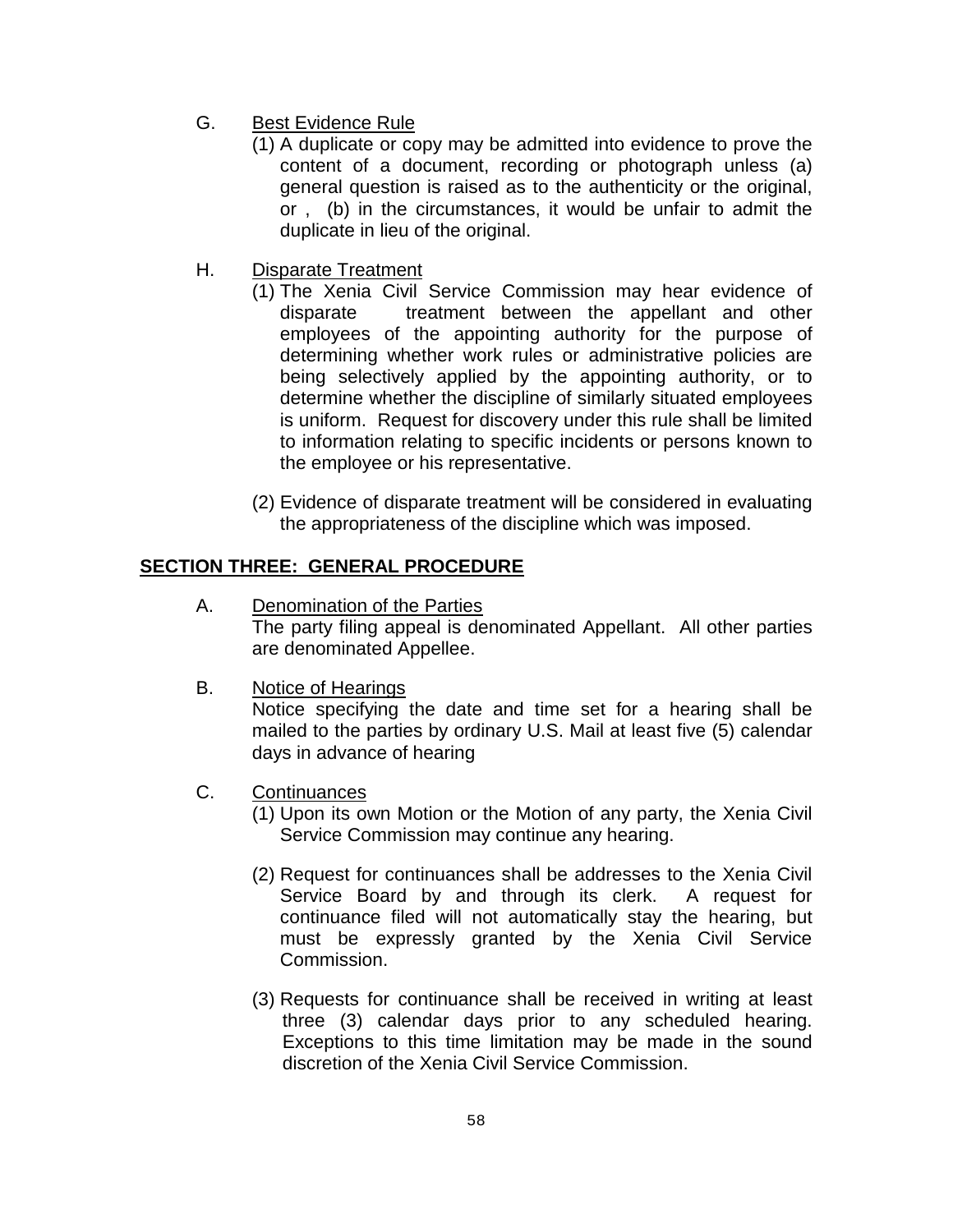- (4) Each party shall contact any or all witnesses he has subpoenaed and inform them of any continuance. The party requesting the continuance must make reasonable attempts to notify the opposing party or his counsel prior to making the request. The party requesting the continuance shall notify the Xenia Civil Service Commission of the opposing party's position on a continuance. Failure to notify the opposing party of his counsel of a continuance which has been granted may be treated as a failure to appear by the party requesting the continuance if the opposing side appears for the hearing and is ready to proceed with said hearing.
- (5) Any appeal, based upon an incident which resulted in criminal prosecution, shall be continued on the Motion of the affected employee until a verdict is rendered in such criminal prosecution. Both parties shall be responsible for notifying the Xenia Civil Service Commission when the final Judgment of the criminal prosecution has been issued.
- (6) Absent compelling circumstances, hearing shall not be continued due to the unavailability of a subpoenaed witness. The Xenia Civil Service Commission may hold the record open or accept a testimonial deposition in lieu of oral testimony. The cost of testimonial depositions taken under this rule shall be born by the party calling the witness.
- D. Consolidation

If two or more appeals involve substantially identical issue of fact and law, the Board may consolidate them into a single hearing, upon its own Motion or the Motion of any interested party.

- E. Appearances
	- (a) Any party, unless prohibited by law, may represent himself or may be represented before the Xenia Civil Service Commission by any representative whom he authorizes to appear on his behalf.
	- (b) Provided a party has not been subpoenaed and has authorized his representative to represent him in all facets of a hearing before the Xenia Civil Service Commission, the party is not required to appear personally at any hearing.
	- (c) All representatives of any party at a hearing shall enter their appearances in writing.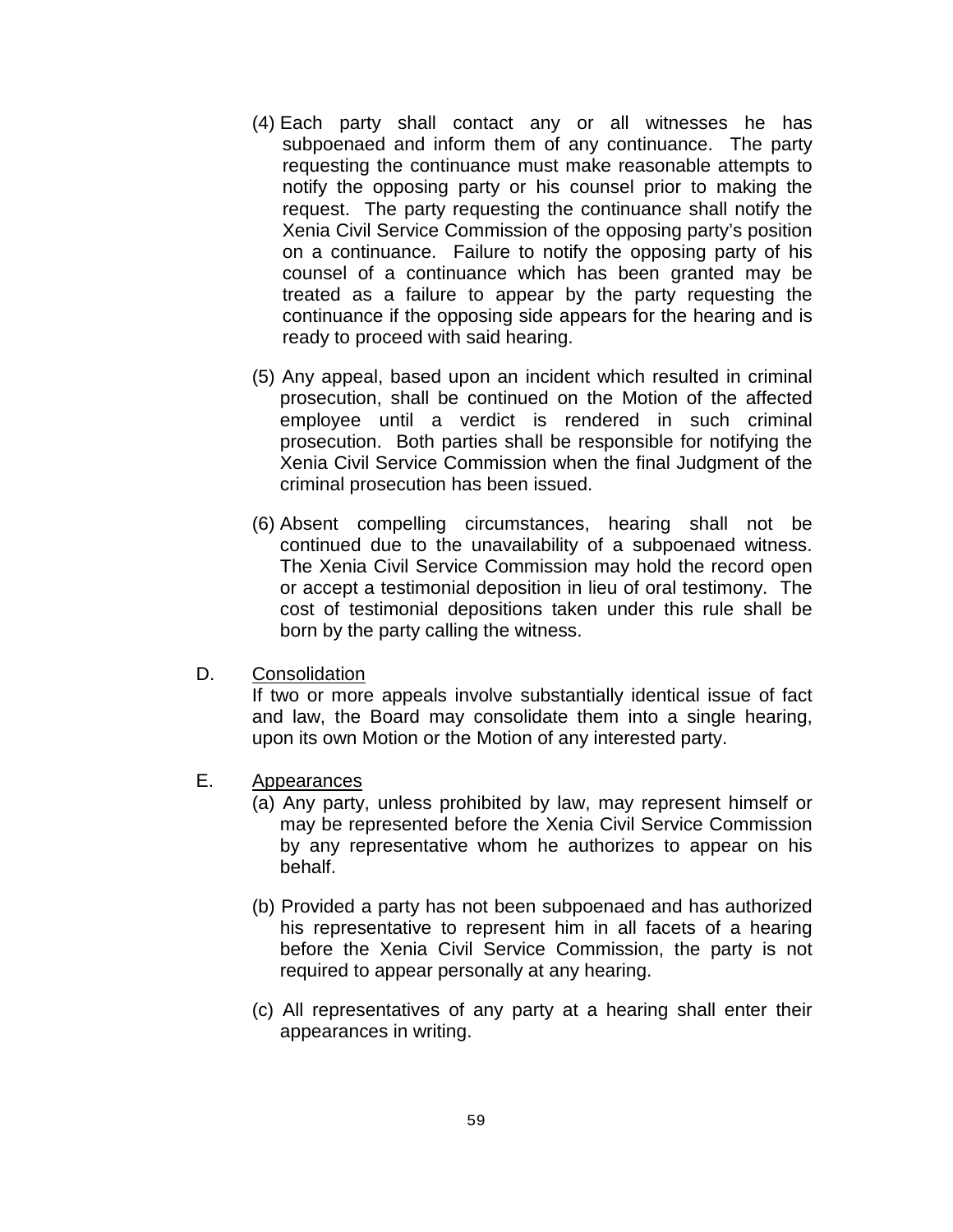- (d) Any person who has entered an appearance as the representative of any party is that party's representative of record until and unless a written withdrawal is filed with the Xenia Civil Service Commission.
- E. Motions
	- (a) All motions shall state, with particularity, both the relief sought by the moving party and the basis for granting such relief.
	- (b) All motions, together with supporting documentation, if any, shall be served upon the opposing party.
	- (c) Motions to Dismiss an Appeal shall be supported by affidavits made on personal knowledge, setting forth facts as would otherwise be admissible in evidence. Affidavits shall demonstrate that the Affiant is competent to testify to the matter stated therein. Sworn or certified copies of all papers referred to in an Affidavit shall be attached thereto. When a motion is made and supported as provided in this rule, as adverse party may not rest upon allegations or denials. An adverse party's response, by Affidavit or otherwise, shall set forth specific facts showing there is a genuine issue in dispute.
	- (d) Procedural motions, not determinative of the final outcome of an appeal, may be acted upon at any time after receipt by the Xenia Civil Service Commission, without awaiting a response from the opposing party. A party adversely affected by any ruling on any motion may move the Xenia Civil Service Commission for appropriate relief.
- F. Briefs
	- (a) At any time prior to an issuance of a final Order and Appeal, the Xenia Civil Service Commission may require from the parties, a brief. Briefs shall address questions put to the parties by the Xenia Civil Service Commission and shall be filed within the time limits set by it.
	- (b) The Commission may limit both the number of reply briefs and the time for their preparation and filing.
	- (c) If a party fails to submit a brief within the time limit, the Xenia Civil Service Commission may exclude that brief from it's consideration in any appeal.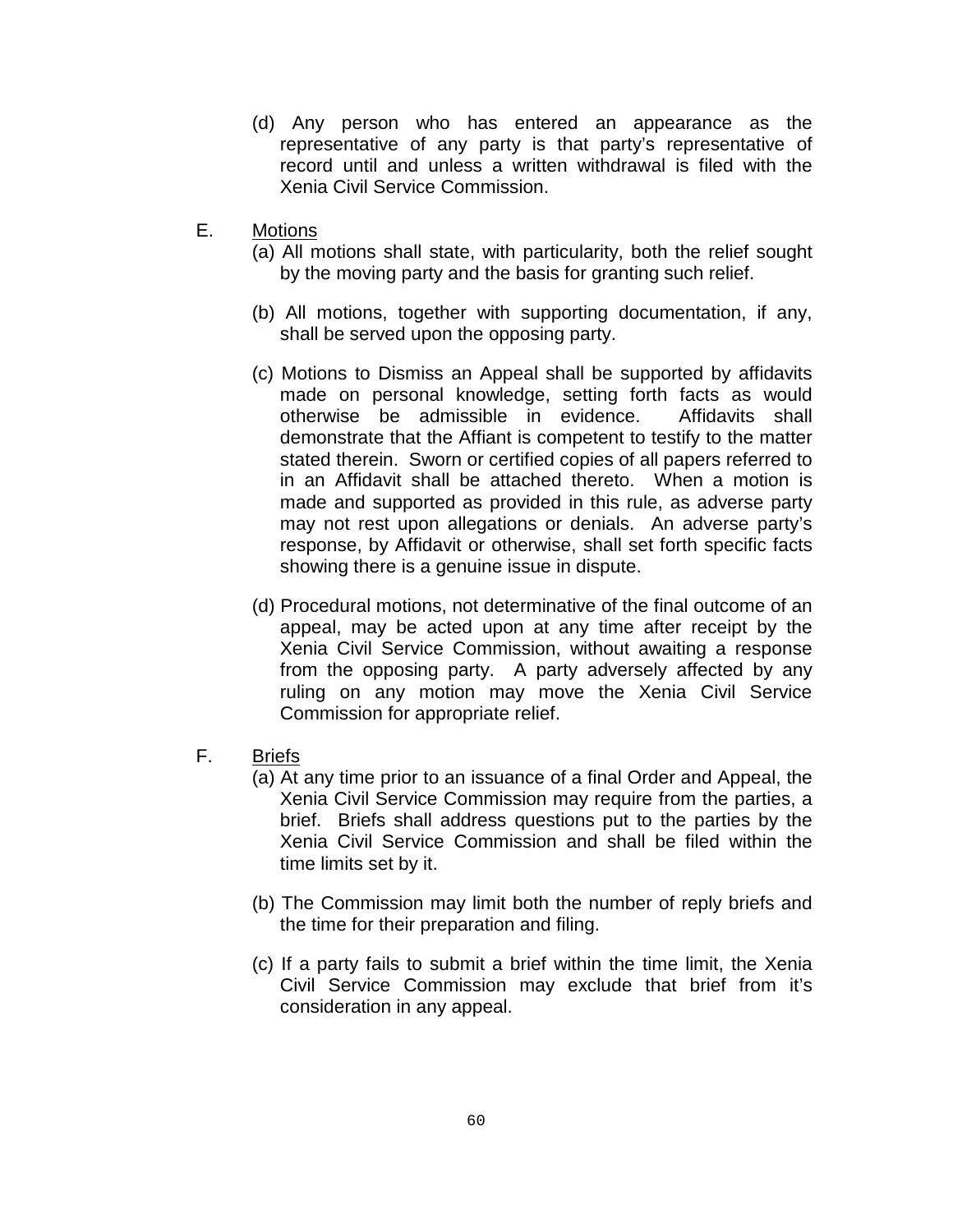G. Filing of papers

A document is filed when it is received and time stamped in the off ice the Clerk of the Xenia Civil Service Commission.

H. Procedural Orders

Any procedural order may be issued by the Xenia Civil Service Commission at any time prior to the issuance of a final order, governing the procedure on appeal.

- I. Procedure in Hearings
	- (a) The Xenia Civil Service Commission may determine the order in which the hearing shall proceed.
	- (b) Either party may call the opposing party as if on crossexamination.
	- (c) The Xenia Civil Service Commission may require, limit or eliminate opening statements and closing arguments.
	- (d) Copies of all exhibits shall be made available to the Xenia Civil Service Commission as they are identified and offered into evidence. Parties must exchange documents and exhibits prior to the hearing. Hearings will not be delayed to facilitate the exchange of documents or a review of documents or exhibits.
	- (e) The parties are encouraged to discuss all stipulations of fact and possibilities of settlement prior to commencement of the hearing.
- J. Subpoena
	- (a) Upon the request of either party, the Xenia Civil Service Commission shall issue a subpoena for such person and documents as the requesting party deems necessary to prove its case. If the party deems it necessary to subpoena more than five (5) witnesses, the prior approval of the Xenia Civil Service Commission is required. In such instances, the party requesting the subpoena shall submit a written list of witnesses and a summary of witnesses' testimony prior to the issuance of the subpoenas.
	- (b) Subpoenas shall be issued either of two ways:
		- (1) The Xenia Civil Service Commission shall supply subpoenas to the parties, who are responsible for serving them.
		- (2) In other cases, subpoenas will be served by certified mail, return receipt requested.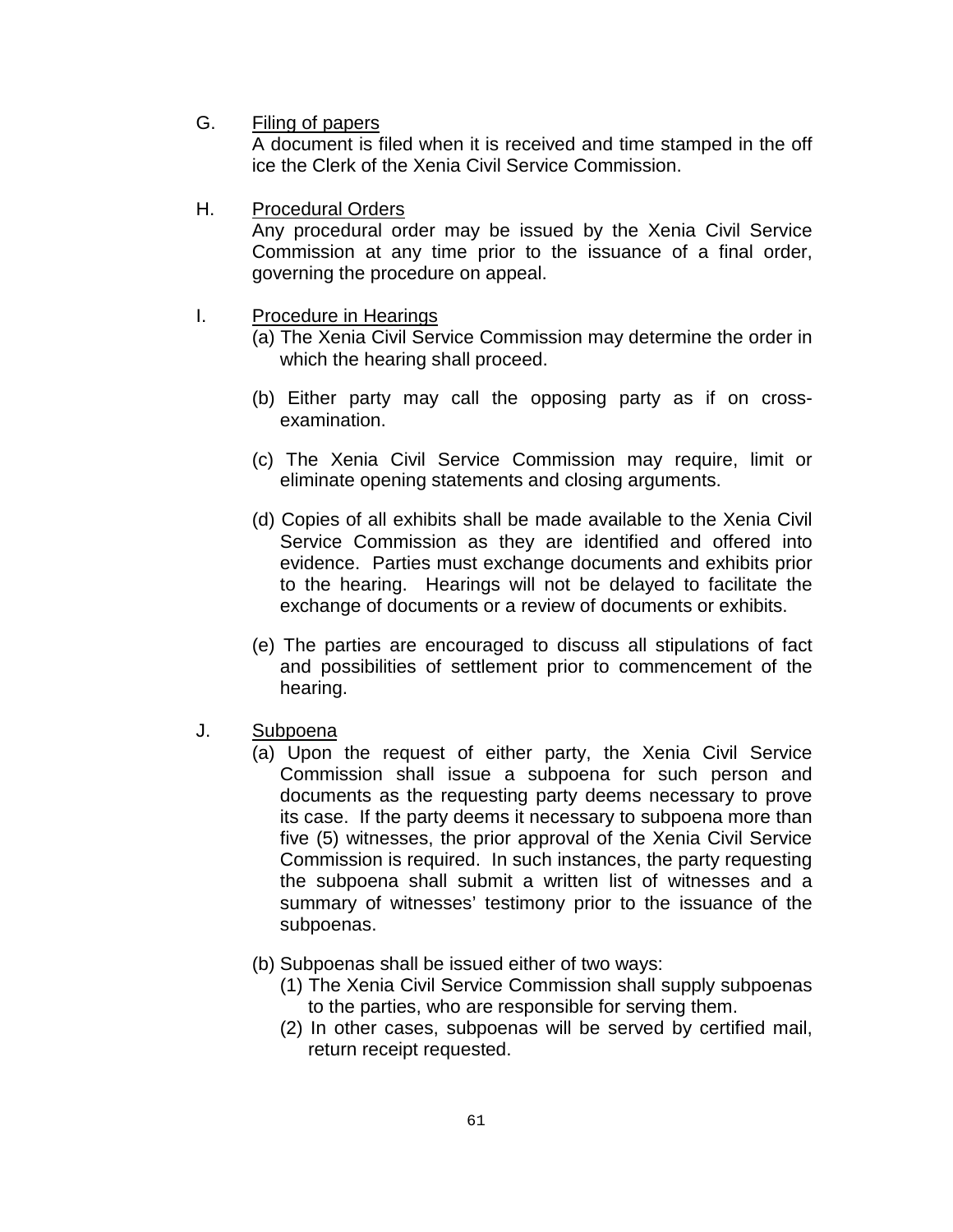- (c) To be enforceable, witnesses must receive their subpoenas at least two (2) calendar days prior to the hearing for which they are to appear.
- K. Witness Fee and Reimbursement
	- (a) Witness fee and reimbursement for expenses in connection with the attendance of a witness shall be born solely and exclusively by the party requesting the attendance of such witness by subpoena. The Xenia Civil Service Commission does not pay witness fees, mileage reimbursement, or any other costs and expenses associated with the attendance of a witness.
- L. Failure to Appear
	- (a) If neither the Appellant nor his/her authorize representative appears at any hearing, the Xenia Civil Service Commission may dismiss the appeal.
	- (b) If neither the Appellee nor his/her authorized representative appears at any hearing the Xenia Civil Service Commission may grant appropriate relief, including disaffirments of the Decision appealed from.
	- (c) If neither party appears at a hearing, the Commission may, based upon the information available to it, resolve the appeal in any manner it deems appropriate.

#### M. Settlement and Withdraw of Appeal

- (a) An appellant may withdraw his appeal at any time prior to the issuance of a final order. All withdraws must be in writing and signed by both the Appellant and his/her representative.
- (b) If the parties settle any appeal by agreement, a copy of the settlement must be filed with the Xenia Civil Service Commission within fourteen (14) days after the date scheduled for hearing.
- N. Discovery
	- (a) Generally, discovery shall proceed between the parties in accordance with Rule 26, et. seq of the Ohio Rules of Civil Procedure, which are incorporated herein by reference and include herein as part hereof for all purposes unless clear and consistent with some other rules.